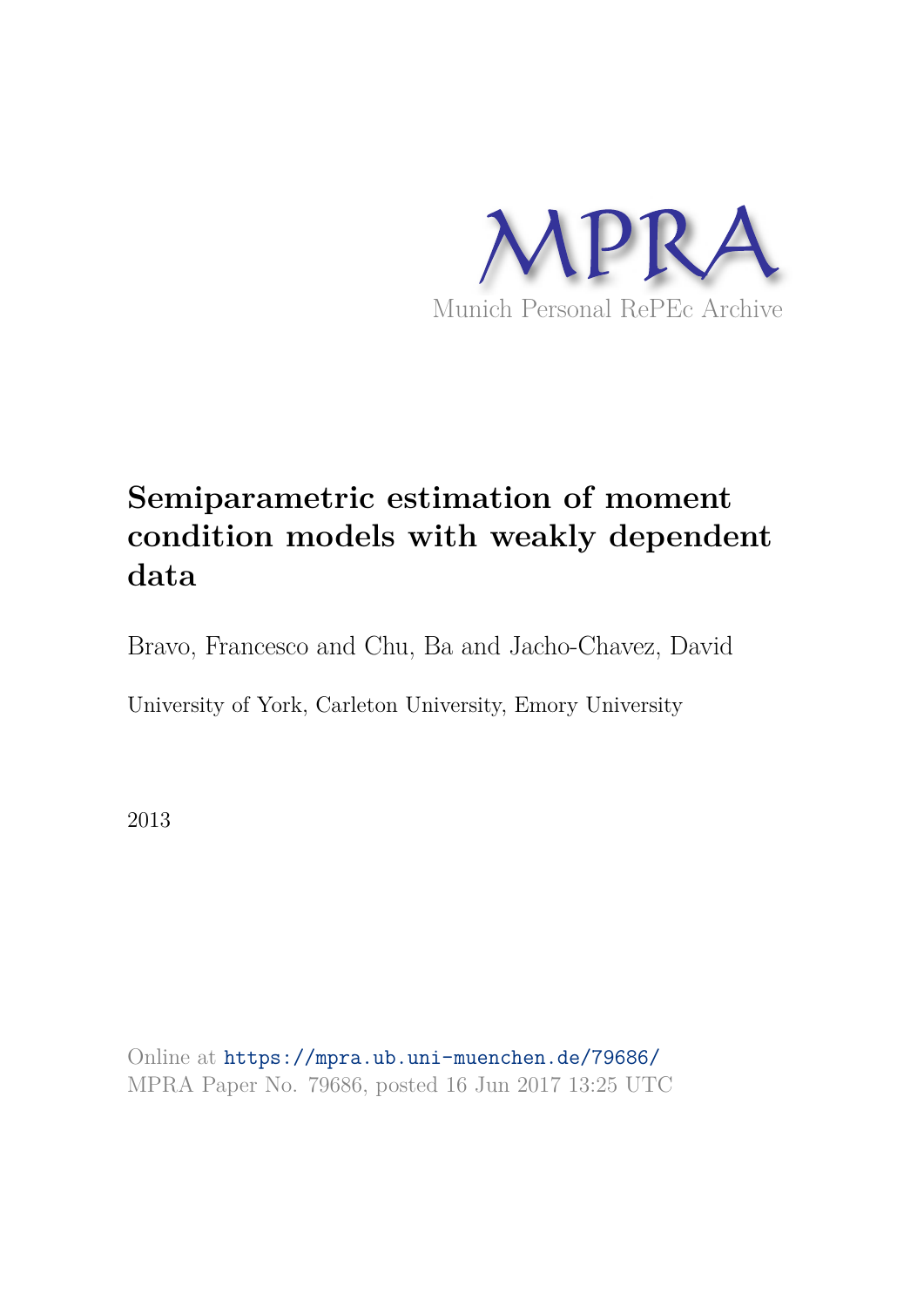# Semiparametric Estimation of Moment Condition Models with Weakly Dependent Data

| Francesco Bravo*   | Ba M. Chu <sup>†</sup> | David T. Jacho-Chávez <sup>†</sup> |
|--------------------|------------------------|------------------------------------|
| University of York | Carleton University    | Emory University                   |

#### Abstract

This paper develops the asymptotic theory for the estimation of smooth semiparametric generalized estimating equations models with weakly dependent data. The paper proposes new estimation methods based on smoothed two-step versions of the Generalized Method of Moments and Generalized Empirical Likelihood methods. An important aspect of the paper is that it allows the first step estimation to have an effect on the asymptotic variances of the second-step estimators and explicitly characterizes this effect for the empirically relevant case of the so-called generated regressors. The results of the paper are illustrated with a partially linear model that has not been previously considered in the literature. The proofs of the results utilize a new uniform strong law of large numbers and a new central limit theorem for U -statistics with varying kernels that are of independent interest.

Keywords: Alpha-Mixing; Empirical Processes; Generalised Empirical Likelihood; Kernel Smoothing; Stochastic Equicontinuity; Uniform Law of Large Numbers.

<sup>∗</sup>Department of Economics, University of York, Heslington, York YO10 5DD, UK. E-mail: francesco.bravo@york.ac.uk. Web Page: https://sites.google.com/a/york.ac.uk/francescobravo/.

<sup>†</sup>Department of Economics, Carleton University, B-857 Loeb Building, 1125 Colonel By Drive, Ottawa, ON K1S 5B6, Canada. E-mail: ba chu@carleton.ca. Web Page: http://http-server.carleton.ca/ bchu/.

<sup>‡</sup>Corresponding Author: Department of Economics, Emory University, Rich Building 306, 1602 Fishburne Dr., Atlanta, GA 30322-2240, USA. E-mail: djachocha@emory.edu. Web Page: https://sites.google.com/site/djachocha/.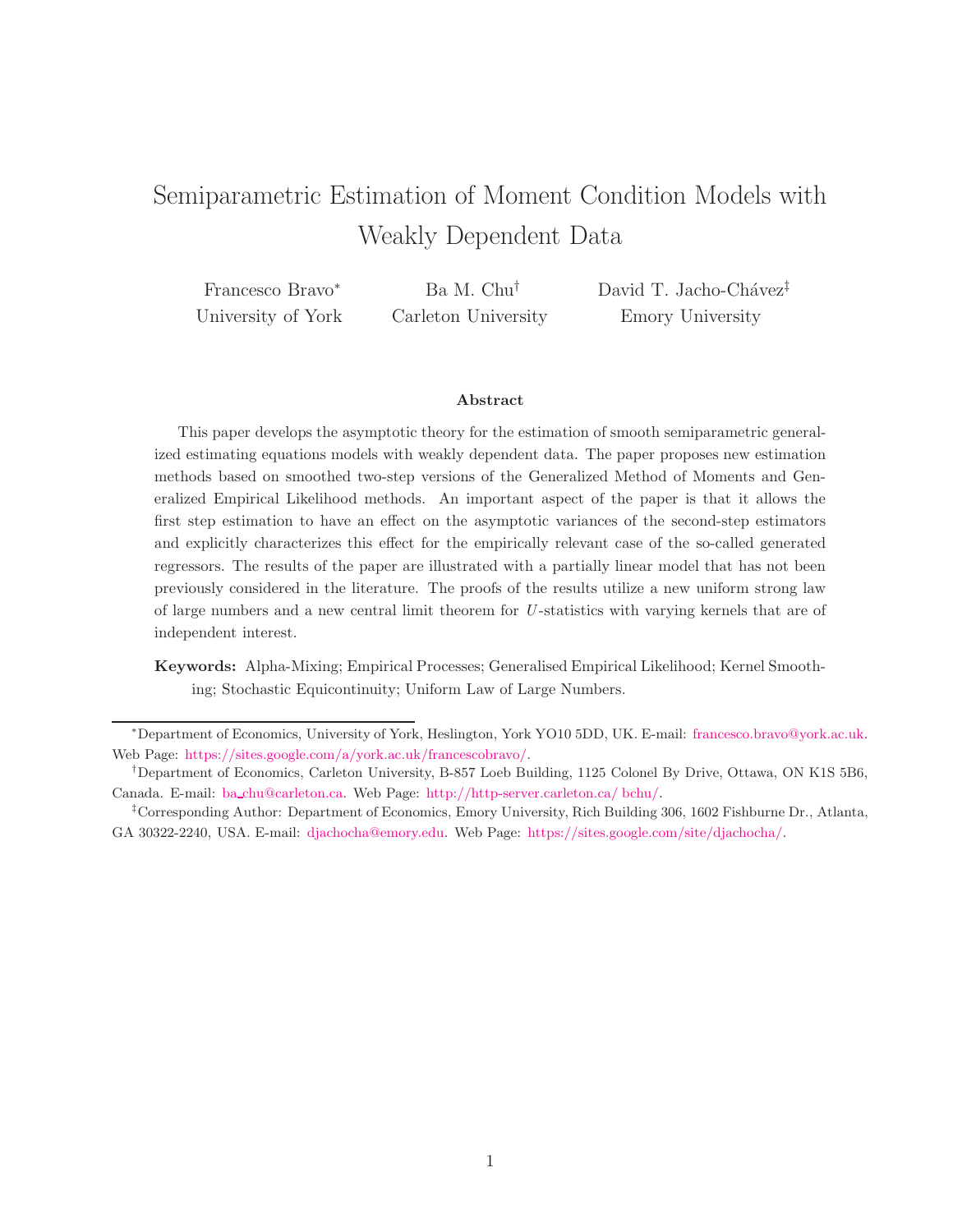# 1 Introduction

In this paper we consider estimation of *semiparametric* statistical models defined by a set of generalized estimating equations. These models, often called over-identified moment conditions models in the econometric literature, are very general and contain semiparametric extensions to generalized instrumental variable models used with economics and financial data and quadratic inference functions models used with longitudinal data. We develop two-step semiparametric extensions to the generalized method of moments (GMM) proposed by Hansen (1982), the generalized empirical likelihood (GEL) estimator of Newey and Smith (2004) and the exponentially tilted empirical likelihood (ETEL) estimator of Schennach (2007), where the first step is used to estimate an infinite dimensional nuisance parameters and the second-step is used to estimate a finite dimensional parameter of interest. The aforementioned methods have many desirable theoretical and practical properties. For example, GEL is a quasi-likelihood alternative to GMM that includes Owen's (1988) Empirical Likelihood (EL), and Kitamura and Stutzer's (1997) Exponential Tilting (ET) as special cases. It does not require estimation of the efficient metric as in GMM estimation, and allows for the construction of classical-type statistics such as likelihood ratio, and score for various hypotheses of interest. On the other hand GMM is computationally simpler than GEL, whereas ETEL is known to be robust to possible global misspecification of the estimating equations.

The theoretical properties of two-step semiparametric estimators have been considered both in the statistical and econometric literature for both cross section and time series data, see e.g. Truong and Stone (1994), Andrews (1994a), Newey (1994), Gao and Liang (1997), Chen and Shen (1998), Li and Wooldridge (2002), Chen et al. (2003) to name just a few among many others. Li and Racine (2007) and Gao (2007) provide further examples and references. The statistical model we consider includes all of these models as special cases and in particular it allows for the possibility that the first-step estimation can affect the asymptotic variance of the second step estimator (the so-called estimation effect). To be specific we consider the case where the infinite dimensional parameter can depend on an estimated finite dimensional random vector. This case is empirically relevant because it often arises in situations where an estimated variable is used as a proxy for an unobservable variable of interest, such as for example the risk term in finance, and it is also theoretically interesting because with weakly dependent data the characterization of the estimation effect is more complicated. As far as we are aware of, this is the first paper that fully considers the estimation effect in semiparametric generalized estimating equations models with weakly dependent observations (see Mammen et al., 2015 and Escanciano et al., 2014 for the case of just-identified semiparametric estimating equations models with independent and identically distributed (i.i.d.) observations).

The main methodological contribution of this paper is to derive the asymptotic properties of semiparametric two-step GEL, GMM and ETEL estimators under the weakest form of dependency, namely  $\alpha$  (or strong) mixing (see for example Doukhan, 1994, for a review of statistical properties and applications of  $\alpha$ -mixing processes) using the same kernel based smoothing<sup>1</sup> proposed by Kitamura and Stutzer (1997) for ET and generalized by Smith (1997) (see also Smith, 2011) to GEL. In our frame-

<sup>1</sup>For an asymptotically equivalent approach based on blocking techniques see for example Kitamura (1997).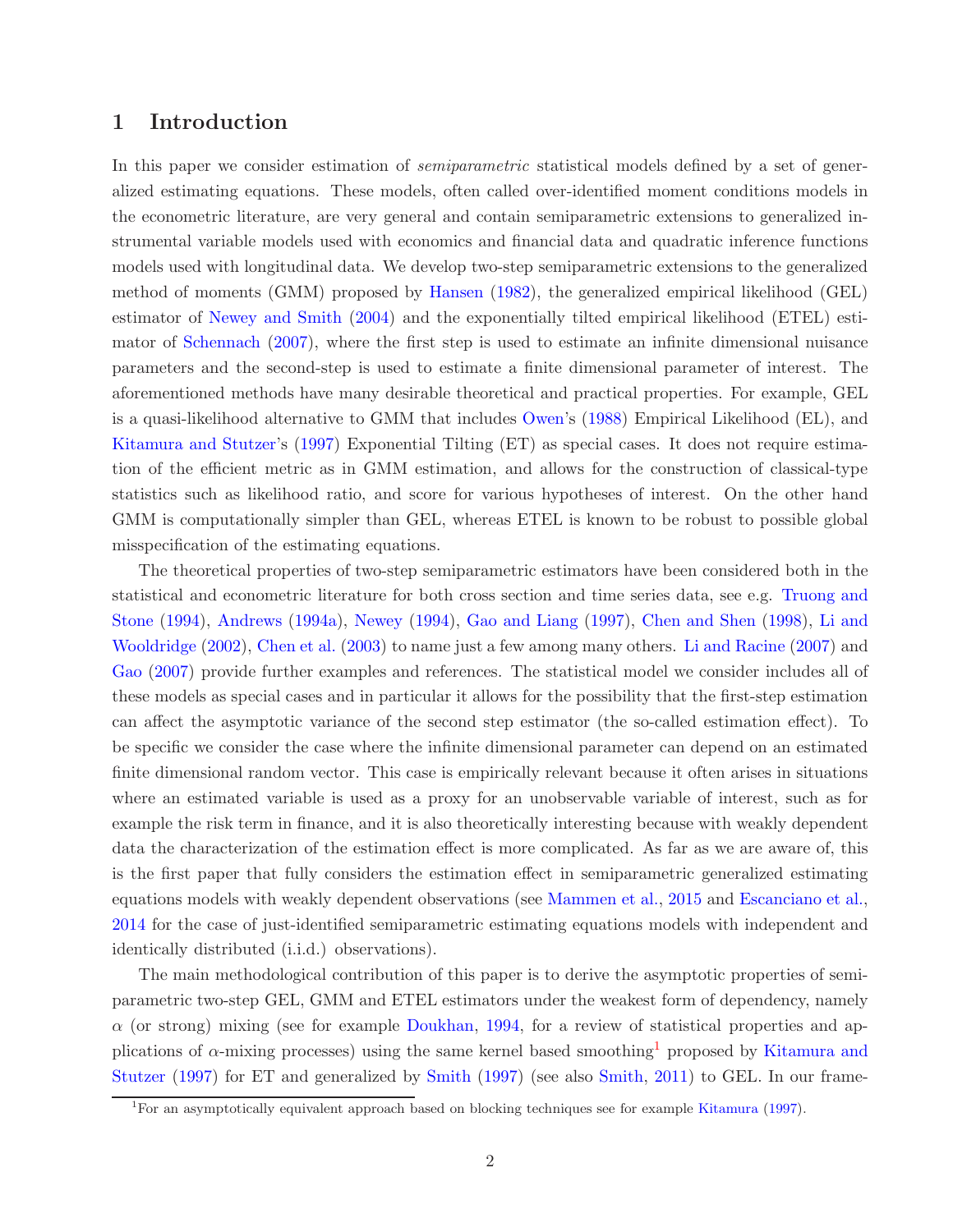work, smoothing the estimating equations is useful whether there is an estimation effect or not. In the latter case smoothing is necessary for both the GEL and ETEL estimators to achieve the same asymptotic lower bound established by Chamberlain (1987) for efficient GMM estimators with i.i.d. observations. In the former case smoothing is useful because it results in heteroskedasticity and autocorrelation robust variance matrix estimators alternative to those typically used in both empirical economics and finance, see for example Andrews (1991). In this situation we obtain explicit formulae for the resulting asymptotic variance that are based on pathwise derivatives as in Newey (1994), and rely on a linear representation of the first-step estimator. This linear representation is fairly general and is satisfied, for example, in the important cases of non-parametric regression and non-parametric density estimators.

This paper also contains a number of new technical contributions that are used in the proof of the main results and are of independent interest. To be specific we establish a new strong uniform law of large numbers (SULLN) for strictly stationary  $\alpha$ -mixing processes with a sharp logarithmic bound that depends on an exponential decay rate of the  $\alpha$ -mixing coefficient, a weak condition on the growth rate of the bracketing entropy of a polynomial class of functions (of which Vapnik-Cervonenkis (V-C) classes are a special case), see e.g., van der Vaart and Wellner (1996, p. 86), and the existence of certain moments of the estimating equations. This result extends a number of ULLN available in both the econometric and statistical literature including those obtained by Andrews (1987), Yu (1993, 1994), Doukhan et al. (1994) and Adams and Nobel (2010). We also introduce two new central limit theorems (CLT) (see Appendix B in the supplemental material) for both degenerate and nondegenerate second-order generalized  $U$ -statistics (that is  $U$ -statistics with varying kernels). The resulting CLTs are important because they represent a nontrivial extension of the existing results that are valid for either i.i.d. or  $\beta$ -mixing sequences – see for example, de Jong (1987), Powell et al. (1989) and Mikosch (1993) for the i.i.d. case, and Yoshihara (1976, 1989) and Fan and Li (1999) for the β-mixing case. To establish these theorems, we impose mild regularity conditions directly on the kernel of the U-statistic and rely on Sun and Chiang's (1997) conditional expectation bound for  $\alpha$ -mixing sequences and on Dvoretsky's (1972) central limit theorem for double arrays of dependent random variables.<sup>2</sup>

The theoretical results of the paper are illustrated by deriving the asymptotic properties of an estimator of a general partially linear regression model, where we allow for the unobservable error to be correlated with the regressors and the infinite dimensional parameter to depend on an unknown finite dimensional parameter. Other examples where the results of the paper can be used are the weighted instrumental variable model that adapt for unknown heteroskedasticity of Robinson (1987), the instrumental variable model of sample selection of Lee (1994), and the inverse-density-weighted moment model of Chu and Jacho-Chávez (2012) and Chu et al. (2013).

The rest of the paper is organized as follows: The next section introduces the statistical model and the estimators. Section 3 contains the asymptotic results. Sections 4 and 5, respectively, introduce

<sup>&</sup>lt;sup>2</sup>We note that Yoshihara (1992) uses an alternative approach to the one we follow to obtain the CLTs (and more generally invariance principles) for  $\alpha$ -mixing sequences. His approach relies on the Karhunen–Loève expansion of the kernel and is based on a set of regularity conditions that are not imposed directly on the kernel and thus could be very hard to verify in practice.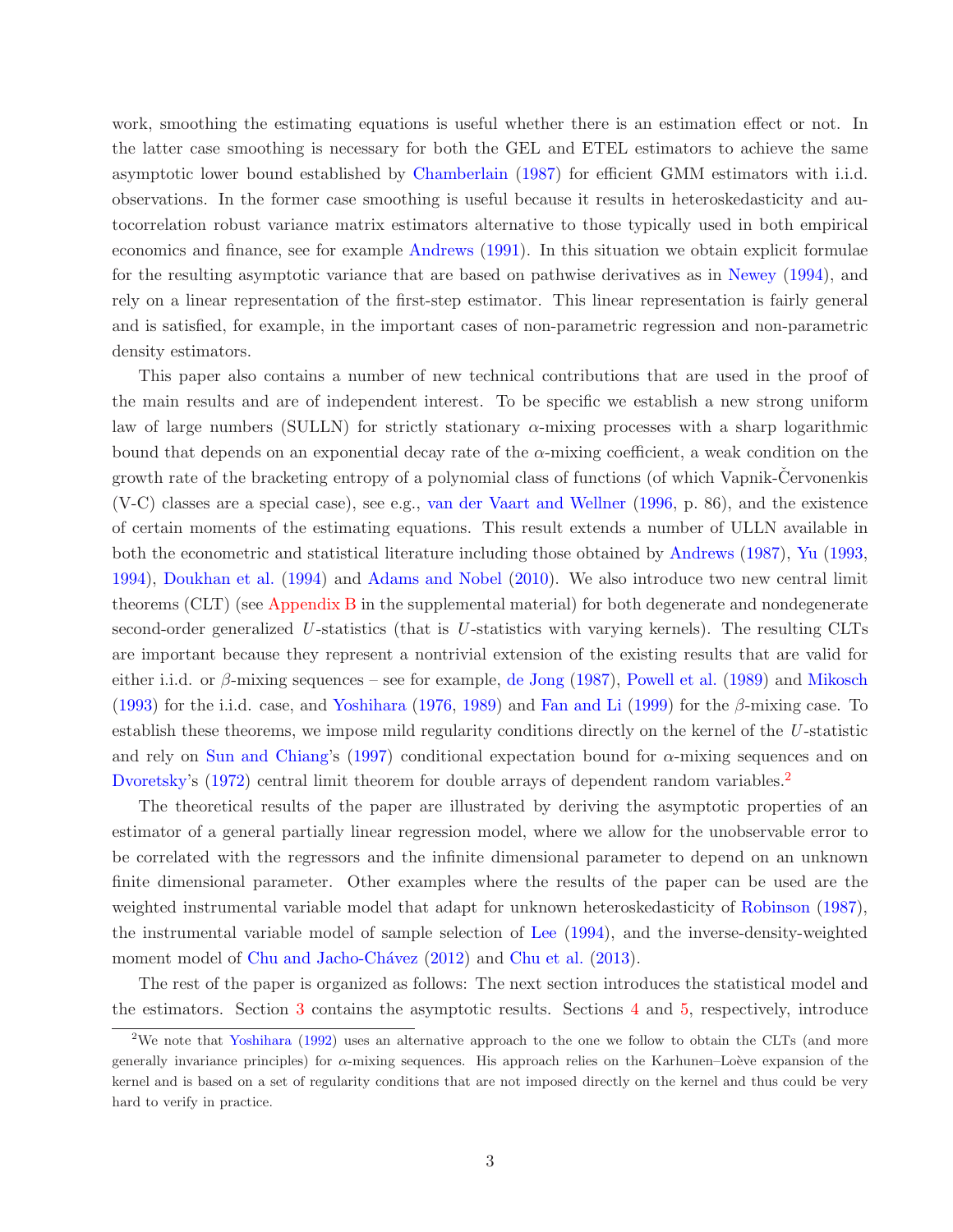the new partially linear regression model and the results of the Monte Carlo simulations used to assess the finite sample properties of the proposed estimators. Section 6 contains some concluding remarks. The proofs of the theorems of Sections 3 and 4 are contained in the Appendix A. A supplement to this paper contains the new CLT's for second-order generalized U -statistics, a number of auxiliary technical lemmas and related proofs, which should be of independent interest.

The following notation is used in the text:  $a " ' "$  denotes a matrix or vector transpose; for any finite dimensional possibly random vector v or square matrix  $M$ ,  $\|\cdot\|$  denotes the Euclidean norm and  $||v||_M := v'Mv$ ; for any measurable possibly vector valued function  $f(\cdot)$ , let  $||f(\cdot)||_p$  denote the  $L_p$ norm, i.e.,  $(f \| f(x) \|^{p} P(dx))^{1/p}$ , and more generally for a pseudo-metric space, say  $\mathcal{H}$ ,  $\|\cdot\|_{\mathcal{H}}$  denotes a function norm, such as the sup norm.

# 2 The Model and Estimators

Let  $\{z_t, t = 1, 2, ...\}$  be a sequence of Z-valued  $(\mathcal{Z} \subset \mathbb{R}^d)$  weakly dependent random vectors defined on a probability space  $(\Omega, \mathcal{B}, P)$ . Let  $\theta \in \Theta \subset \mathbb{R}^k$  denote the finite dimensional parameter of interest and  $h \in \mathcal{H}$  denote the infinite dimensional nuisance parameter where  $\mathcal{H}$  is a pseudo-metric space.

We consider a smooth semiparametric statistical model defined by

$$
E[g(z_t, \theta, h)] = 0 \quad \text{iff } \theta = \theta_0 \in \text{int}(\Theta), \text{ and } h = h_0 \in \mathcal{H}, \tag{2.1}
$$

where  $g(\cdot): \mathcal{Z} \times \Theta \times \mathcal{H} \to \mathbb{R}^l$   $(l \geq k)$  is a vector-valued measurable known function, and  $\theta_0 \in \text{int}(\Theta)$ and  $h_0 \in \mathcal{H}$  are the true unknown parameters. As in Andrews (1994a), h is allowed to depend on  $z_t$ and possibly on a finite dimensional parameter  $\alpha \subset A \subset \mathbb{R}^p$ , so that  $h_0 =: h_0(z_t, \alpha_0)$  includes also the case of estimated random variables.

Let  $g_t(\theta, h) := g(z_t, \theta, h)$ ; given a sample  $\{z_t\}_{t=1}^T$  and a preliminary non-parametric estimator  $\hat{h}$  of  $h_0$  a two-step GMM estimator  $\widehat{\theta}$  for  $\theta_0$  is defined as

$$
\widehat{\theta}^{\text{GMM}} = \arg\min_{\theta \in \Theta} \|\widehat{g}(\theta, \widehat{h})\|_{\widehat{W}},\tag{2.2}
$$

where  $\widehat{g}(\theta, \widehat{h}) := T^{-1} \sum_{t=1}^{T} g_t(\theta, \widehat{h})$  and  $\widehat{W}$  is a positive semi-definite possibly random  $\mathbb{R}^l \times \mathbb{R}^l$ -valued matrix that may depend on  $\theta$ , and  $\hat{h}$ . The consistency of  $\hat{\theta}$  follows by the results of Andrews (1994a) and Chen et al. (2003), whereas its asymptotic normality follows by the results of Andrews (1994a) with weakly dependent observations under the assumption of asymptotic orthogonality - see Assumption 6 given below- and in full generality by the results of Chen et al. (2003) but only under the assumption of i.i.d. observations.

An alternative method for estimating  $\theta_0$  is to use GEL and/or ETEL instead. To handle the dependent structure of the estimating equation  $g_t(\theta, h)$ , we follow the same approach of Smith (1997) and consider the following smoothed version

$$
g_{ts}(\theta, h) = \frac{1}{s_T} \sum_{j=t-T}^{t-1} \omega\left(\frac{j}{s_T}\right) g_{t-j}(\theta, h), \quad t = 1, \dots, T,
$$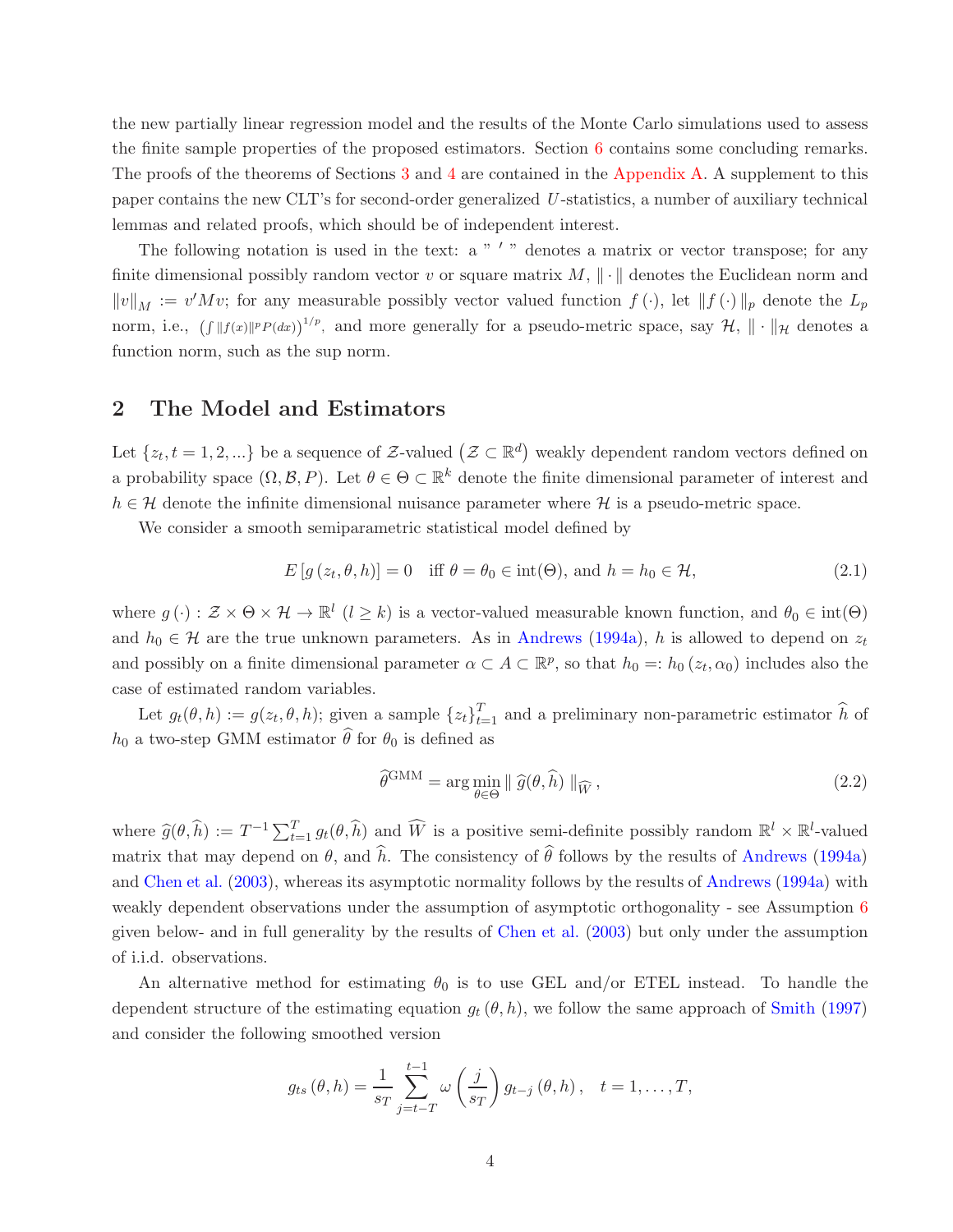where  $s_T$  is a bandwidth parameter and  $\omega(\cdot)$  is a kernel function. Examples of possible kernel functions include the Bartlett kernel  $\omega_B(\cdot)$  used for example by Kitamura and Stutzer (1997) and the quadratic spectral kernel  $\omega_{QS}(\cdot)$  considered by Andrews (1991), given, respectively, by

$$
\omega_B(x) = \begin{cases} 1 - |x| & ; |x| \le 1 \\ 0 & ; \text{otherwise,} \end{cases}
$$
 (2.3)

$$
\omega_{QS}(x) = \frac{25}{12\pi^2 x^2} \left[ \frac{\sin (6\pi x/5)}{6\pi/5} - \cos \left( \frac{6\pi x}{5} \right) \right].
$$
 (2.4)

Smith (2011) provides further examples and a detailed discussion of different choices of  $\omega(\cdot)$ .

Let  $\rho(\cdot): Q \to \mathbb{R}$  denote a twice continuously differentiable function that is concave in its domain Q - an open interval of the real line that contains 0. The smoothed two-step GEL criterion function for the semiparametric estimating equation satisfying  $(2.1)$  is

$$
\Gamma(\theta, h, \lambda) = \frac{2}{T} \sum_{t=1}^{T} [\rho(\omega \lambda' g_{ts}(\theta, \widehat{h})) - \rho(0)],
$$

where  $\omega = \omega_1/\omega_2$  ( $\omega_j := \int \omega (q)^j dq$ ,  $j = 1, 2, \ldots$ ) is a normalization that has no effect on the GEL estimator for  $\theta_0$  but makes the scale of the estimator for  $\lambda$  comparable for different choices of  $\omega(\cdot)$  and  $\lambda$  is a vector of unknown auxiliary parameters.

The GEL estimator for  $\theta_0$  is defined as the minimizer of the (profile) smoothed two-step GEL criterion function, that is

$$
\hat{\theta}^{\text{GEL}} = \arg\min_{\theta \in \Theta} \Gamma(\theta, \hat{h}, \hat{\lambda}),\tag{2.5}
$$

where

$$
\widehat{\lambda} := \arg \max_{\lambda \in \Lambda_T} \Gamma(\theta, \widehat{h}, \lambda), \tag{2.6}
$$

for some fixed  $\theta$  and  $\Lambda_T = \{\lambda : \lambda' g_{ts}(\theta, \hat{h}) \in Q\}$  is the restricted parameter space of  $\lambda$  (see for example Newey and Smith, 2004 and Smith, 2011).

We can also define the following two-step smoothed GMM estimator for  $\theta_0$ ,

$$
\widehat{\theta}^{\text{s-GMM}} = \arg\min_{\theta \in \Theta} \|\widehat{g}_{s}(\theta,\widehat{h})\|_{\widehat{W}},\tag{2.7}
$$

where  $\hat{g}_s(\theta, \hat{h}) := T^{-1} \sum_{t=1}^T g_{ts}(\theta, \hat{h})$ , which is an extension of that proposed by Smith (2005) and, as opposed to the standard GMM estimator, takes directly into account the weakly dependent structure of the observations.<sup>3</sup>

$$
\left\| \left[ \frac{1}{s_T} \sum_{j=1-T}^{T-1} \omega \left( \frac{j}{s_T} \right)^2 \right]^{-1} \frac{s_T}{T} \sum_{t=1}^T g_{ts}(\widehat{\theta}, \widehat{h}) g_{ts}(\widehat{\theta}, \widehat{h})' - \lim_{T \to \infty} \text{var}(T^{1/2} \widehat{g}(\theta_0, h_0)) \right\| = o_p(1),
$$

see the proof of Theorem 3.2 for more details.

<sup>&</sup>lt;sup>3</sup>This implies that a consistent estimator of the efficient metric  $W = \lim_{T \to \infty} \text{var}(T^{1/2}\hat{g}(\theta_0, h_0))$  is given by an appropriately standardized version of the outer product of the smoothed estimating equations  $g_{ts}(\hat{\theta}, \hat{h})$ , viz.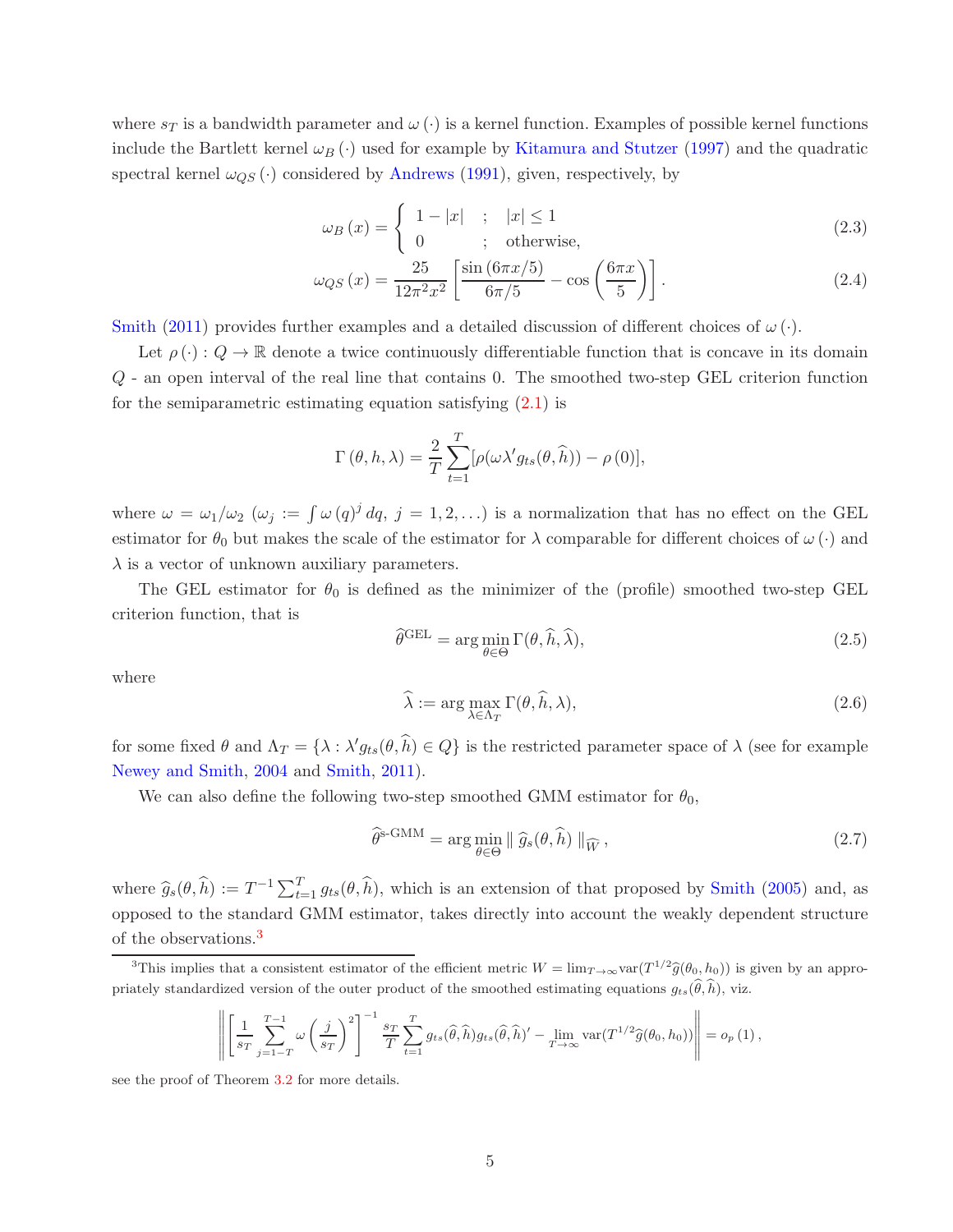The last estimator we consider is the two-step semiparametric ETEL estimator for  $\theta_0$ , that is defined as

$$
\widehat{\theta}^{\text{ETEL}} = \arg \min_{\theta \in \Theta} \frac{1}{T} \sum_{t=1}^{T} T \log \widehat{\pi}_s(z_t, \theta, \widehat{h}, \widehat{\lambda}), \tag{2.8}
$$

where  $\hat{\pi}_s(z_t, \theta, \hat{h}, \hat{\lambda}) = \rho_1(\omega \hat{\lambda}' g_{ts}(\theta, \hat{h})) / \sum_{t=1}^T \rho_1(\omega \hat{\lambda}' g_{ts}(\theta, \hat{h}))$ , and  $\hat{\lambda}$  is as in (2.6) for  $\rho(\cdot) = -\exp(\cdot)$ .

# 3 Asymptotic Theory

#### 3.1 Strong Uniform Law of Large Numbers

We begin this section by introducing some further notation: Let  $\mathcal{F} := \{f(\theta, h): \theta \in \Theta, h \in \mathcal{H}\}\$  denote a class of functions indexed by an Euclidean parameter and an infinite dimensional parameter. Given a probability distribution P and F in  $L_p(P)$ , let  $N_{\parallel,p}(\epsilon, P, \mathcal{F})$  and  $H_{\parallel,p}(\epsilon, P, \mathcal{F})$  denote, respectively, the bracketing number and the  $\epsilon$ -entropy with bracketing of  $\mathcal F$  (see for example van der Vaart and Wellner, 1996, Section 2.1, pp. 80-94)

**Assumption 1**  $\{z_t, t = 1, 2, ...\}$  is a sequence of Z-valued  $(\mathcal{Z} \subset \mathbb{R}^d)$  stationary  $\alpha$ -mixing random vectors with the mixing coefficient satisfying  $\alpha(t) = O\left(\exp(-at^b)\right)$  for some positive a and b.

**Assumption 2** The class of functions  $\mathcal F$  satisfies

$$
H_{[],1}(\epsilon, P, \mathcal{F}) \le v \log\left(\frac{1}{\epsilon}\right) \text{ for some } v > 0,
$$
\n(3.1)

$$
E\left[\sup_{(\theta,h)\in\Theta\times\mathcal{H}}\|f_t(\theta,h)\|^{\mu}\right]<\infty \text{ for some } \mu\geq 4.
$$
 (3.2)

Assumption 1 specifies the dependent structure of the observations as  $\alpha$ -mixing. Examples of time series models that are  $\alpha$ -mixing can be found in Doukhan (1994).  $\alpha$ -mixing dependency is considered by Andrews (1994a) in the context of semiparametric models, and by Kitamura (1997) and Smith (2011) in the context of EL and GEL estimation and inference for (finite dimensional) generalized estimating equations models. Assumption 1 imposes an exponential decay rate on the  $\alpha$ -mixing coefficient  $\alpha(t)$ , which could be satisfied by many m-dependent stochastic processes, such as ARMA, GARCH, and bilinear processes; this same type of assumption has also been employed by Boente and Fraiman (1988) and Bonhomme and Manresa (2015) for example. Assumption 2 imposes a restriction on the complexity of the class of functions  $\mathcal F$  and the existence of some moments of order greater than 4. Various types of function classes such as Hölder, Sobolev and many others can be shown to satisfy  $(3.1)$  (see, e.g., van der Vaart and Wellner, 1996, Section 2.7, pp. 154-165). Note that (3.2) is only used to establish the strong convergence rate in the following theorem.<sup>4</sup>

<sup>&</sup>lt;sup>4</sup>Note that condition (3.1) combined with (3.2) for  $\mu = 2 + \zeta$  for some  $\zeta > 0$  would suffice to prove a weaker version of the uniform law of large numbers given in Theorem 3.1.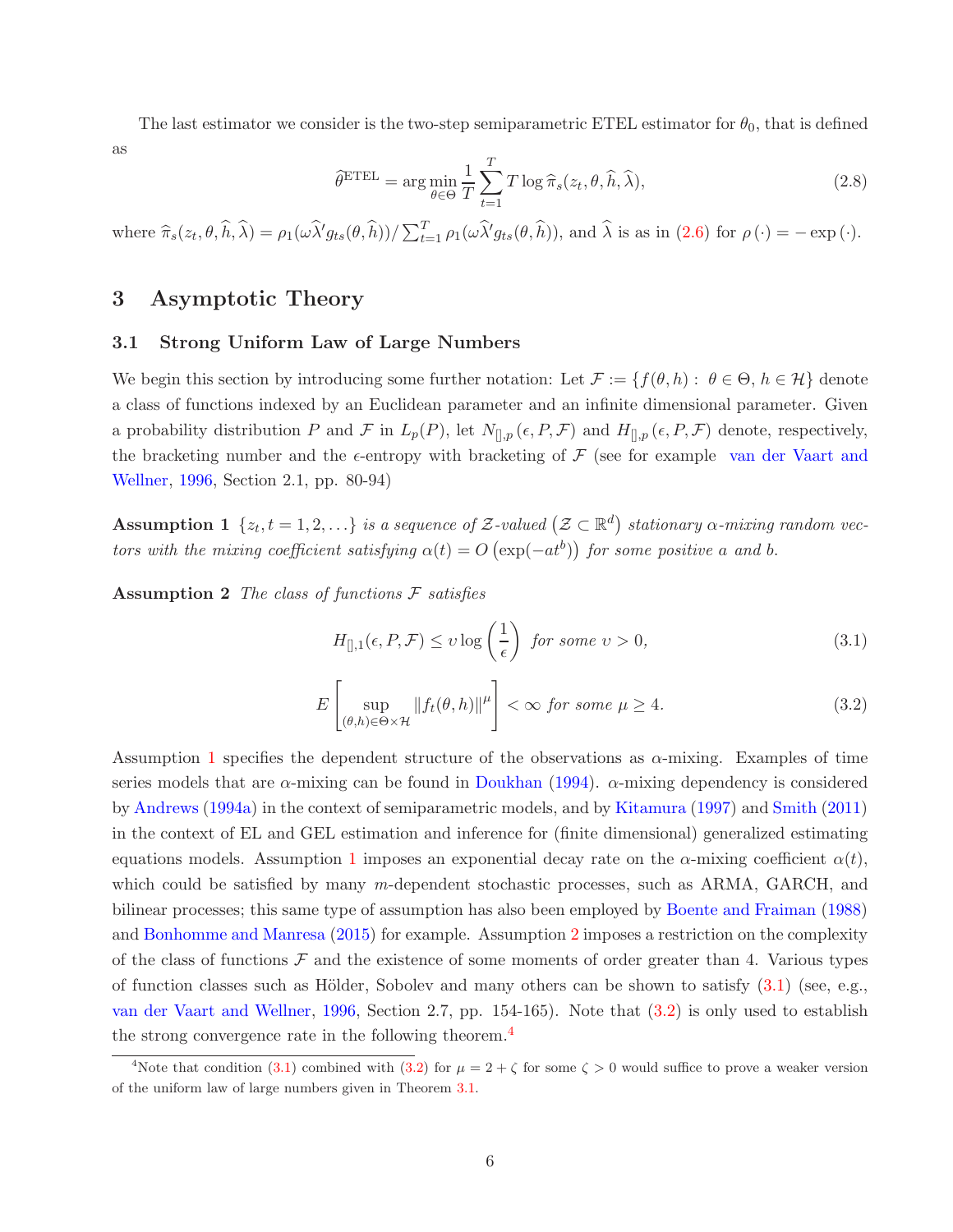**Theorem 3.1** Under Assumptions 1 and 2

$$
\sup_{(\theta,h)\in\Theta\times\mathcal{H}}\left|\frac{1}{T}\sum_{t=1}^T\left\{f_t(\theta,h)-E[f_t(\theta,h)]\right\}\right|=O_{a.s.}\left(\frac{\log T}{T^{\beta}}\right) \text{ for some } \beta\in\left(0,\frac{1}{4}\right).
$$

Remark 3.1 The proposed ULLN complements that of Yu (1993, 1994) who established a rate of convergence for a ULLN for strictly stationary  $\beta$  mixing (absolutely regular) empirical processes indexed by a general class of functions with its capacity measured via the empirical metric entropy.

The above result is used repeatedly in the proofs of the Theorems 3.2 and 3.3. Its proof can be found in the supplemental material for this paper.

#### 3.2 Asymptotic Normality

Let  $\Theta_{\delta} = \{\theta \in \Theta : ||\theta - \theta_0|| \leq \delta\}, \mathcal{H}_{\delta} = \{h \in \mathcal{H} : ||h - h_0||_{\mathcal{H}} \leq \delta\}$  (possibly uniformly in  $\alpha \in A$ ), where  $h := h(z_t)$  for some positive generic constant  $\delta$ . Also let  $\partial$  denote a derivative operator with respect to ·, which corresponds to an ordinary partial derivative with respect to θ, and to the pathwise derivative in the direction of  $h - h_0$ , that is

$$
\frac{\partial g(z_t, \theta, h_0)}{\partial h} [h - h_0] := \frac{\partial g(z_t, \theta, (1 - \tau) h_0 + \tau h)}{\partial \tau}|_{\tau = 0}
$$

(see Newey, 1994 for some examples). Assume that:

Assumption 3 (a)  $s_T \to \infty$  as  $T \to \infty$ , and  $s_T = O(T^{\frac{1}{2}-\eta}) = o(T^{1/2})$  for some  $\eta \in (\frac{1}{6})$  $\frac{1}{6}, \frac{1}{2}$  $\frac{1}{2}$  (cf. Smith, 2011); (b)  $\omega(\cdot) : \mathbb{R} \to [-\overline{\omega}, \overline{\omega}]$  for some  $\overline{\omega} < \infty$ ,  $\omega(0) \neq 0$ ,  $\omega_1 \neq 0$ ,  $\omega(x)$  is continuous at  $0$  and almost everywhere,  $(2\pi)^{-1} \int_{-\infty}^{\infty} \exp(-\iota x u) \omega(x) dx \ge 0$  for each  $\omega \in \mathbb{R}$  and all  $u \in \mathbb{R}$ , and  $\int_{-\infty}^{0} \sup_{y \leq x} |\omega(y)| dx + \int_{0}^{\infty} \sup_{y \geq x} |\omega(y)| dx < \infty.$ 

**Assumption 4** (a) The class of functions  $\mathcal{G}_1 := \{g_t(\theta, h): \theta \in \Theta, h \in \mathcal{H}\}\$  satisfies conditions (3.1) and (3.2) in Assumption 2; (b)  $E \left[ \sup_{\theta \in \Theta, h \in \mathcal{H}_{\delta}} \left\| \partial_{\theta} g_t(\theta, h) \right\|^{\alpha} \right] < \infty$  and  $E \left[ \sup_{\theta \in \Theta_{\delta}, h \in \mathcal{H}_{\delta}} \left\| \partial_{h} g_t(\theta, h) \right\|^{\alpha} \right] <$  $\infty$  for some  $\alpha > 2$ ; (c) the class of functions  $\mathcal{G}_2 := \{\partial_{\theta h} g_t(\theta, h) : \theta \in \Theta, h \in \mathcal{H}\}\$  satisfies conditions (3.1) and (3.2) in Assumption 2,  $E[\sup_{\theta \in \Theta_{\delta}, h \in \mathcal{H}_{\delta}} || \partial_{\theta\theta}^2 g_t(\theta, h) ||] < \infty$ .

**Assumption 5** (a)  $\|\hat{h}(z_t) - h_0(z_t)\|_{\mathcal{H}} = o_p(T^{-1/4});$ (b)  $\hat{v}_T(\theta, h) := T^{-1/2} \sum_{t=1}^T \{g_t(\theta, h) - E[g_t(\theta, h)]\}$  is stochastically equicontinuous at  $(\theta_0, h_0) \in \Theta \times \mathcal{H}$ .

Assumption 3 imposes some standard mild regularity conditions on the kernel function  $\omega(\cdot)$  used to smooth the observations and on the rate of growth of the related smoothing parameter  $s_T$ . Note that the latter is allowed to grow at the rate  $O(T^{1/3})$ , which is known to be optimal (in terms of minimizing the asymptotic mean squared error) for  $\alpha$ -mixing processes for the Bartlett kernel. Examples of kernels satisfying Assumption 3 include the Bartlett and the quadratic one given in (2.3), (2.4) respectively and the Parzen kernel (see Andrews, 1991, for more details). Assumption 4 contains some mild moment conditions and requires that the classes of functions  $\mathcal{G}_1$  and  $\mathcal{G}_2$  satisfy the conditions of Theorem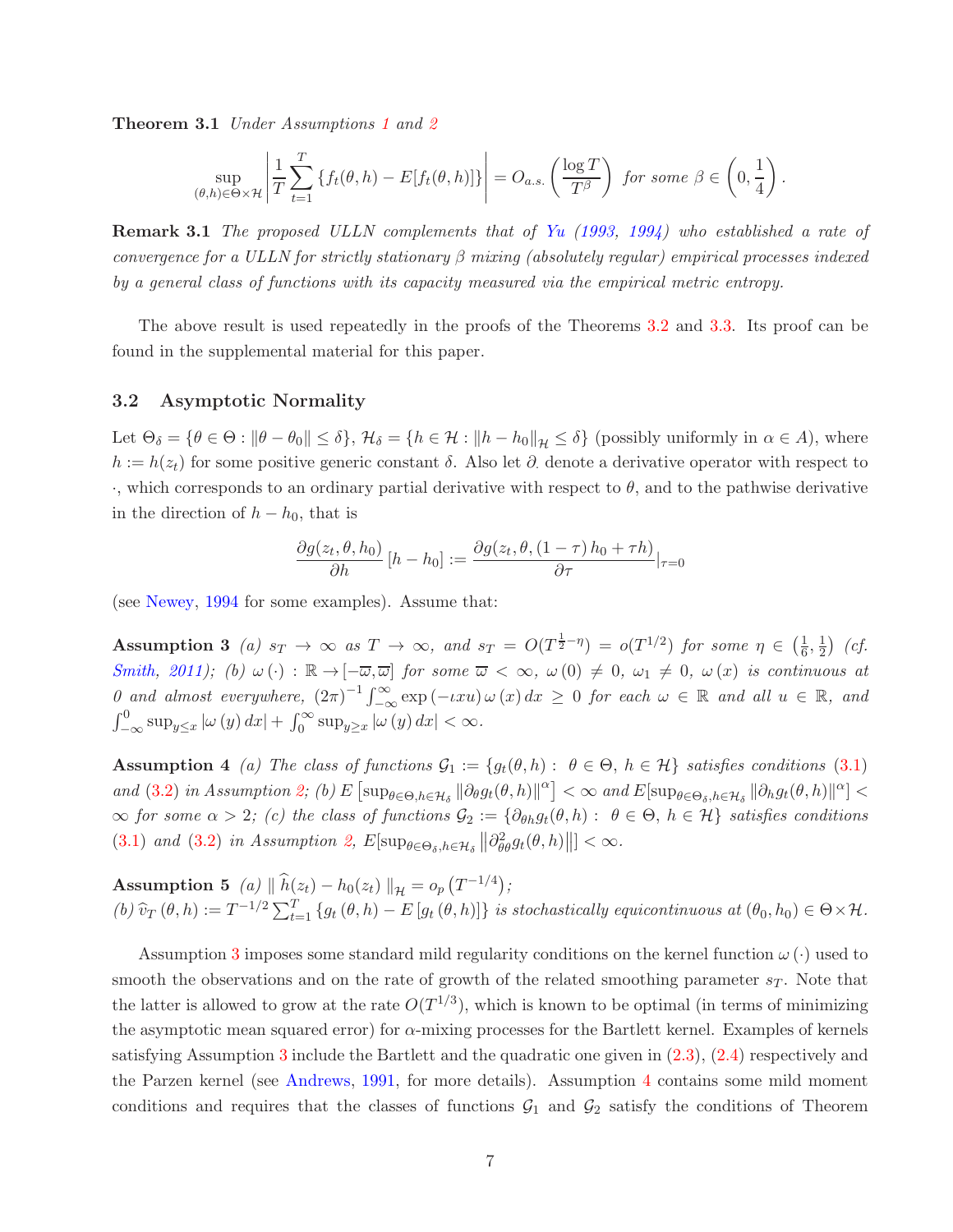3.1. Assumptions 2, 3 and 4(a) can be used to show the consistency of the estimators described above. Assumption 5(a) assumes uniform consistency (possibly also with respect to  $\alpha$ ) of the nonparametric estimator used for  $h_0$ . This is a standard assumption in the semiparametric literature of two-step estimation procedures, see, e.g., Chen et al. (2003), Escanciano et al. (2014, 2016), Chen et al. (2016), and Bravo et al. (2016). Similarly, Andrews (1995) provides sufficient conditions including the case of estimated random variables for kernel smoothing estimators. Assumption 5(b) is a high level assumption. It assumes stochastic equicontinuity of the empirical process  $\hat{v}_T(\theta, h)$ . Although, sufficient conditions for Assumption 5(b) are provided for example in Andrews (1994a,b), Lemma C.3 in the Appendix C in the supplement provides a set of low level conditions that can be used to verify Assumption 5(b).

**Assumption 6** (a)  $\| E[g_t(\theta_0, \hat{h})] \| = o_p(T^{-1/2})$ ; or (b)  $E[\partial g(z_t, \theta, \tau)/\partial \tau |_{\tau=h_0} \tilde{h}(z_t)] = 0 \ \forall \tilde{h} \in \mathcal{H}$  and  $z_{2t} \subset z_t$ .

Assumption 7 (a)  $\hat{h}(w) - h_0(w) = T^{-1} \sum_{t=1}^T \Phi_T(z_{2t}, w) \odot \phi(z_t) + r_T(w)$ , where " $\odot$ " is the Hadamard product,  $\Phi_T(z_{2t},\cdot)$  is some weighting function,  $\|r_T(w)\|_{\mathcal{H}} = o_p(T^{-1/2})$  (possibly uniformly in  $\alpha \in A$ ); (b)  $E\left[\phi\left(z_t\right)|\mathcal{F}_{t,z_{2t}}\right]=0$ , where  $\mathcal{F}_{t,z_{2t}}$  is the minimum  $\sigma$ -algebra generated by  $z_{2t}$ ;  $E\left[\phi\left(z_t\right)\phi\left(z_t\right)'\right]<\infty$ ; and  $\lim_{T\to\infty} \sup_w \text{var}(T^{-\left(\frac{1}{2}+\delta\right)} \sum_{t=1}^T \Phi_T(z_{2t},w) \odot \phi(z_t)) < \infty$  for some  $\delta \in (0,1/2)$ ; (c) the class of functions  $\mathcal{G}_3 := \{\partial_{hh}^2 g(z_t, \theta_0, h) : h \in \mathcal{H}\}\$  satisfies conditions (3.1) and (3.2) Assumption in 2.

Assumptions 6 and 7 account for the potential estimation effect from the first-step. When there is none, Assumption 6 implies the asymptotic orthogonality between the finite dimensional and the infinite dimensional parameter. In such case, it is not necessary to account for the presence of  $\hat{h}$  in the asymptotic distribution of  $\hat{\theta}$ , which greatly simplifies the calculation of the asymptotic variance. Condition  $6(a)$  is directly assumed by Andrews (1994a), while Assumption  $6(b)$  is assumed by Newey (1994). Note that for  $h = h(z_{2t})$  sufficient conditions for condition 6(a) are Assumptions 6(b) and 5(a). On the other hand, when there is estimation effect, Assumption 7 provides a generic way to account for it. For example, when  $h_0$  represents a conditional mean function, Assumption 7(a) requires that the first-step estimator admits a certain asymptotic expansion which can be shown to hold when  $\hat{h}$ represents some kernel-based non-parametric regression estimator of  $h_0$  (see for example Masry, 1996) and Kong, Linton, and Xia, 2010); or  $\hat{h} := h(\cdot, \hat{\alpha})$  when  $h_0(\cdot) = h(\cdot, \alpha_0)$  is known up to some vector of parameters  $\alpha_0$ . For instance, when  $\hat{h}$  is the Nadaraya-Watson estimator of  $h_0$  in a non-parametric regression model, say  $z_{1t} = h_0(z_{2t}) + \xi_t$ , then one can immediately show that Assumption 7(a) holds under some regularity conditions with  $\phi(z_t) = z_{1t} - h_0(z_{2t})$  and  $\Phi_T(z_{2t}, w_t) = f_{z_{2t}}(w_t) K_{b_T}(z_{2t} - w_t)$ , where  $f_{z_{2t}}(\cdot)$  is the pdf of  $z_{2t}$  and  $K_{b_T}(\cdot)$  is a kernel function with bandwidth  $b_T = b(T)$  that goes to zero as T diverges to infinity.

The following two theorems establish the asymptotic normality for the smoothed two-step GEL, both two-step efficient s-GMM, and smoothed two-step ETEL estimators under the asymptotic orthogonality Assumption 6, and under the presence of an estimation effect that can be characterized by Assumption 7, respectively.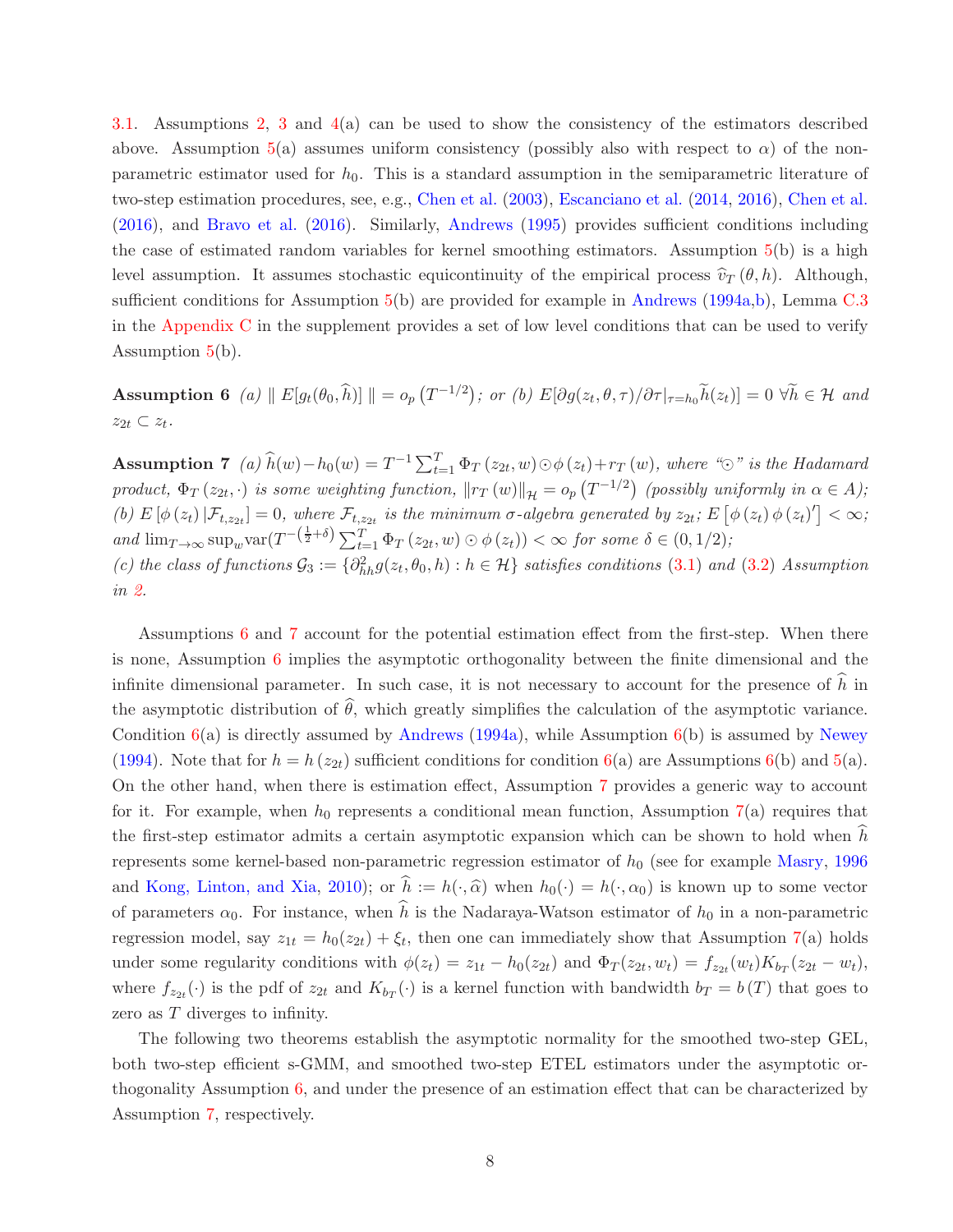Let  $\Omega(\theta_0, h_0) = \lim_{T \to \infty} \text{var}(T^{1/2}\hat{g}(z_t, \theta_0, h_0)), G(\theta_0, h_0) = E[\partial_\theta g(z_t, \theta_0, h_0)]$  and  $\Sigma(\theta_0, h_0) =$  $G (\theta_0, h_0)' \Omega (\theta_0, h_0)^{-1} G (\theta_0, h_0).$ 

**Theorem 3.2** Assume that (a)  $\theta_0 \in \text{int}(\Theta)$ , (b)  $\Omega(\theta_0, h_0)$  is positive definite, (c)  $\text{rank}(G(\theta_0, h_0)) = k$ , (d)  $\Sigma(\theta_0, h_0)$  is nonsingular, (e)  $\|\widehat{W} - \Omega(\theta_0, h_0)^{-1}\| = o_p(1)$  for the GMM defined in (2.2) and s-GMM estimator defined in (2.7). Then under Assumptions 1-6 for  $\hat{\theta}$  defined as in (2.2), (2.5), (2.7) and (2.8)

$$
T^{1/2}(\widehat{\theta}-\theta_0) \stackrel{d}{\rightarrow} N(0,\Sigma(\theta_0,h_0)^{-1}).
$$

The following theorem establishes the asymptotic normality of the above estimator in the presence of estimation effect. Let

$$
\Omega_d^e(\theta_0, h_0) = \lim_{T \to \infty} \text{var}\left[\frac{1}{T^{1/2}} \sum_{t=2}^T \left(g_t(\theta_0, h_0) + \frac{1}{(T-1)} \sum_{s=1}^{t-1} \Psi(z_s, z_t, \theta_0, h_0)\right)\right],
$$
\n(3.3)\n
$$
\Omega_{nd}^e(\theta_0, h_0) = \lim_{T \to \infty} \text{var}\left[\frac{1}{T^{1/2}} \left(\sum_{t=2}^T g_t(\theta_0, h_0) + h_T^{(1)}(z_t, \theta_0, h_0)\right)\right],
$$

where

$$
\Psi(z_{s}, z_{t}, \theta_{0}, h_{0}) = \partial_{h}g(z_{t}, \theta_{0}, h_{0})' \Phi_{T}(z_{2s}, z_{2t}) \odot \phi(z_{s}) + \partial_{h}g(z_{s}, \theta_{0}, h_{0})' \Phi_{T}(z_{2t}, z_{2s}) \odot \phi(z_{t}),
$$
  
\n
$$
h_{T}^{(1)}(\cdot, \theta_{0}, h_{0}) = E[\Psi(\cdot, z_{t}, \theta_{0}, h_{0})] = \int \Psi(\cdot, u, \theta_{0}, h_{0}(u)) f_{z_{t}}(u) du.
$$

**Theorem 3.3** Assume that (a)  $\theta_0 \in \text{int}(\Theta)$ , (b)  $\Omega(\theta_0, h_0)$ ,  $\Omega_d^e(\theta_0, h_0)$  and  $\Omega_{nd}^e(\theta_0, h_0)$  are positive definite, (c) rank $(G(\theta_0, h_0)) = k$ , (d)  $\Sigma(\theta_0, h_0)$  is nonsingular. Then under Assumptions 1-5, and 7 for  $\widehat{\theta}$  defined in (2.5) or in (2.8)

$$
T^{1/2}(\widehat{\theta}-\theta_0) \stackrel{d}{\rightarrow} N(0,\Sigma(\theta_0,h_0)^{-1} \Sigma^v_*(\theta_0,h_0) \Sigma(\theta_0,h_0)^{-1}),
$$

where

$$
\Sigma_*^v(\theta_0, h_0) = G(\theta_0, h_0)' \Omega(\theta_0, h_0)^{-1} \Omega_*^e(\theta_0, h_0) \Omega(\theta_0, h_0)^{-1} G(\theta_0, h_0) ,
$$

and  $\Omega_*^e(\theta_0, h_0)$  is either  $\Omega_d^e(\theta_0, h_0)$  or  $\Omega_{nd}^e(\theta_0, h_0)$  given in (3.3).

For the two-step GMM estimator and its smoothed version, say  $\widehat{\theta}^{\ell}$  for  $\ell \in \{GMM, s\text{-}GMM\}$ , defined in (2.2) and in (2.7) under (a)-(c) above, (d)  $\Sigma^e(\theta_0, h_0)$  is nonsingular and Assumptions 2-5, 7 and (e)  $\|\widehat{W} - \Omega_*^e(\theta_0, h_0)^{-1}\| = o_p(1),$ 

$$
T^{1/2}(\widehat{\theta}^{\ell} - \theta_0) \stackrel{d}{\rightarrow} N(0, \Sigma^e_*(\theta_0, h_0)^{-1}),
$$

where

$$
\Sigma_*^e(\theta_0, h_0) = G(\theta_0, h_0)' \Omega_*^e(\theta_0, h_0)^{-1} G(\theta_0, h_0).
$$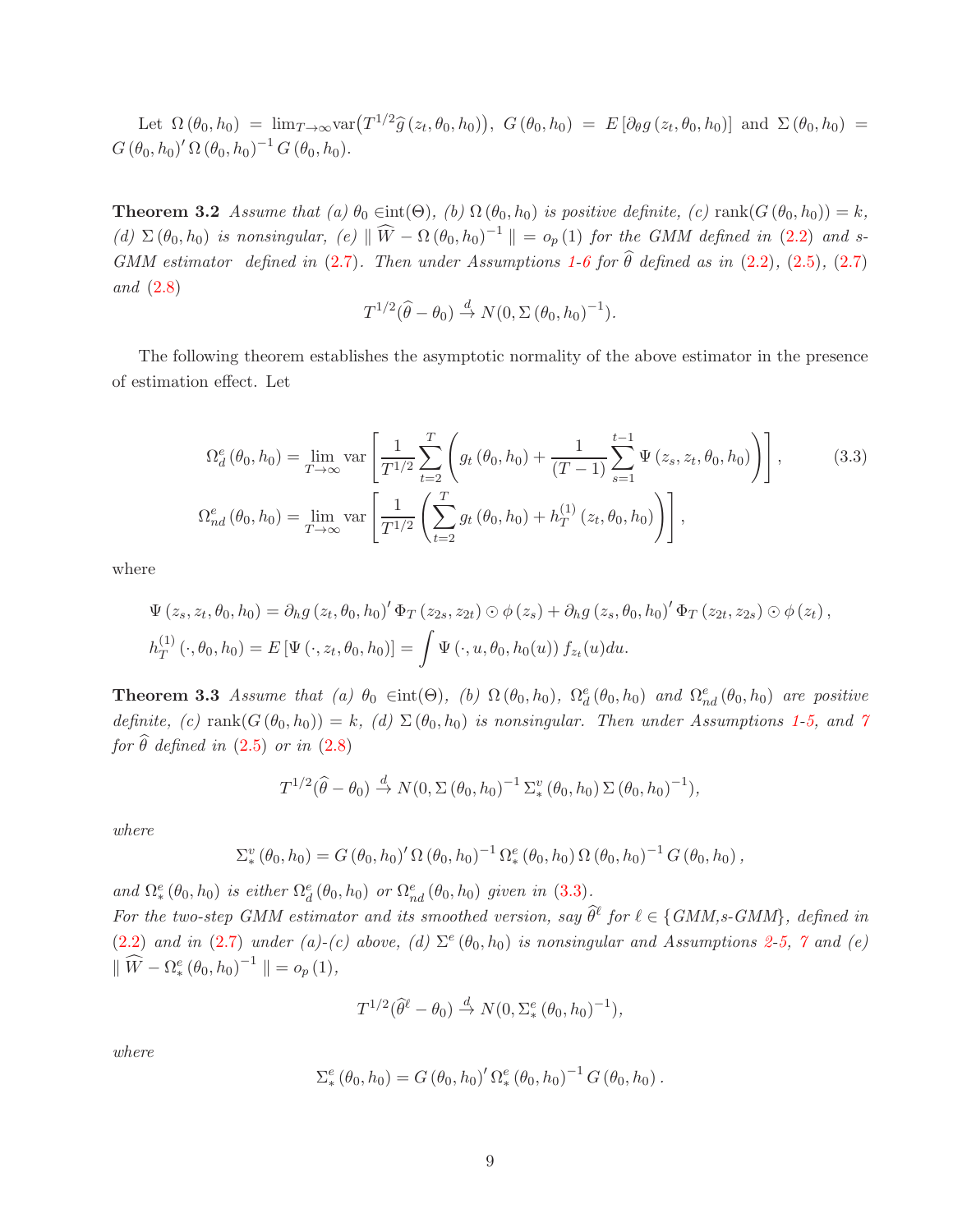Remark 3.2 It is important to note that

$$
\Sigma_*^e(\theta_0, h_0)^{-1} \le \Sigma(\theta_0, h_0)^{-1} \Sigma_*^v(\theta_0, h_0) \Sigma(\theta_0, h_0)^{-1}
$$

in the matrix sense,<sup>5</sup> implying that in the presence of an estimation effect, as long as condition (e) of Theorem 3.3 is satisfied, the two-step GMM estimator is more efficient than the smoothed two-step GEL or ETEL estimators. On the other hand, because of the explicit estimation of the efficient metric  $\Omega^e_*(\theta_0,h_0)^{-1}$  both GMM estimators  $\widehat{\theta}^\ell$  for  $\ell \in \{GMM,s\text{-}GMM\}$  might be more prone to bias. The Monte Carlo evidence of Section 5 based on the model considered in Section 4 seems to provide some support to both points.

#### 4 Example: Partially Linear Instrumental Variable model

We consider a generalization of the partial linear model considered by Li and Wooldridge (2002)

$$
y_t = x'_{1t}\theta_0 + m_0(x_{2t}) + \varepsilon_t \quad t = 1, \dots, T,
$$
\n(4.1)

where  $\theta_0$  is an  $\mathbb{R}^k$ -valued vector of unknown parameters,  $m_0(\cdot)$  is an unknown real valued function, and the unobservable weakly dependent errors  $\varepsilon_t$ 's are such that  $E[\varepsilon_t|x_t] \neq 0$ , where  $x_t = [x'_{1t}, x'_{2t}]'$ . Suppose that there exists an  $\mathbb{R}^l$ -valued  $(l \geq k)$  vector  $w_t$  of instruments such that  $E(\varepsilon_t|x_{2t}, w_t) = 0$ ; then the estimation of the parameter of interest  $\theta_0$  can be based on

$$
g_t(\theta_0, h_0) = w_t \left[ y_t - E\left( y_t | x_{2t} \right) - \left( x_{1t} - E\left( x_{1t} | x_{2t} \right) \right)' \theta_0 \right],\tag{4.2}
$$

where  $h_0 := h_0(x_{2t}) = [E(y_t|x_{2t}), E(x_{1t}|x_{2t})']'.$ 

For  $v_t = y_t$  or  $x_{1t}$  let  $\hat{E}(v_t|x_{2t}) = \sum_{s \neq t=1}^T v_t K_{b_T}((x_{2s} - x_{2t})/b_T) / \sum_{s \neq t=1}^T K_{b_T}((x_{2s} - x_{2t})/b_T)$ , where  $K_{b_T}(\cdot) = K(\cdot)/b_T$  denotes a kernel estimator of the conditional expectation  $E[v_t|x_{2t}]$  with bandwidth  $b_T$  and let

$$
g_t(\theta, \widehat{h}) = w_t \left( \widetilde{y}_t - \widetilde{x}'_{1t} \theta \right),
$$

where  $\tilde{y}_t = y_t - E(y_t|x_{2t}), \tilde{x}_{1t} = x_{1t} - E(x_{1t}|x_{2t})$  denote the plug-in version of (4.2).

The following proposition establishes the asymptotic distribution of the two-step GMM, two-step GEL and two-step ETEL estimators when there is an estimation effect. To this end note that by the results of Andrews (1994a) and Newey (1994), an estimation effect in (4.2) is only possible in the case of a generated regressor. So we assume that  $x_{2t}$  is generated as a residual from the following linear regression model  $s_t = v'_t \alpha_0 + x_{2t}$  where  $\alpha_0$  is a vector of unknown parameters and  $v_t$  is a vector of exogenous regressors so that  $E[x_{2t}|v_t] = 0$ . We also note that because the model is linear in both the finite and infinite dimensional parameters some of the regularity conditions (including a polynomial rate for the mixing coefficient  $\alpha(t)$  are weaker than those assumed in the theorems of the previous section.

<sup>&</sup>lt;sup>5</sup>This follows since  $\Sigma^e(\theta_0, h_0) - \Sigma(\theta_0, h_0) \Sigma_*^v(\theta_0, h_0)^{-1} \Sigma(\theta_0, h_0) = X_0'[I - Z_0 (Z_0'Z_0)^{-1} Z_0']X_0 \geq 0$ , for  $X_0 =$  $\Omega_*^e (\theta_0, h_0)^{-1/2} G (\theta_0, h_0)$  and  $Z_0 = \Omega_*^e (\theta_0, h_0)^{1/2} \Omega (\theta_0, h_0)^{-1} G (\theta_0, h_0)$ .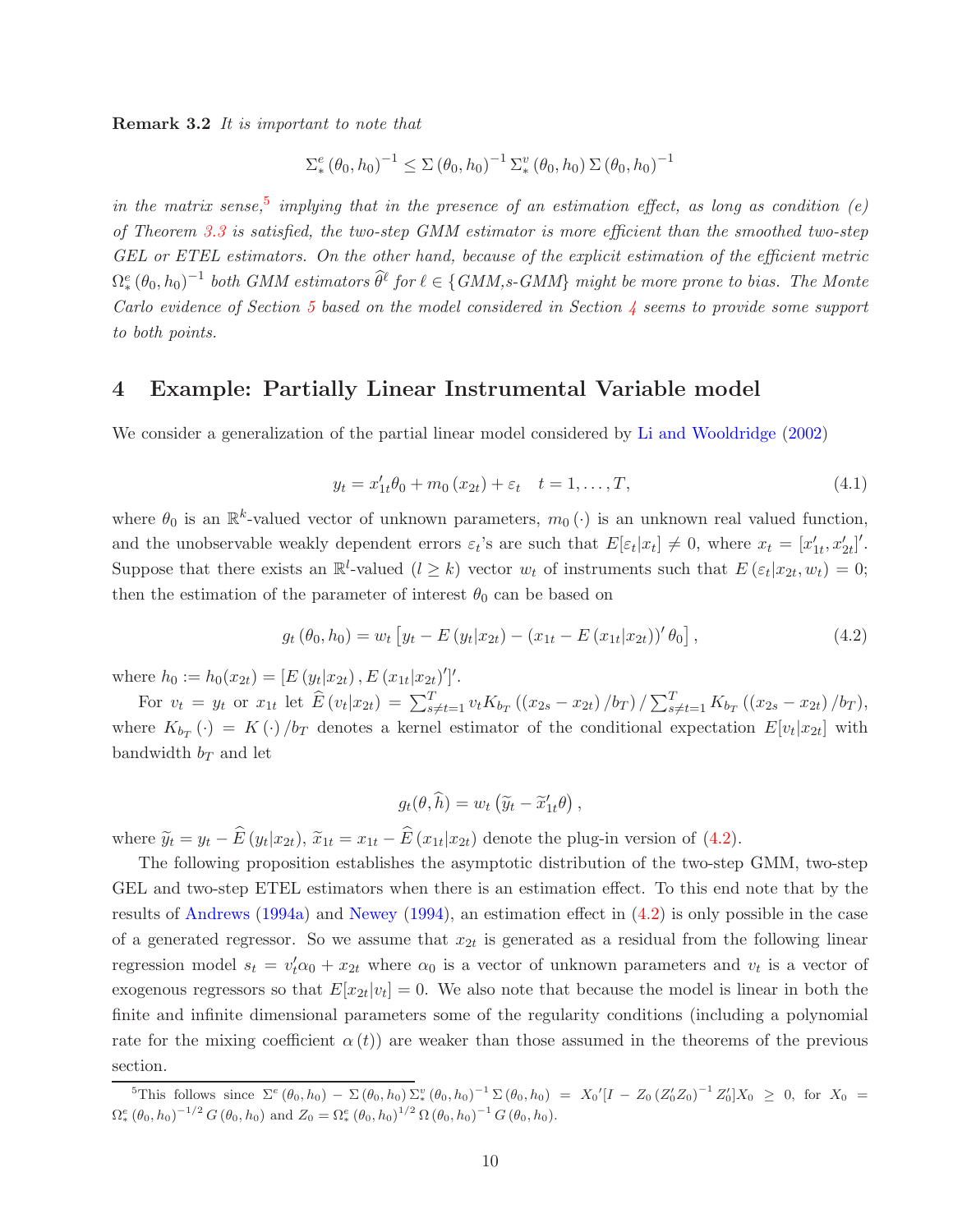**Proposition 4.1** Let  $z_t := [y_t, x'_{1t}, x_{2t}, w'_t]'$ , and assume that: (a)  $\{z_t\}_{t=1}^T$  is a sequence of  $\alpha$ -mixing random vectors with  $\alpha(t) = o(t^{-2(2+\gamma)})$ ; (b) the joint density  $f(z_t)$  of  $z_t$  and the marginal density  $f(x_{2t})$  of  $x_{2t}$  are twice continuously differentiable with bounded derivatives and  $\inf_{x_{2t}\in\mathcal{X}_2^*} f(x_{2t}) > 0$ , where  $\mathcal{X}_2^*$  is an open bounded subset of  $\mathbb{R}^{d_{x_2}}$  (c)  $h_0(x_{2t})$  is twice continuously differentiable and  $\sup_{x_{2t}\in\mathcal{X}_2^*} \parallel h_0^{(j)}$  $\binom{(j)}{0}(x_{2t})$  ||  $<\infty$  (j = 0, 1, 2) uniformly in A where  $h_0^{(j)}$  $\binom{0}{0}$  (c) is the jth derivative of  $h_0(.)$ ; (d)  $E \| w_t(y_t - E(y_t | x_{2t}) - (x_{1t} - E(x_{1t} | x_{2t}))' \theta_0) \|^{4+\gamma} < \infty$ ; (e) rank $(E [w_t (x_{1t} - E(x_{1t} | x_{2t}))' ]) = k$ , the matrices  $\Omega(\theta_0, h_0)$  and  $\Omega^e(\theta_0, h_0)$  defined in (4.3) are positive definite; (f) the function  $K(\cdot)$  is a nonnegative second-order kernel with second order continuous bounded derivatives, and  $b_T$  satis $f$ ies  $T^{1/2}b_T^2 \to \infty$ ,  $T^{1/2}b_T^4 \to 0$ . Moreover  $\left| K(\cdot + u) - K(u) - K^{(1)}(\cdot) u \right| \leq K(\cdot) u^2$  where  $K^{(1)}(\cdot)$ is the first derivative of the kernel function and  $\mathcal{K}(\cdot)$  is a bounded function, (f)  $T^{1/2}(\widehat{\alpha}-\alpha_0)$  =  $\sum_{t=1}^{T} r(v_t)' x_{2t}/T^{1/2} + o_p(1)$ . Then the two-step GMM, GEL and ETEL estimators have the same distribution as that given in Theorem 3.3 with

$$
G(\theta_{0}, h_{0}) = E \left[ w_{t} (x_{1t} - E (x_{1t} | x_{2t}(\alpha_{0})))' \right],
$$
\n
$$
\Omega(\theta_{0}, h_{0}) = \lim_{T \to \infty} \text{var}(T^{-1/2} \sum_{t=1}^{T} w_{t} [y_{t} - E (y_{t} | x_{2t}(\alpha_{0})) - (x_{1t} - E (x_{1t} | x_{2t}(\alpha_{0}))) \theta_{0}]),
$$
\n
$$
\Omega^{e}(\theta_{0}, h_{0}) = \lim_{T \to \infty} \text{var}\left\{ \frac{1}{T^{1/2}} \sum_{t=1}^{T} \left( w_{t} \varepsilon_{t} + E \left[ \frac{w_{t}}{f(x_{2t}(\alpha_{0}))} \partial_{\alpha}[f(x_{2t}) h_{0}(x_{2t}(\alpha_{0}), \theta_{0})] - \frac{w_{t} [h_{0}(x_{2t}(\alpha_{0}), \theta_{0})]}{f(x_{2t}(\alpha_{0}))} \partial_{\alpha}f(x_{2t}(\alpha_{0})) \right] r(v_{t})' x_{2t}(\alpha_{0}) \right\},
$$
\n(4.3)

where  $h(x, \theta) := E[y_t - x'_{1t} \theta | x_{2t} = x]$  and  $x_{2t}(\alpha_0) = s_t - v'_t \alpha_0$ .

Proposition 4.1 generalizes some of the results of Li and Wooldridge (2002) to the possibly overidentified partial linear models with  $\alpha$ -mixing errors. Note that in case of martingale difference errors, the above result simplifies to

$$
\Omega(\theta_0, h_0) = E\left[w_t w_t'(y_t - E(y_t|x_{2t}(\alpha_0)) - (x_{1t} - E(x_{1t}|x_{2t}(\alpha_0)))\theta_0)^2\right],
$$
  
\n
$$
\Omega^e(\theta_0, h_0) = \Omega(\theta_0, h_0) + E\left\{\frac{w_t}{f(x_{2t}(\alpha_0))}\partial_\alpha[f(x_{2t}(\alpha_0))h_0(x_{2t}(\alpha_0), \theta_0) - h(x_{2t}(\alpha_0), \theta_0)\partial_\alpha f(x_{2t}(\alpha_0))\right\} \times
$$
  
\n
$$
E\left[r(v_t)'r(v_t)x_{2t}^2(\alpha_0)\right]E\left\{\frac{w_t}{f(x_{2t}(\alpha_0))}\partial_\alpha[f(x_{2t}(\alpha_0))h_0(x_{2t}(\alpha_0), \theta_0) - h_0(x_{2t}(\alpha_0), \theta_0)\partial_\alpha f(x_{2t}(\alpha_0))\right\}.
$$

Let  $\tau(x_{2t}(\alpha_0)) := \mathbb{I}(x_{2t}(\alpha_0) \in \mathcal{X}_2^*)$  denote a fixed trimming function that equals one whenever  $x_{2t}(\alpha_0) \in$  $\mathcal{X}_2^*$  and zero otherwise; then given the results of Proposition  $(4.1)$  the proposed two-step semiparametric GEL, GMM, s-GMM and ETEL estimators can be based on the following trimmed smoothed criterion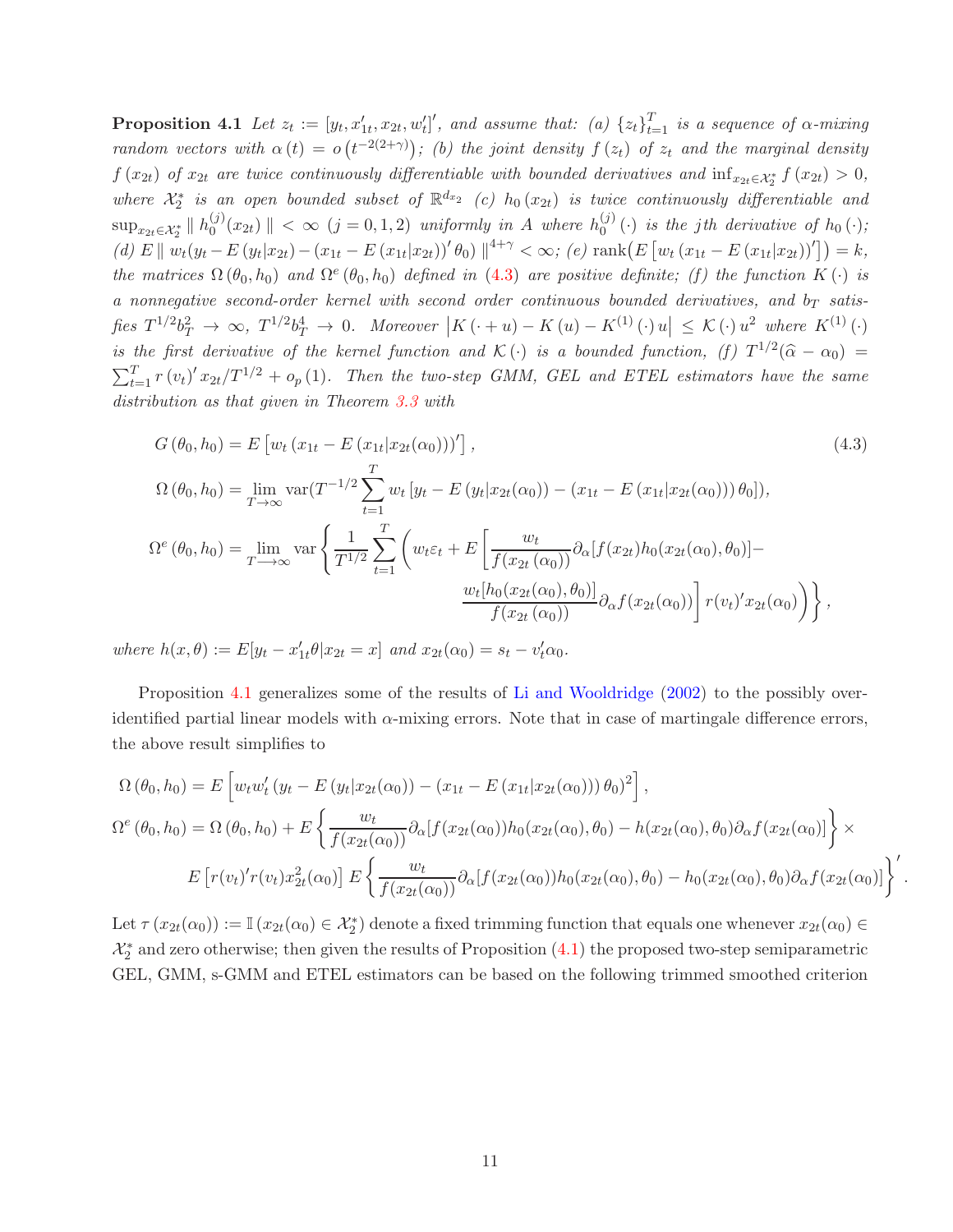functions

$$
\Gamma^{\text{GEL}}(\theta, \hat{h}, \lambda) = \sum_{t=1}^{T} \tau(\hat{x}_{2t}) \left[ \rho(\omega \lambda' g_{ts}(\theta, \hat{h})) - \rho(0) \right],
$$
  

$$
\Gamma^{\text{GMM}}(\theta, \hat{h}, \lambda) = || \tau(\hat{x}_{2t}) \hat{g}(\theta, \hat{h}) ||_{\hat{\Omega}^e(\tilde{\theta}, \hat{h})^{-1}},
$$
  

$$
\Gamma^{\text{s-GMM}}(\theta, \hat{h}, \lambda) = || \tau(\hat{x}_{2t}) \hat{g}_s(\theta, \hat{h}) ||_{\hat{\Omega}^e(\tilde{\theta}, \hat{h})^{-1}},
$$
  

$$
\Gamma^{\text{ETEL}}(\theta, \hat{h}, \lambda) = \log \left\{ \frac{1}{T} \sum_{t=1}^{T} \tau(\hat{x}_{2t}) \exp[\lambda' g_{ts}^c(\theta, \hat{h})] \right\},
$$

where  $\hat{x}_{2t} = x_{2t}(\hat{\alpha})$  and  $\hat{\Omega}^e(\hat{\theta}, \hat{h})$  is a consistent estimator of  $\Omega^e(\theta_0, h_0)$ .

#### 5 Monte Carlo Results

In this section we present results for the partial linear regression model with endogenous covariates in its parametric component discussed in Section 4. Specifically, we focus on

$$
y_t = x_{11t}\theta_{10} + x_{12t}\theta_{20} + m_0(x_{2t}) + \varepsilon_t,
$$
  

$$
x_{11t} = \pi_{10}v_{1t} + \pi_{20}v_{2t} + u_t,
$$

where  $v_{1t} = \rho_1 v_{1t-1} + \epsilon_{1t}$ ,  $v_{2t} = \rho_2 v_{2t-1} + \epsilon_{2t}$ ,  $\varepsilon_t = \rho_{\varepsilon} \varepsilon_{t-1} + \epsilon_{\varepsilon t}$ ,  $u_t = \rho_u u_{t-1} + \epsilon_{ut}$  and

$$
\left[\begin{array}{c} \epsilon_{1t} \\ \epsilon_{2t} \end{array}\right] \sim N\left(\left[\begin{array}{c} 0 \\ 0 \end{array}\right], \left[\begin{array}{cc} 1 & 0 \\ 0 & 1 \end{array}\right]\right), \ \left[\begin{array}{c} \epsilon_{\varepsilon t} \\ \epsilon_{ut} \end{array}\right] \sim N\left(\left[\begin{array}{c} 0 \\ 0 \end{array}\right], \left[\begin{array}{cc} 1 & \rho_{\varepsilon u} \\ \rho_{\varepsilon u} & 1 \end{array}\right]\right).
$$

Let  $\omega_{lt} \sim N(0,1)$  ( $l = 2,3,4$ ) independent of  $v_{1t}$  and  $v_{2t}$ , and set  $x_{12t} = v_{2t} + \omega_{2t}$ ,  $x_{2t} = v_{1t} + v_{2t} + \omega_{3t}$ such that  $s_t = \omega_{4t}\alpha_0 + x_{2t}$ . For  $\rho_1 = \rho_2 = 0.5$ ,  $\rho_{\varepsilon} = \rho_u = 0.95$ , and  $m_0(v) = \Phi(v)$  ( $\Phi(\cdot)$ ) is the CDF of a standard normal), we generate 2000 samples,  $\{y_t, x_{11t}, x_{12t}, s_t, \omega_{4t}, v_{1t}, v_{2t}\}_{t=1}^T$ , with  $T \in \{200, 400, 800\},$ two different scenarios  $\rho_{\varepsilon u} \in \{0.1, 0.9\}$  representing an increasing degree of endogeneity and  $\theta_0 = [1, 1]'$ ,  $\pi_0 = [1, -1]'$ ,  $\alpha_0 = 1$ .

Let  $z_t := [y_t, x_{11t}, x_{12t}, \hat{x}_{2t}, v_{1t}, v_{2t}]', w_t := [x_{12t}, \hat{x}_{2t}, v_{1t}, v_{2t}]', h_0(z_t) := [\tilde{y}_t, \tilde{x}_{11t}, \tilde{x}_{12t}]', \tilde{y}_t := y_t E[y_t|\hat{x}_{2t}], \tilde{x}_{11t} := x_{1t} - E[x_{11t}|\hat{x}_{2t}], \tilde{x}_{12t} := x_{12t} - E[x_{12t}|\hat{x}_{2t}]$  and  $\hat{x}_{2t} := s_t - \omega_{4t}\hat{\alpha}$ , so that

$$
g_t(\theta, \widehat{h}) = w_t(\widetilde{y}_t - \widetilde{x}_{11t}\theta_1 - \widetilde{x}_{12t}\theta_2),
$$

where  $\hat{h}$  is the Nadaraya-Watson estimator with bandwidths chosen as  $c \in \{0.5, 1, 1.5\}$  times the Silverman's rule-of-thumb bandwidth, and  $\hat{\alpha}$  is an estimator of  $\alpha_0$  obtained from regressing  $s_t$  on  $\omega_{4t}$ by ordinary least squares.

The GEL estimators we consider are the Empirical Likelihood (EL), Exponential Tilting (ET) and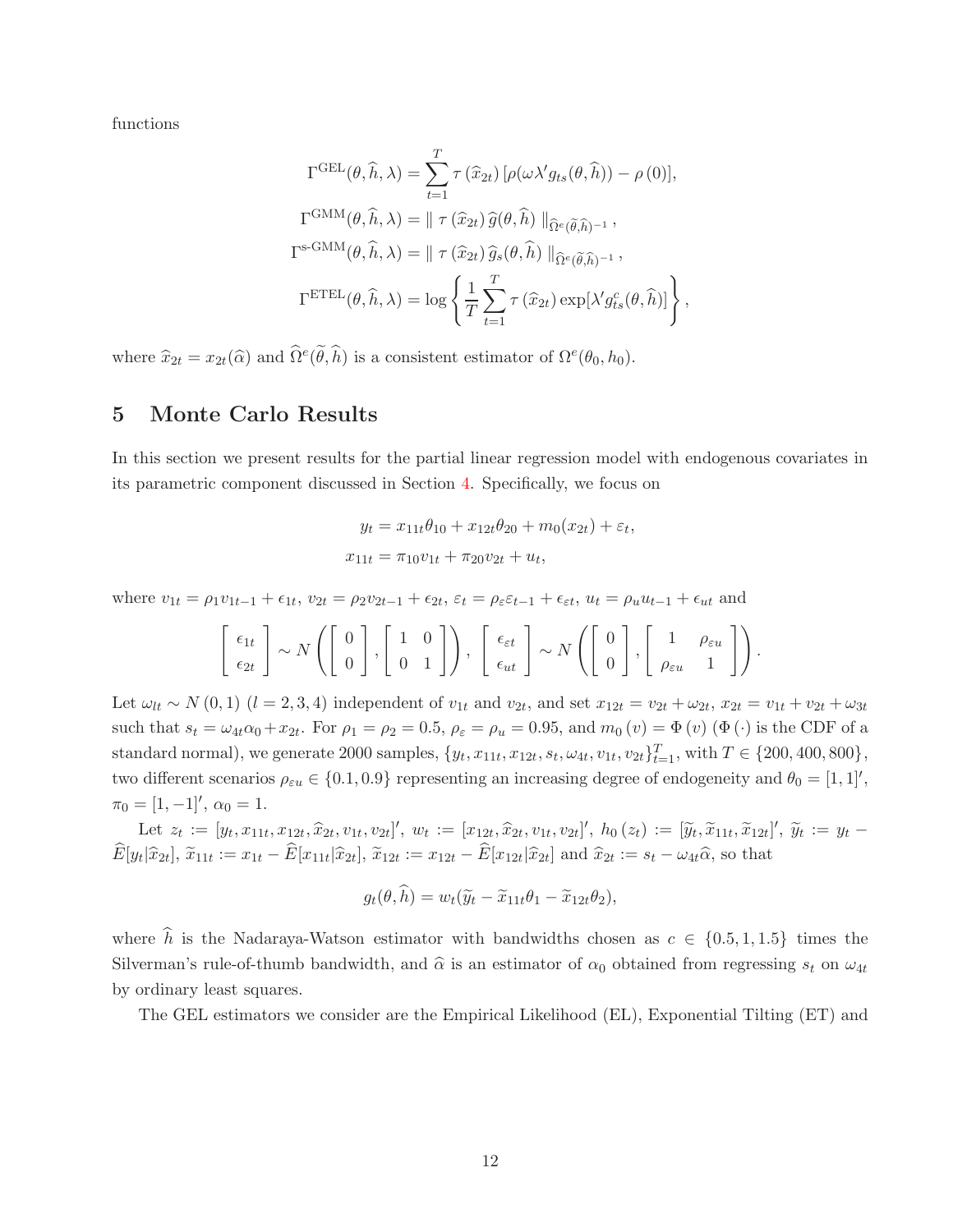Continuous Updated (CU) estimators; for the GMM estimators we use the following estimator

$$
\widehat{\Omega}^{e}(\widetilde{\theta},\widehat{h}) = \left[\frac{1}{s_{T}}\sum_{j=1-T}^{T-1} \omega^{2}\left(\frac{j}{s_{T}}\right)\right]^{-1} \left(\frac{s_{T}}{T}\right) \tau\left(\widehat{x}_{2t}\right) \sum_{t=1}^{T} g_{ts}(\widetilde{\theta},\widehat{h}) g_{ts}(\widetilde{\theta},\widehat{h})',
$$
\n
$$
g_{ts}(\widetilde{\theta},\widehat{h}) = \frac{1}{s_{T}}\sum_{j=t-T}^{t-1} \omega\left(\frac{j}{s_{T}}\right) \left\{w_{t}\widetilde{\varepsilon}_{t} + \frac{1}{T}\sum_{t=1}^{T} \left[\frac{w_{t}}{\widehat{f}(\widehat{x}_{2t})} \partial_{\alpha}\widehat{f}(\widehat{x}_{2t})\widehat{h}(\widehat{x}_{2t},\widetilde{\theta}) - \frac{w_{t}[\widehat{h}(\widehat{x}_{2t},\widetilde{\theta})]}{\widehat{f}(\widehat{x}_{2t})} \partial_{\alpha}f(\widehat{x}_{2t})\right] \widehat{r}(\omega_{4t}) \widehat{x}_{2t} \right\},
$$
\n(5.1)

where  $\tilde{\varepsilon}_t = \tilde{y}_t - \tilde{x}_{11t}\theta_1 - \tilde{x}_{12t}\theta_2$ ,  $\theta_1$  and  $\theta_2$  are preliminary consistent estimators of  $\theta_{10}$  and  $\theta_{20}$ ,  $f(\tilde{x}_{2t})$  is a kernel estimator of the marginal density of  $\hat{x}_{2t}$  and  $\hat{r}(\omega_{4t}) = \omega_{4t}/(\sum_{t=1}^{T} \omega_{4t}^2/T)$ . In the Monte Carlo we use a Bartlett smoothing kernel with bandwidth parameter  $s_T$  chosen by the method suggested in Andrews (1991). The same bandwidths and kernels are used to estimate the asymptotic standard errors based on (4.3) and to compute the estimator  $\widehat{\Omega}^e(\widehat{\theta}, \widehat{h})$  given in (5.1).

The Monte Carlo Bias (Bias), Standard Deviation (Std. Dev.), Average Ratios of Standard Errors (Ratio) with respect to that of a standard GMM and Coverage Probability (Cov. Prob.) are reported in Tables 1-2 for the estimator of the endogenous regressor parameter  $\theta_{10}$ . We use the standard GMM partly because of its efficiency property discussed in Remark (3.2) and partly because it would probably be the most popular estimator given its (relatively) computational simplicity.

#### Tables 1 and 2 approx. here

We first consider the bias reported for the estimator of the endogenous regressor parameter and note that the bandwidth choice has some finite sample effect especially for  $T = 200$  and 400, but it is also important to note that the magnitude of the bias of all of the proposed estimators is statistically insignificant. As expected, the degree of endogeneity has some negative effect on the bias for the smaller sample sizes. Second the standard and smoothed efficient GMM estimators are characterized by the largest bias but smallest standard deviations, whereas the EL estimator has the smallest bias, especially in the case of low endogeneity. Turning to the Monte Carlo standard deviation, we first note that in this case the degree of endogeneity have a less significant finite sample effect. Second the standard and smoothed GMM estimators seem to have an edge compared to the other estimators especially for  $T = 200$  and 400. Third, as pointed out in Remark 3.2, the standard and smoothed GMM estimators have the smallest standard errors. Finally we note that the asymptotic approximation of all estimators seem appropriate for small samples as measured by the Monte Carlo coverage probability.

Figures 1-2 report the Q-Q plots that are used to illustrate the quality of the asymptotic normal approximation for the estimator of the exogenous regressor parameter  $\theta_{20}$ .

#### Figures 1 and 2 approx. here

The figures show that the asymptotic approximation is good across models especially for samples  $T = 400$  and 800 for all estimators across low and high degrees of endogeneity. The approximation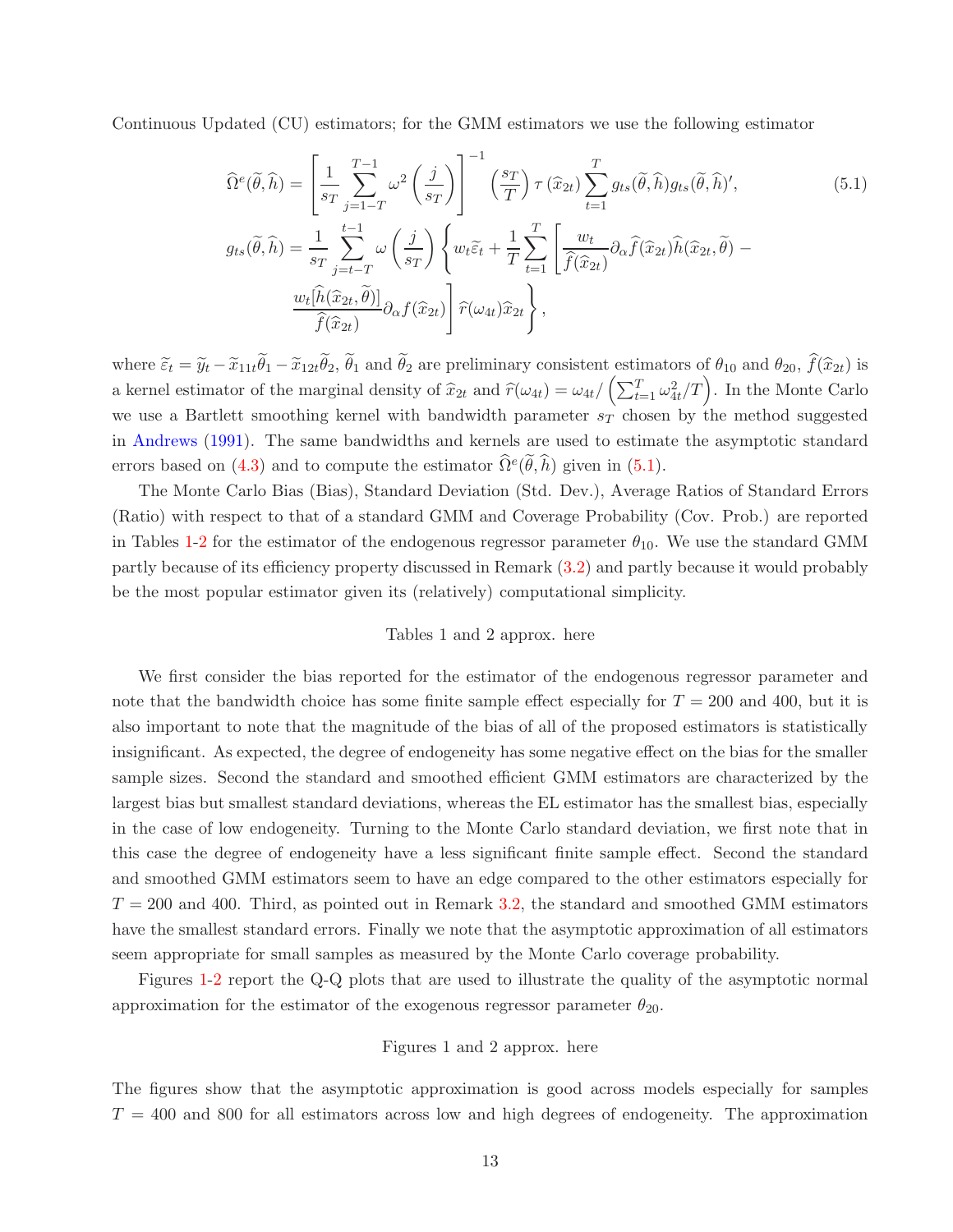improves with the sample size and seems to be robust to bandwidth choice for the first step estimator. Taking these results together, they suggest that the smoothed two-step estimators we are proposing seem to be characterized by good finite sample properties.

# 6 Conclusions

In this paper we consider the problem of estimating parameters of interest in semiparametric moment condition models with dependent data. We propose two-step GMM, GEL and ETEL estimators for the finite dimensional parameter and use smoothing to take the dependency into consideration. We show that as long as there is no estimation effect from the first step estimation all of the proposed estimators are asymptotically equivalent to the efficient GMM estimator of Hansen (1982). On the other hand, when there is estimation effect, this equivalence does not hold any longer for GEL and ETEL estimators, which become less efficient. Our proofs rely on a new uniform law of large numbers that generalizes that of Andrews' (1987) and use two new CLT's for both degenerate and non-degenerate second-order U-statistics with varying kernels. These results are of independent interest. We illustrate the results with an instrumental variable partial linear model with a nonparametric generated regressor and use simulations to assess the finite sample properties of some of the proposed estimators. The results of the simulations suggest that overall all of the proposed estimators have good finite sample properties. Finally, we would like to mention that the results of this paper could be readily used in the context of quadratic inference functions for certain type of longitudinal data structures  $\{z_{it_i}, i = 1, ..., n, t_i = 1, ..., T\}$ . In particular, under the additional assumption that the data are independent and identically distributed across i for fixed  $t_i$ , and are  $\alpha$ -mixing with the same mixing coefficient as that given in Assumption  $1$  for a fixed  $i$ , it can be shown that the conclusion of Theorem 3.2 is still valid for an appropriately smoothed version of the quadratic inference function  $g(z_{it_i}, \theta, h)$ . The case for Theorem 3.3 is considerably more complicated and we leave it for future research.

## Acknowledgements

We thank an Associate Editor and two anonymous referees for various useful suggestions that improve the readability and clarity of the paper. We also acknowledge the usage of the np and gmm packages by Hayfield and Racine (2008) and Chaussé (2010) respectively in the statistical computing environment R. Chu and Jacho-Ch´avez gratefully acknowledge support by the Social Science and Humanities Research Council of Canada grant (MBF Grant 410-2011-1700).

# References

Adams, T.M., and Nobel, A.B. (2010), 'Uniform Convergence of Vapnik-Chervonenkis Classes under Ergodic Sampling', Annals of Probability, 38, 1345–1367.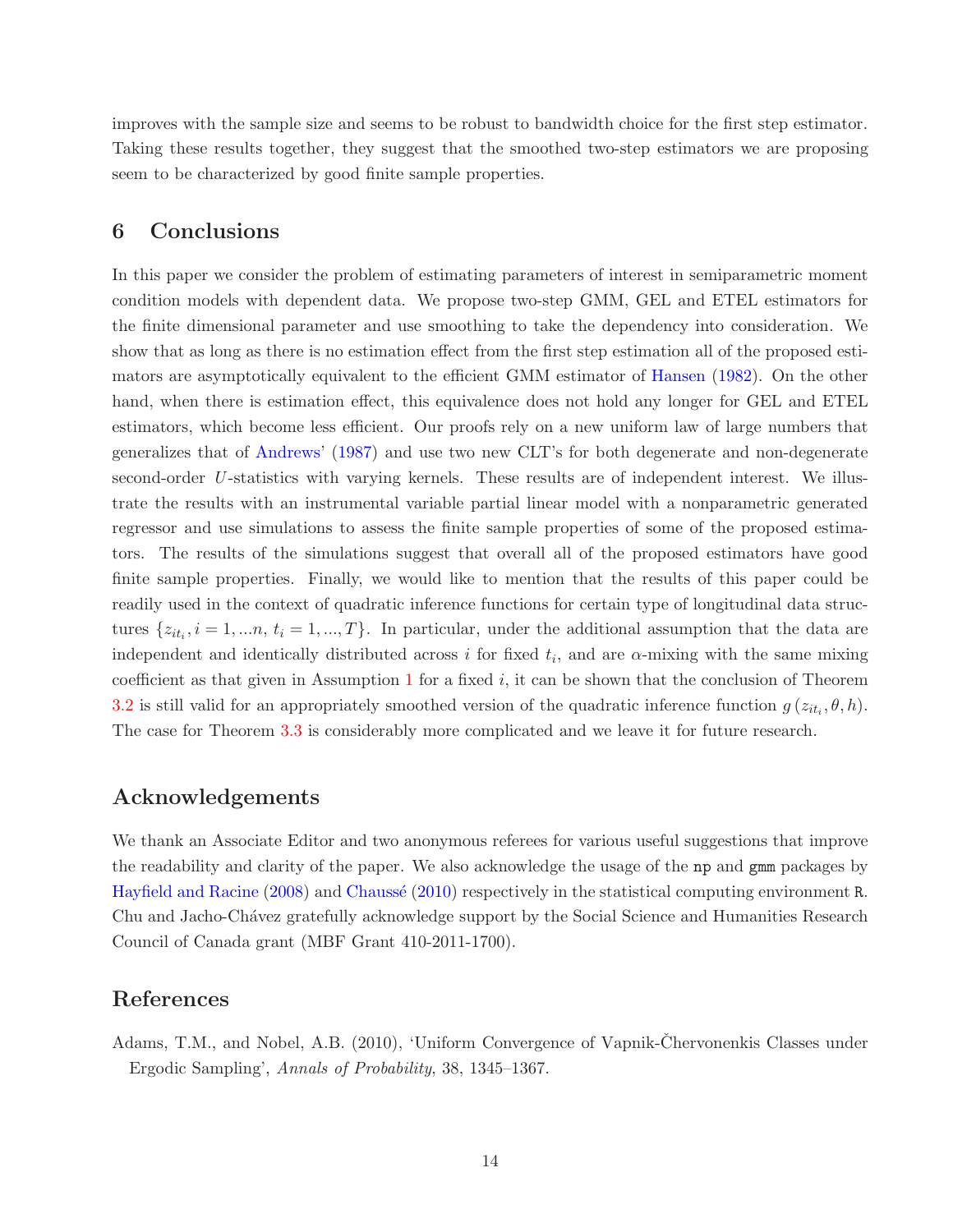- Andrews, D.W.K. (1987), 'Consistency in Nonlinear Econometric Models: A Generic Uniform Law of Large Numbers', Econometrica, 55, 1465–1471.
- Andrews, D.W.K. (1991), 'Heteroskedasticity and Autocorrelation Consistent Covariance Matrix Estimation', Econometrica, 59, 817–858.
- Andrews, D.W.K. (1994a), 'Asymptotics for Semiparametric Econometric Models Via Stochastic Equicontinuity', Econometrica, 62, 43–72.
- Andrews, D.W.K. (1994b), 'Empirical Process Methods in Econometrics', in Handbook of Econometrics, Vol. IV, eds. R. Engle and D. McFadden. New York: North Holland, pp. 2247–2294.
- Andrews, D.W.K. (1995), 'Nonparametric Kernel Estimation for Semiparametric Models', Econometric Theory, 11, 560–596.
- Boente, G., and Fraiman, R. (1988), 'Consistency of a Nonparametric Estimate of a Density Function for Dependent Variables', Journal of Multivariate Analysis, 25, 90–99.
- Bonhomme, S., and Manresa, E. (2015), 'Grouped Patterns of Heterogeneity in Panel Data', Econometrica, 83, 1147–1184.
- Bravo, F., Chu, B.M., and Jacho-Chávez, D.T. (2016), 'Generalized Empirical Likelihood M Testing for Semiparametric Models with Time Series Data', Unpublished manuscript.
- Chamberlain, G. (1987), 'Asymptotic Efficiency in Estimation with Conditional Moment Restrictions', Journal of Econometrics, 34, 305–344.
- Chauss´e, P. (2010), 'Computing Generalized Method of Moments and Generalized Empirical Likelihood with R', *Journal of Statistical Software*, 34, 1–35.
- Chen, X., and Shen, X. (1998), 'Sieve Extremum Estimates for Weakly Dependent Data', Econometrica, 66, 289–314.
- Chen, X., Linton, O., and van Keilegom, I. (2003), 'Estimation of Semiparametric Models When the Criterion Function is Not Smooth', Econometrica, 71, 1591–1608.
- Chen, X., Jacho-Chávez, D.T., and Linton, O. (2016), 'Averaging of an Increasing Number of Moment Condition Estimators', Econometric Theory, 32, 30–70.
- Chu, B.M., and Jacho-Chávez, D.T. (2012), 'k-Nearest Neighbour Estimation of Inverse-Density-Weighted Expectations with Dependent Data', Econometric Theory, 28, 769–803.
- Chu, B.M., Huynh, K.P., and Jacho-Chávez, D.T. (2013), 'Functionals of Order Statistics and their Multivariate Concomitants with Application to Semiparametric Estimation by Nearest Neighbors', Sankhya: Series B, 75, 238–292.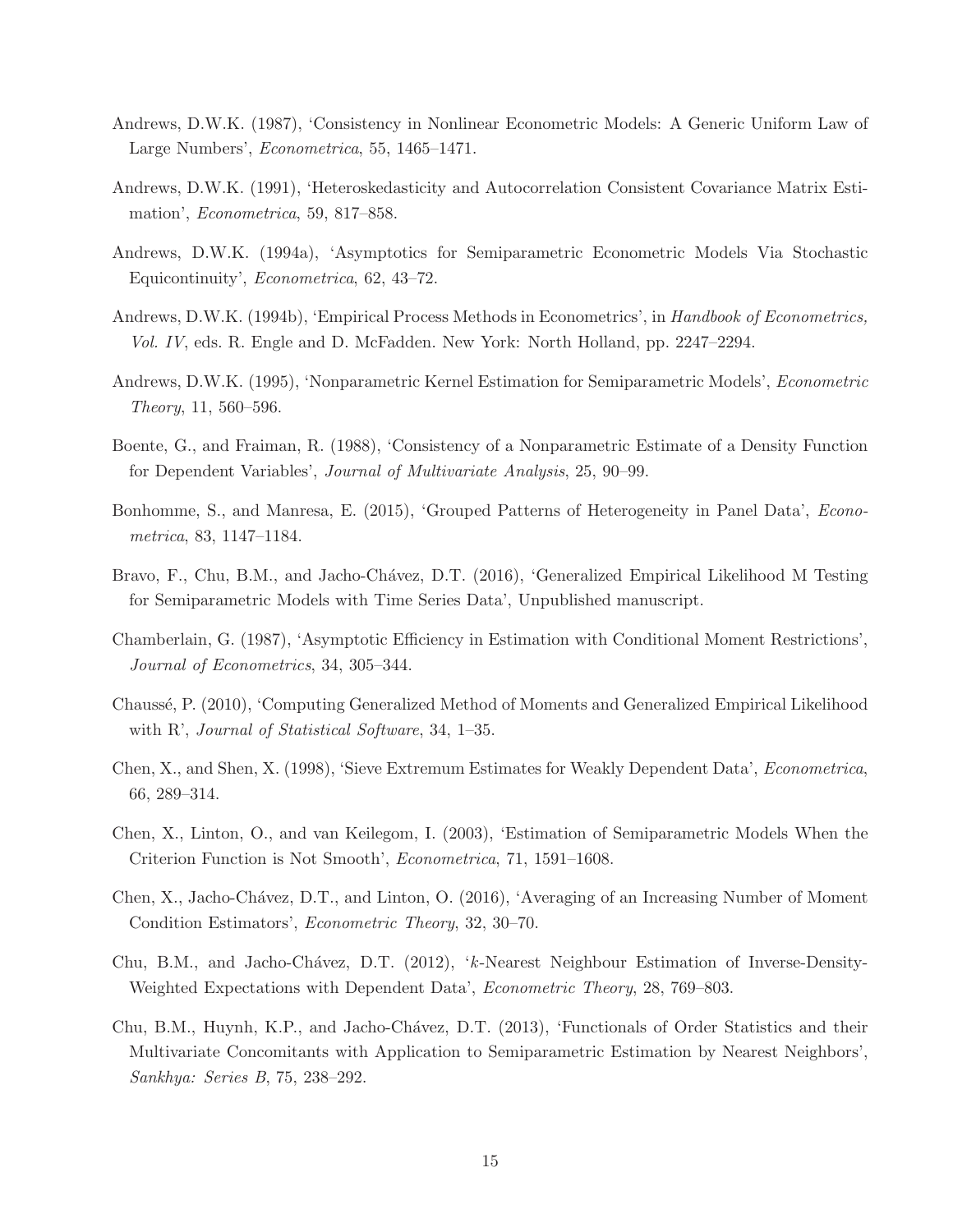- de Jong, P. (1987), 'A Central Limit Theorem for Generalized Quadratic Forms', Probability Theory and Related Fields, 75, 261–277.
- Doukhan, P. (1994), *Mixing: Properties and Examples*, Lecture Notes in Statistics, Vol. 85, New York: Springer & Verlag.
- Doukhan, P., Massart, P., and Rio, E. (1994), 'The Functional Central Limit Theorem for Strongly Mixing Processes', Annales de L'Institut Henri Poincaré  $(B)$  – Probabilités et Statistiques, 30, 63–82.
- Dvoretsky, A. (1972), 'Asymptotic Normality for Sums of Dependent Random Variables', in Proceedings of the Sixth Berkeley Symposium on Mathematical Statistics and Probability, eds. L.M.L. Cam, J. Neyman, and E.L. Scott. University of California, pp. 513–535.
- Escanciano, J.C., Jacho-Chávez, D.T., and Lewbel, A. (2014), 'Uniform Convergence of Weighted Sums of Non- and Semi-parametric Residuals for Estimation and Testing', Journal of Econometrics, 178, 426–443.
- Escanciano, J.C., Jacho-Chávez, D.T., and Lewbel, A. (2016), 'Identification and Estimation of Semiparametric Two Step Models', Quantitative Economics, 7, 561–589.
- Fan, Y., and Li, Q. (1999), 'Central Limit Theorem for Degenerate U -Statistics of Absolutely Regular Processes with Applications to Model Specification Testing', *Journal of Nonparametric Statistics*, 10, 245–271.
- Gao, J. (2007), Nonlinear Time Series: Semiparametric and Nonparametric Methods, Chapman and Hall/CRC.
- Gao, J., and Liang, H. (1997), 'Statistical Inference in Single-Index and Partially Nonlinear Models', Annals of the Institute of Statistical Mathematics, 49, 493–517.
- Hansen, L.P. (1982), 'Large Sample Properties of Generalized Method of Moments Estimators', Econometrica, 50, 1029–1054.
- Hayfield, T., and Racine, J.S. (2008), 'Nonparametric Econometrics: The np Package', Journal of Statistical Software, 27, 1–32.
- Kitamura, Y. (1997), 'Empirical Likelihood Methods with Weakly Dependent Processes', Annals of Statistics, 25, 2084–2102.
- Kitamura, Y., and Stutzer, M. (1997), 'An Information Theoretic Alternative to Generalized Method of Moments Estimation', Econometrica, 65, 861–874.
- Kong, E., Linton, O.B., and Xia, Y. (2010), 'Uniform Bahadur representation for local polynomial estimates of M-regression and its application to the additive model', Econometric Theory, 26, 1529– 1564.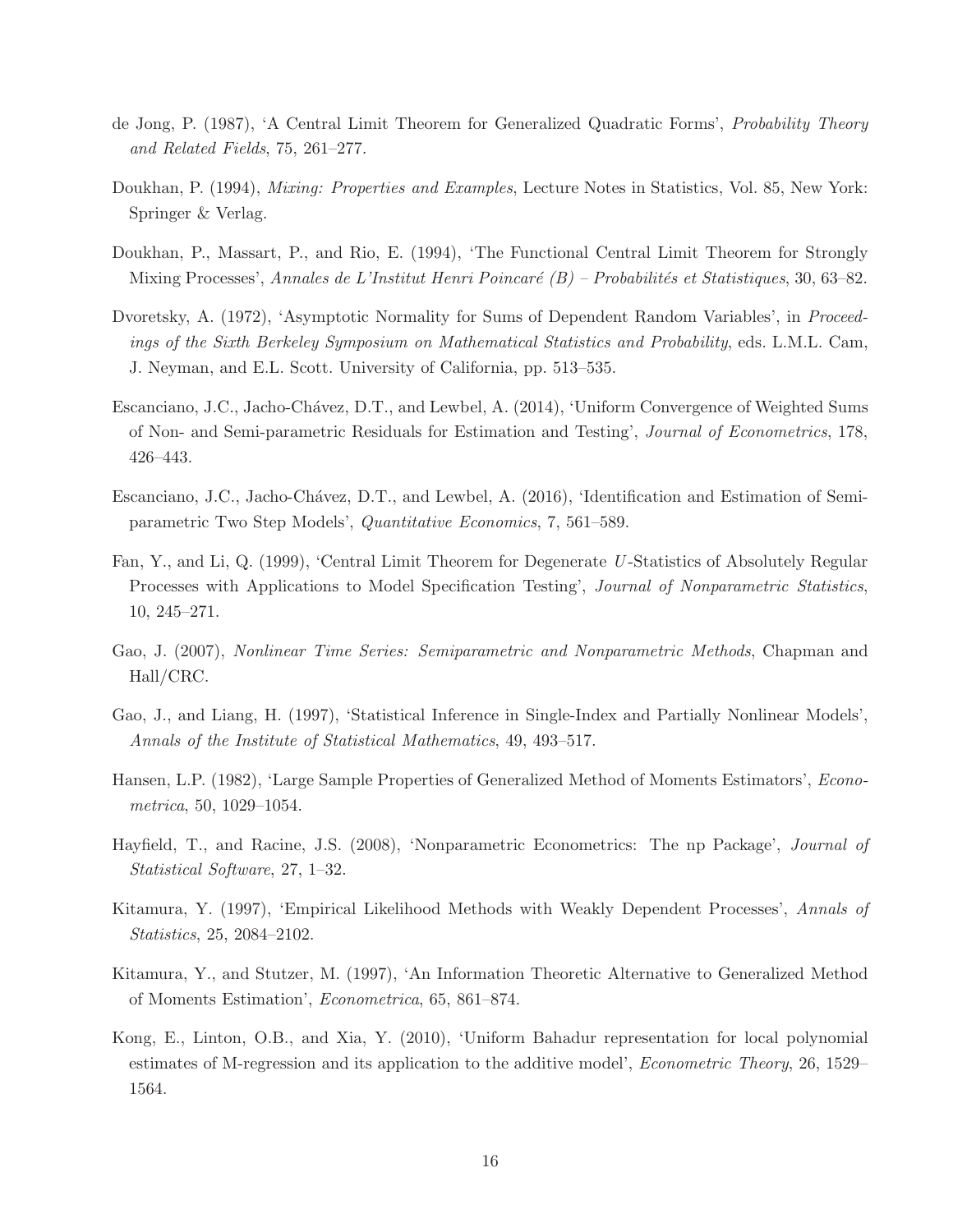- Lee, L. (1994), 'Semiparametric Instrumental Variable Estimation of Simultaneous Equation Sample Selection Models', Journal of Econometrics, 63, 341–388.
- Li, Q., and Racine, J.S. (2007), Nonparametric Econometrics: Theory and Practice, Princeton University Press.
- Li, Q., and Wooldridge, J. (2002), 'Semiparametric Estimation for Partially Linear for Dependent Data with Generated Regressors', *Econometric Theory*, 18, 625–645.
- Liebscher, E. (1998), 'Estimation of the Density and the Regression Function under Mixing Conditions', Statistics & Decisions, 19, 9–26.
- Mammen, E., Rothe, C., and Schienle, M. (2015), 'Semiparametric Estimation with Generated Covariates', Econometric Theory, 32, 1140–1177.
- Masry, E. (1996), 'Multivariate Local Polynomial Regression for Time Series: Uniform Strong Consistency and Rates', Journal of Time Series Analysis, 17, 571–599.
- Mikosch, T. (1993), 'A Weak Invariance Principle for Weighted U-Statistics with Varying Kernels', Journal of Multivariate Analysis, 47, 82–102.
- Newey, W.K. (1994), 'The Asymptotic Variance of Semiparametric Estimators', Econometrica, 62, 1349–1382.
- Newey, W.K., and Smith, R.J. (2004), 'Higher Order Properties of GMM and Generalized Empirical Likelihood Estimators', Econometrica, 72, 219–256.
- Owen, A. (1988), 'Empirical Likelihood Ratio Confidence Intervals for a Single Functional', Biometrika, 36, 237–249.
- Powell, J., Stock, J., and Stoker, T. (1989), 'Semiparametric Estimation of Weighted Average Derivatives', Econometrica, 57, 1403–1430.
- Robinson, P. (1987), 'Asymptotically Efficient Estimation in the Presence of Heteroskedasticity of Unknown Form', Econometrica, 55, 875–891.
- Schennach, S. (2007), 'Point Estimation with Exponentially Tilted Empirical Likelihood', Annals of Statistics, 35, 634–672.
- Smith, R.J. (1997), 'Alternative Semi-Parametric Likelihood Approaches to Generalised Method of Moments Estimation', Economic Journal, 107, 503–519.
- Smith, R.J. (2005), 'Automatic Positive HAC Covariance Matrix and GMM Estimation', Econometric Theory, 21, 158–170.
- Smith, R.J. (2011), 'GEL Criteria for Moment Condition Models', Econometric Theory, 27, 1192–1235.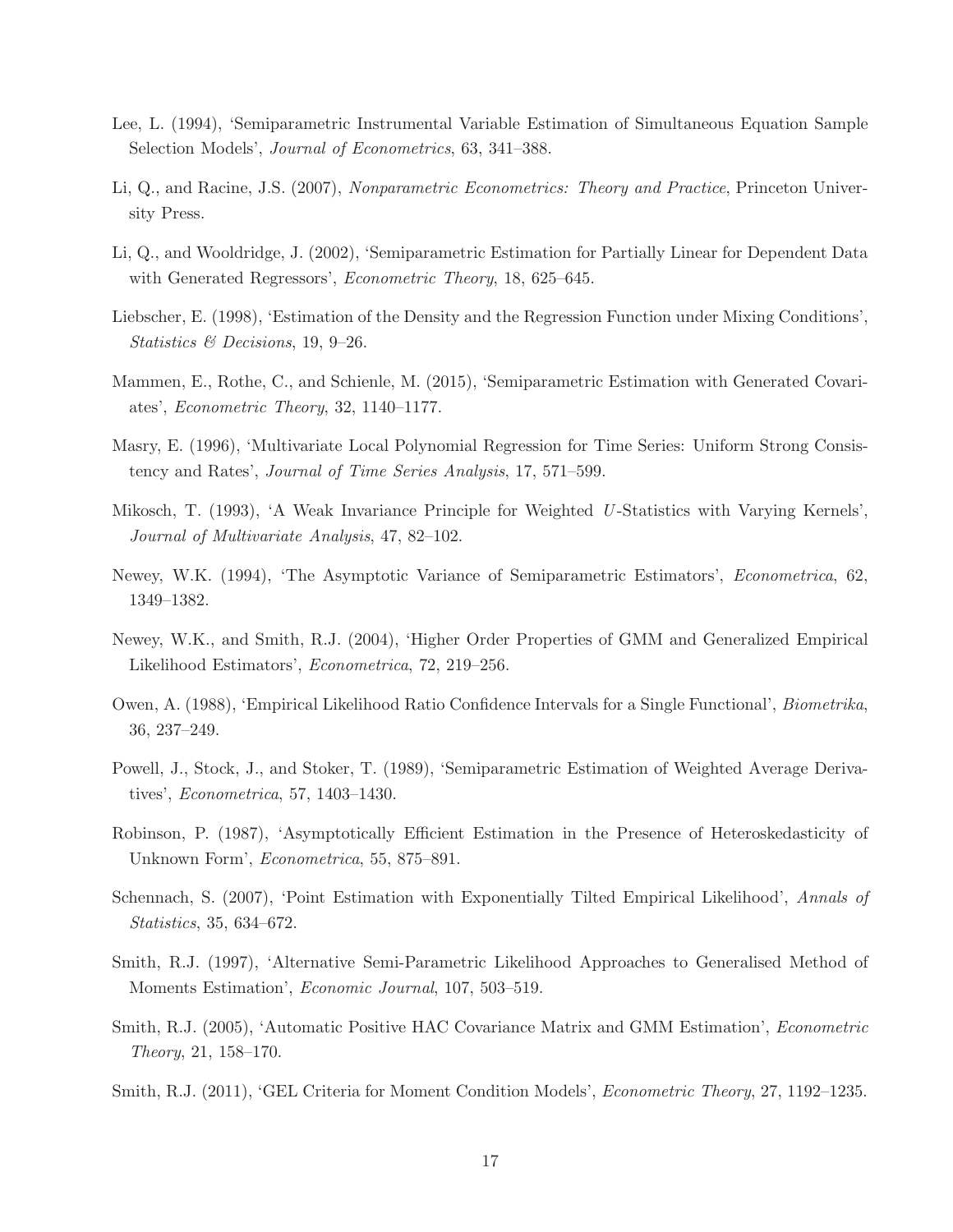- Sun, S., and Chiang, C. (1997), 'Limiting Behaviour of the Perturbed Empirical Distribution Functions Evaluated at U -Statistics for Strongly Mixing Sequences of Random Variables', Journal of Applied Mathematics and Stochastic Analysis, 10, 3–20.
- Truong, Y., and Stone, C. (1992), 'Nonparametric Function Estimation Involving Time Series', Annals of Statistics, 20, 77–97.
- Truong, Y.K., and Stone, C.J. (1994), 'Semiparametric Time Series Regression', Journal of Time Series Analysis, 15, 405–428.
- van der Vaart, A.W., and Wellner, J.A. (1996), Weak Convergence and Empirical Processes, New York, Berlin: Springer.
- Yoshihara, K. (1976), 'Limiting Behavior of U-Statistics for Stationary, Absolutely Regular Processes', Probability Theory and Related Fields, 35, 237–252.
- Yoshihara, K. (1989), 'Limiting Behavior of Generalized Quadratic Forms Generated by Absolutely Regular Sequences II', Yokohama Mathematical Journal, 37, 109–123.
- Yoshihara, K. (1992), 'Limiting Behavior of Generalized Quadratic Forms Generated by Regular Sequences III', Yokohama Mathematical Journal, 40, 1–9.
- Yu, B. (1993), 'Density Estimation in the  $L_{\infty}$  Norm for Dependent Data with Application to the Gibbs sampler', Annals of Statistics, 21, 711–735.
- Yu, B. (1994), 'Rates of Convergence for Empirical Processes of Stationary Mixing Sequences', Annals of Probability, 22, 94–116.

## Appendix A Main Proofs

Throughout this section "FOC" and "CMT" stand for, respectively, First Order Conditions and Continuous Mapping Theorem; unless otherwise stated "CLT" denotes a Central Limit Theorem for  $\alpha$ -mixing sequences (see for example Doukhan, 1994, Chapter 1.5). C and  $C(\cdot)$  represent generic constants that may depend on additional quantities and may be different from line to line.

Proof of Theorem 3.1: See the supplemental material to this paper. ■

**Proof of Theorem 3.2:** We first show the consistency of  $\widehat{\theta}$  and  $\widehat{\lambda}$  for the GEL criterion function. Without loss of generality we normalize the first two derivatives  $\rho_i(0) = -1$   $(j = 1, 2)$  of  $\rho(\cdot)$ , where  $\rho_j(0) := \partial^j \rho(q) / \partial q^j |_{q=0}$ . Let  $\Lambda_T^r = \{\lambda : ||\lambda|| \le R_T\}$  where  $R_T = O_p (s_T/T)^{\xi}$  for  $\xi < 1/2$ ; as in Smith (2011) it suffices to show that

$$
\sup_{\theta \in \Theta} \|\widehat{g}_{ts}(\theta, \widehat{h}) - \omega_1 E[g_t(\theta, h_0)]\| = o_p(1), \tag{A-1}
$$

$$
\max_{1 \le t \le T} \sup_{\lambda \in \Lambda_T^r} \sup_{\theta \in \Theta} \| \lambda' g_{ts}(\theta, \widehat{h}) \| = o_p(1), \tag{A-2}
$$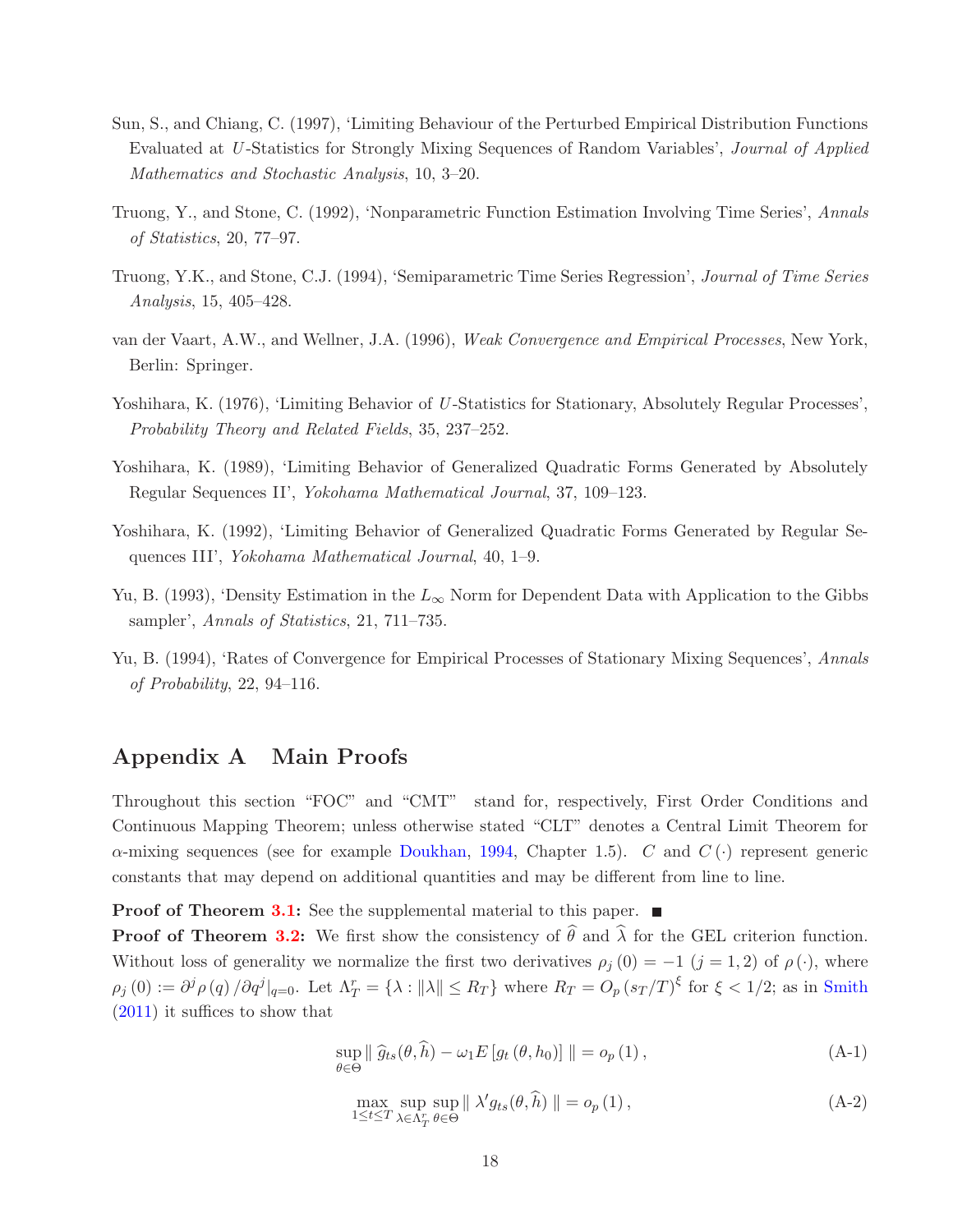$$
\left\| \left( \frac{1}{s_T} \sum_{t=1-T}^{T-1} \omega \left( \frac{t}{s_T} \right)^2 \right)^{-1} \frac{s_T}{T} \sum_{t=1}^T g_{ts}(\widehat{\theta}, \widehat{h}) g_{ts}(\widehat{\theta}, \widehat{h})' - \Omega \left( \theta_0, h_0 \right) \right\| = o_p(1).
$$
 (A-3)

To verify (A-1) note that by triangle inequality, Theorem 3.1 and dominated convergence

$$
\sup_{\theta \in \Theta} \|\widehat{g}_{s}(\theta,\widehat{h}) - \omega_{1}E[g_{t}(\theta,h_{0})] \| \leq \left| \sum_{j=1-T}^{T-1} \frac{1}{s_{T}} \omega\left(\frac{j}{s_{T}}\right) \right| \sup_{\theta \in \Theta, h \in \mathcal{H}_{\delta}} \left\| \frac{1}{T} \sum_{t=1}^{T} g_{t}(\theta,h) - E[g_{t}(\theta,h)] \right\| +
$$
  

$$
\left| \sum_{j=1-T}^{T-1} \frac{1}{s_{T}} \omega\left(\frac{j}{s_{T}}\right) - \omega_{1} \right| E \sup_{\theta \in \Theta, h \in \mathcal{H}_{\delta}} \|g_{t}(\theta,h)\| +
$$
  

$$
+ \omega_{1} \sup_{\theta \in \Theta} \left\| E[g_{t}(\theta,\widehat{h})] - E[g_{t}(\theta,h_{0})] \right\| = o_{p}(1),
$$

 $\text{since } \left| \right.$  $\sum_{j=1-T}^{T-1} s_T^{-1}$  $T^{-1}\omega(j/s_T) - \omega_1$   $\rightarrow$  0. To show (A-2) note that by triangle inequality and the (functional) mean value theorem one has

$$
\max_{1 \leq t \leq T} \sup_{\lambda \in \Lambda_T^r} \sup_{\theta \in \Theta} \|\lambda' g_{ts}(\theta, \hat{h})\| \leq R_T \left\| \sum_{j=1-T}^{T-1} \frac{1}{s_T} \omega\left(\frac{j}{s_T}\right) \right\| \times \max_{1 \leq t \leq T} \sup_{\theta \in \Theta} \left[ \|g_t(\theta, h_0)\| + \sup_{h \in \mathcal{H}_{\delta}} \|\partial_h g_t(\theta, h)\| \|\hat{h} - h_0\|_{\mathcal{H}} \right] = o_p(1),
$$

by Assumptions 4(a0-(b) and 5(a) since  $\max_{1 \leq t \leq T} \sup_{\theta \in \Theta} ||g_t(\theta, h_0)|| = o_{a.s.}(T^{1/\mu})$  and

$$
\max_{1 \leq t \leq T} \sup_{\theta \in \Theta} \sup_{h \in \mathcal{H}_{\delta}} \|\partial_h g_t(\theta, h)\| = o_{a.s}\left(T^{1/2}\right)
$$

by the Borel-Cantelli lemma. Finally, to show  $(A-3)$ , it follows from the triangle inequality

$$
\left\| \frac{s_T}{T} \sum_{t=1}^T g_{ts}(\widehat{\theta}, \widehat{h}) g_{ts}(\widehat{\theta}, \widehat{h})' - \omega_2 \Omega(\theta_0, h_0) \right\|
$$
  
\n
$$
\leq \left\| \frac{s_T}{T} \sum_{t=1}^T g_{ts}(\theta_0, h_0) g_{ts}(\theta_0, h_0)' - \omega_2 \Omega(\theta_0, h_0) \right\| + 2 \left\| \frac{s_T}{T} \sum_{t=1}^T g_{ts}(\theta_0, h_0) \left[ g_{ts}(\widehat{\theta}, \widehat{h}) - g_{ts}(\theta_0, h_0) \right]'\right\|
$$
  
\n
$$
+ \left\| \frac{s_T}{T} \sum_{t=1}^T [g_{ts}(\widehat{\theta}, \widehat{h}) - g_{ts}(\theta_0, h_0)] [g_{ts}(\widehat{\theta}, \widehat{h}) - g_{ts}(\theta_0, h_0)]' \right\| = \mathfrak{T}_1^* + \mathfrak{T}_2^* + \mathfrak{T}_3^*.
$$

 $\mathfrak{T}_1^* = o_p(1)$  by Lemma A.3 of Smith (2011). Calculations along the lines of Lemma A.3 of Smith (2011) and Cauchy-Schwarz inequality yield

$$
\mathfrak{T}_2^* \le \left| \frac{1}{s_T} \sum_{s=1-T}^{T-1} \omega\left(\frac{t-s}{s_T}\right) \omega\left(\frac{t}{s_T}\right) \right| \left[ \left\| \widehat{g}\left(\theta_0, h_0\right) \right\|_2 \left\| \widehat{g}(\widehat{\theta}, \widehat{h}) - \widehat{g}\left(\theta_0, h_0\right) \right\|_2 + O\left(\frac{t}{T}\right) \right],
$$

and by the functional mean value theorem, Assumptions  $4$  and  $5(a)$ 

$$
\frac{1}{T} \sum_{t=1}^{T} \left\| g_t(\widehat{\theta}, \widehat{h}) - g_t(\theta_0, h_0) \right\|^2 \leq \|\widehat{h} - h_0\|_{\mathcal{H}}^2 \sup_{\theta \in \Theta_{\delta}, h \in \mathcal{H}_{\delta}} \left| \frac{1}{T} \sum_{t=1}^{T} \|\partial_h g_t(\theta, h)\|^2 \right| = o_p(1),
$$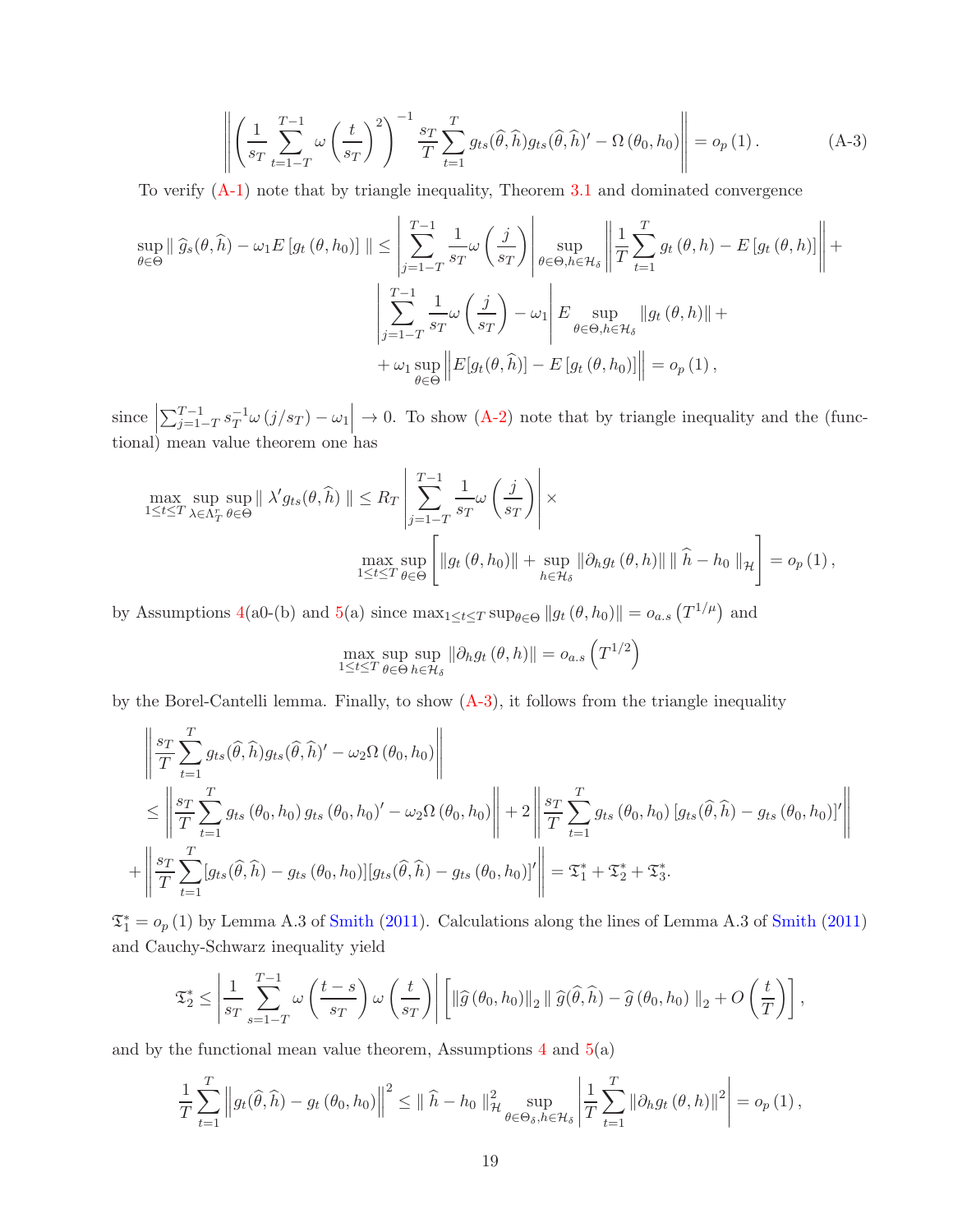hence  $\mathfrak{T}_2^* = o_p(1)$  since

$$
\lim_{T \to \infty} \left| \frac{1}{s_T} \sum_{t=1-T}^{T-1} \frac{t}{T} \omega \left( \frac{t-s}{s_T} \right) \omega \left( \frac{t}{s_T} \right) \right| = 0
$$

by Lemma C.1 of Smith (2011). Similar arguments yield  $\mathfrak{T}_3^* = o_p(1)$ . Clearly Pr  $(\Lambda_T^r \in \Lambda_T) \to 1$  and note that by  $(A-2)$  and CMT

$$
\sup_{\theta \in \Theta, \ \lambda \in \Lambda_T^r} \max_{1 \le t \le T} \left| \rho_j(\lambda' g_{ts}(\theta, \hat{h})) - \rho_j(0) \right| = o_p(1), \ j = 1, 2. \tag{A-4}
$$

Given (A-1)-(A-4), the consistency of the GEL estimator  $\hat{\theta}$  follows by the same arguments of Newey and Smith (2004) and Smith (2011). First note that

$$
\sup_{\lambda \in \Lambda_T^r} \frac{1}{s_T} \Gamma(\theta_0, \widehat{h}, \lambda) \le ||\widehat{g}_s(\theta_0, h_0)||^2 + \frac{1}{s_T} \left[ \Gamma(\theta_0, \widehat{h}, \lambda) - \Gamma(\theta_0, h_0, \lambda) \right],
$$
\n(A-5)

and that by a Taylor expansion along the continuous connected path  $h^*(\epsilon) = h_0 + \epsilon(\hat{h} - h_0)$  such that  $h^*(\epsilon) \in \mathcal{H}_\delta, \, \forall \epsilon \in [0,1]$  we have

$$
\Gamma(\theta_0, \hat{h}, \lambda) = \Gamma(\theta_0, h_0, \lambda) + \omega (1 - \overline{\epsilon}) \frac{1}{T} \sum_{t=1}^T \rho_1 \left( \omega \lambda' g_{ts} \left( \theta_0, h^*(\overline{\epsilon}) \right) \right) \lambda' \partial_h g_{ts} \left( \theta_0, h^*(\overline{\epsilon}) \right) (\hat{h} - h_0),
$$

where  $\bar{\epsilon} \in (0, 1)$ . Then by triangle inequality

$$
\left| \Gamma(\theta_0, \hat{h}, \lambda) - \Gamma(\theta_0, h_0, \lambda) \right| \leq \left| (1 - \overline{\epsilon}) \omega \frac{1}{T} \sum_{t=1}^T \lambda' \partial_h g_{ts} \left( \theta_0, h^*(\overline{\epsilon}) \right) (\hat{h} - h_0) \right| +
$$
  

$$
\left| (1 - \overline{\epsilon}) \omega \frac{1}{T} \sum_{t=1}^T \left[ \rho_1 \left( \omega \lambda' g_{ts} \left( \theta_0, h^*(\overline{\epsilon}) \right) \right) - \rho_1(0) \right] \lambda' \partial_h g_{ts} \left( \theta_0, h^*(\overline{\epsilon}) \right) (\hat{h} - h_0) \right| \leq
$$
  

$$
R_T \parallel \hat{h} - h_0 \parallel_{\mathcal{H}} \sup_{h \in \mathcal{H}_{\delta}} \frac{1}{T} \sum_{t=1}^T \left\| \partial_h g_{ts} \left( \theta_0, h \right) \right\| \left| \sup_{\lambda \in \Lambda_T^r, h \in \mathcal{H}_{\delta}} \left| \rho_1 \left( \omega \lambda' g_{ts} \left( \theta_0, h \right) \right) - \rho_1(0) \right| \right| = o_p(1)
$$

by Assumptions 4 and 5(a). Let  $\lambda_T = -\widehat{g}(\widehat{\theta}, \widehat{h})\xi_T / || \widehat{g}(\widehat{\theta}, \widehat{h}) ||$  where  $|\xi_T| < R_T$ , so that  $\Pr(\lambda_T \in \Lambda_T^r) \to$ 1. A Taylor expansion of  $\Gamma(\hat{\theta}, \hat{h}, \lambda_T)$  with respect to  $\lambda'_T g_{ts}(\hat{\theta}, \hat{h})$  about 0 gives

$$
\Gamma(\widehat{\theta},\widehat{h},\lambda_T) \geq -\omega \lambda'_T \widehat{g}_s(\widehat{\theta},\widehat{h}) - C \omega^2 \lambda'_T \lambda_T = \omega \xi_T \parallel \widehat{g}(\widehat{\theta},\widehat{h}) \parallel -C \omega^2 \xi_T^2.
$$

Since

$$
\Gamma(\widehat{\theta}, \widehat{h}, \lambda_T) \leq \sup_{\lambda \in \Lambda_T^r} \Gamma(\widehat{\theta}, \widehat{h}, \lambda) \leq \sup_{\lambda \in \Lambda_T^r} \Gamma(\theta_0, \widehat{h}, \lambda),
$$

we have by (A-5), the CLT and some algebra yield

$$
\|\widehat{g}(\widehat{\theta},\widehat{h})\| \leq \frac{s_T}{\xi_T} \|\widehat{g}(\theta_0,h_0)\|^2 + o_p(1) = o\left(T^{1/2}\right) O_p(T^{-1}),
$$

 $\|\widehat{g}(\widehat{\theta},\widehat{h})\| = o_p(1)$ . The consistency of  $\widehat{\theta}$  follows now by Lemma C.1 and the identification condition (2.1). A similar expansion can be used to show that  $\|\hat{\lambda}\| = O_p(s_T/T^{1/2})$  where  $\hat{\lambda} = \arg \max_{\lambda \in \Lambda_T^r} \Gamma_\tau(\hat{\theta}, \hat{h}, \lambda)$ . The asymptotic distribution is obtained by a standard mean value expansion of the FOC

$$
0 = \left[ \partial_{\theta} \Gamma(\widehat{\theta}, \widehat{h}, \lambda), \partial_{\lambda} \Gamma(\widehat{\theta}, \widehat{h}, \lambda) \right]'
$$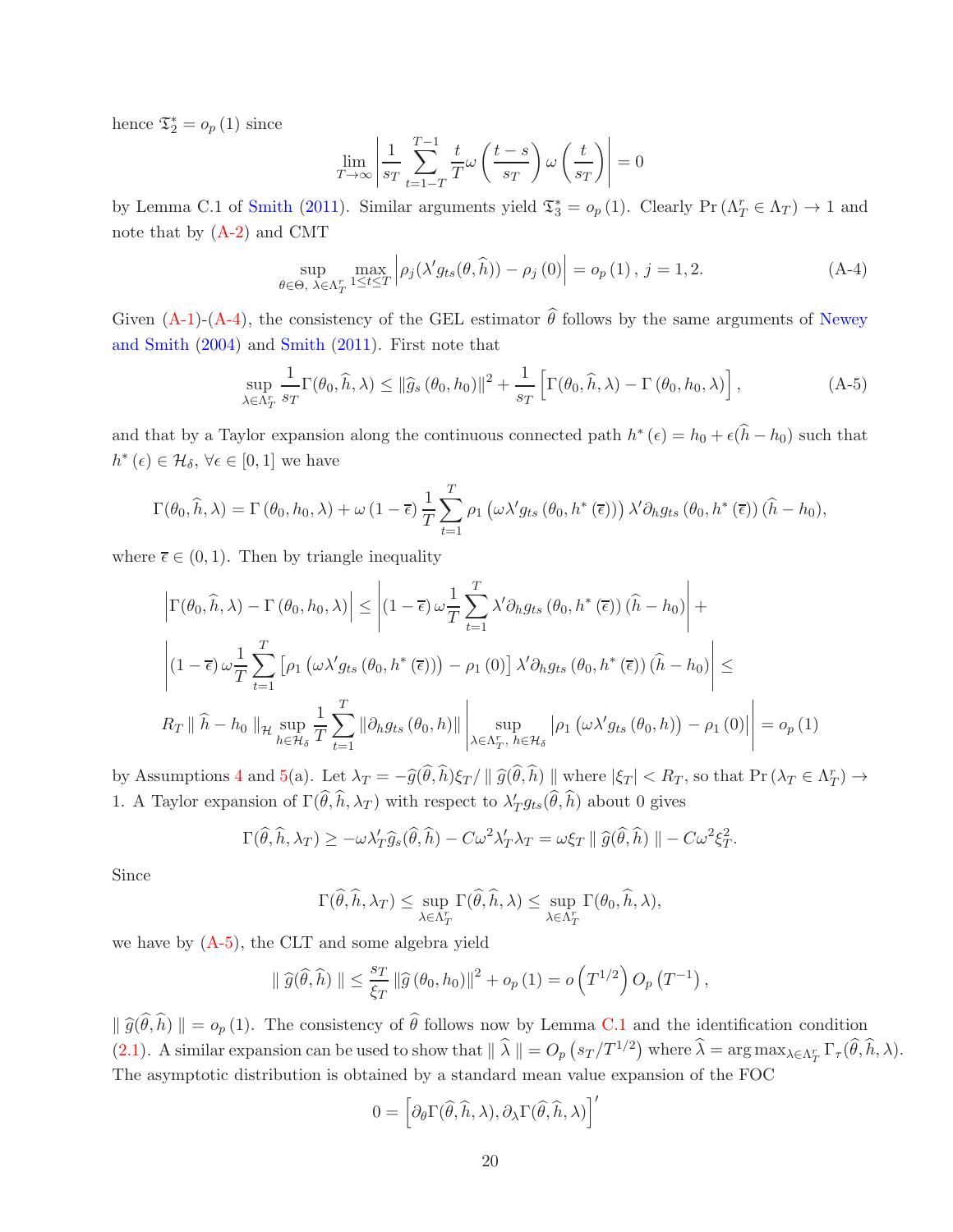that hold with probability  $\rightarrow 1$  by (a), and gives

$$
T^{1/2}[(\widehat{\theta}-\theta_0)',\widehat{\lambda}/s_T]'=\frac{1}{\omega_1}\widehat{M}(\overline{\lambda},\overline{\theta},\widehat{h})^{-1}[0',-T^{1/2}\widehat{g}_s(\theta_0,\widehat{h})']'+o_p(1),
$$

where

$$
\widehat{M}(\overline{\lambda},\overline{\theta},\widehat{h}) = \begin{bmatrix} 0 & \frac{1}{T} \sum_{t=1}^{T} \rho_1(\omega \overline{\lambda}' g_{ts}(\overline{\theta},\widehat{h})) \partial_{\theta} g_{ts}(\overline{\theta},\widehat{h}) \\ \frac{1}{T} \sum_{t=1}^{T} \rho_1(\omega \overline{\lambda}' g_{ts}(\overline{\theta},\widehat{h})) \partial_{\theta} g_{ts}(\overline{\theta},\widehat{h}) & \frac{s_T}{T} \sum_{t} \rho_2(\omega \overline{\lambda}' g_{ts}(\overline{\theta},\widehat{h})) g_{ts}(\overline{\theta},\widehat{h}) g_{ts}'(\overline{\theta},\widehat{h}) \end{bmatrix}.
$$

Note that

$$
\frac{1}{T} \sum_{t=1}^{T} \left[ \rho_1(\omega \overline{\lambda}' g_{ts}(\overline{\theta}, \widehat{h})) - \rho_1(0) \right] \partial_{\theta} g_{ts}(\overline{\theta}, \widehat{h}) + \rho_1(0) \frac{1}{T} \sum_{t=1}^{T} \partial_{\theta} g_{ts}(\overline{\theta}, \widehat{h}) \le
$$
  
\n
$$
\sup_{\lambda \in \Lambda_T^r, h \in \mathcal{H}_{\delta}} \left| \rho_1 \left( \omega \lambda' g_{ts}(\theta_0, h) \right) - \rho_1(0) \right| \left\| \frac{1}{T} \sum_{t=1}^{T} \partial_{\theta} g_{ts}(\overline{\theta}, \widehat{h}) \right\| +
$$
  
\n
$$
\left\| \frac{1}{T} \sum_{t=1}^{T} \partial_{\theta} g_{ts}(\overline{\theta}, \widehat{h}) - \frac{1}{T} \sum_{t=1}^{T} \partial_{\theta} g_{ts}(\overline{\theta}, h_0) \right\|,
$$

and

$$
\left\|\frac{1}{T}\sum_{t=1}^T \partial_{\theta} g_{ts}(\overline{\theta}, \widehat{h}) - \frac{1}{T}\sum_{t=1}^T \partial_{\theta} g_{ts}(\overline{\theta}, h_0)\right\| \leq \|\widehat{h} - h_0\|_{\mathcal{H}} \sup_{\theta \in \Theta_{\delta}, h \in \mathcal{H}_{\delta}} \frac{1}{T}\sum_{t=1}^T \left\|\partial_{\theta h}^2 g_{ts}(\theta, h)\right\| = o_p(1).
$$

Thus by  $(A-5)$ , Theorem 3.1, condition  $5(a)$  and the CMT

$$
\frac{1}{T} \sum_{t=1}^T \rho_1(\omega \overline{\lambda}' g_{ts}(\overline{\theta}, \widehat{h})) \partial_\theta g_{ts}(\overline{\theta}, \widehat{h}) \xrightarrow{p} \omega_1 E \left[ \partial_\theta g_{t}(\theta_0, h_0) \right].
$$

Similarly note that

$$
\sup_{\lambda \in \Lambda_T^r, h \in \mathcal{H}_\delta} \left| \rho_2 \left( \omega \lambda' g_{ts} \left( \theta_0, h \right) \right) - \rho_2 \left( 0 \right) \right| = o_p \left( 1 \right), \tag{A-6}
$$

and

$$
\left\| \frac{s_T}{T} \sum_{t=1}^T \rho_2(\omega \overline{\lambda}' g_{ts}(\overline{\theta}, \widehat{h})) g_{ts}(\overline{\theta}, \widehat{h}) g_{ts}(\overline{\theta}, \widehat{h})' - \frac{s_T}{T} \sum_{t=1}^T \rho_2(0) g_{ts}(\theta_0, h_0) g_{ts}(\theta_0, h_0)' \right\|
$$
\n
$$
\leq \left\| \overline{\theta} - \theta_0 \right\| \left[ \frac{1}{T} \sup_{\theta \in \Theta_{\delta}, h \in \mathcal{H}_{\delta}} \sum_{t=1}^T \left\| g_t(\theta, h) \right\|^2 \right]^{1/2} \left[ \frac{1}{T} \sup_{\theta \in \Theta_{\delta}, h \in \mathcal{H}_{\delta}} \sum_{t=1}^T \left\| \partial_{\theta} g_t(\theta, h) \right\|^2 \right]^{1/2} +
$$
\n
$$
\left\| \widehat{h} - h_0 \right\|_{\mathcal{H}} \left[ \frac{1}{T} \sup_{\theta \in \Theta_{\delta}, h \in \mathcal{H}_{\delta}} \sum_{t=1}^T \left\| g_t(\theta, h) \right\|^2 \right]^{1/2} \left[ \frac{1}{T} \sup_{\theta \in \Theta_{\delta}, h \in \mathcal{H}_{\delta}} \sum_{t=1}^T \left\| \partial_{\theta} g_t(\theta, h) \right\|^2 \right]^{1/2} \xrightarrow{\rho} 0,
$$
\n(A-7)

so that by  $(A-3)$ ,  $|| s_T T^{-1} \sum_t \rho_2(\omega \overline{\lambda}' g_{ts}(\overline{\theta}, \widehat{h})) g_{ts}(\overline{\theta}, \widehat{h}) g_{ts}(\overline{\theta}, \widehat{h})' - \Omega(\theta_0, h_0) || = o_p(1)$ . Thus by triangle inequality and the CMT

$$
\widehat{M}(\overline{\lambda},\overline{\theta},\widehat{h})^{-1} \stackrel{p}{\rightarrow} \left[ \begin{array}{cc} \Sigma(\theta_0,h_0) & H(\theta_0,h_0) \\ H(\theta_0,h_0)' & P(\theta_0,h_0) \end{array} \right] =: M(\theta_0,h_0)^{-1},
$$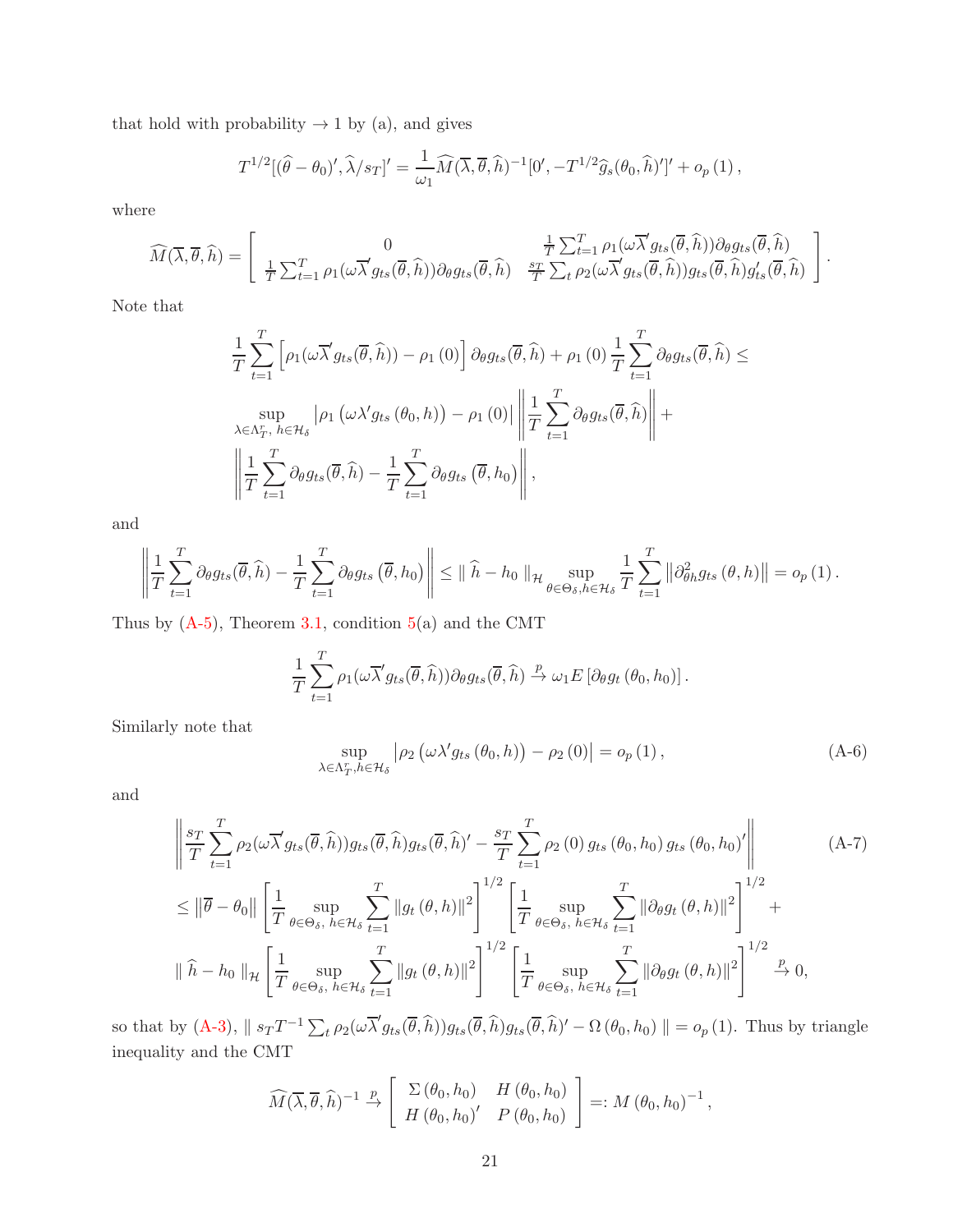where

$$
H(\theta_0, h_0) = \Sigma (\theta_0, h_0) G(\theta_0, h_0)' \Omega (\theta_0, h_0)^{-1}
$$
  
\n
$$
P(\theta_0, h_0) = \Omega (\theta_0, h_0)^{-1} \left[ I - G(\theta_0, h_0) \Sigma (\theta_0, h_0) G(\theta_0, h_0)' \Omega (\theta_0, h_0)^{-1} \right].
$$

Then by Assumptions  $5(b)$  and  $6(a)$  we have

$$
T^{1/2}[(\hat{\theta} - \theta_0)', \hat{\lambda}'/s_T]' = \frac{1}{\omega_1} M (\theta_0, h_0)^{-1} \left[0', -T^{1/2} \omega_1 \hat{g} (\theta_0, h_0)'\right]' + o_p(1)
$$
 (A-8)

and by CLT and CMT

$$
T^{1/2}[(\widehat{\theta}-\theta_0)',\widehat{\lambda}'/s_T]'\stackrel{d}{\to} N(0,\text{diag}\left[\Sigma(\theta_0,h_0),P(\theta_0,h_0)\right]).
$$

The consistency of the two step smoothed semiparametric GMM based estimator  $\hat{\theta}$ , in (2.7), follows by the identification condition (2.1), and the uniform convergence of  $\|\hat{g}_s(\theta, \hat{h})\|_{\widehat{W}}$ , which follows by  $(A-1), \| \widehat{W} - W \| = o_p(1)$  for any positive definite matrix W, and

$$
\left| \|\widehat{g}_s(\theta,\widehat{h})\|_{\widehat{W}} - \|\omega_1 E[g_t(\theta,h_0)]\|_{W} \right| \leq \|\widehat{g}_s(\theta,\widehat{h}) - \omega_1 E[g_t(\theta,h_0)]\|^2 \|\widehat{W}\| +
$$
  

$$
\|\omega_1 E[g_t(\theta,h_0)]\| \|\widehat{W} - W\| + 2 \|\omega_1 E[g_t(\theta,h_0)]\| \times
$$
  

$$
\|\widehat{g}_s(\theta,\widehat{h}) - \omega_1 E[g_t(\theta,h_0)]\| \|\widehat{W}\| = o_p(1),
$$

by the triangle inequality. The asymptotic normality follows by a standard Taylor expansion about  $\theta_0$ of the FOC

$$
0 = T^{1/2} [\partial_{\theta} \widehat{g}_s(\widehat{\theta}, \widehat{h})] \widehat{W} \widehat{g}_s(\widehat{\theta}, \widehat{h})
$$

that hold with probability  $\rightarrow$  1 by assumption (a). The conclusion follows by (2.1) (applied to  $\partial_{\theta} \hat{g}_{s}(z_t, \theta, h)$ , assumption 5(b), CLT and CMT. The consistency of the two-step smoothed semiparametric ETEL estimator  $\widehat{\theta}$  follows by a two step argument: First, for any  $\overline{\lambda}$  such that Pr  $(\overline{\lambda} \in \Lambda_T^r) \to 1$ , the same arguments as those used to show the consistency of the GEL estimator show that the ETEL estimator

$$
\widehat{\theta} = \arg\min_{\theta \in \Theta} \sup_{\lambda \in \Lambda_T^r} \log \left\{ \frac{1}{T} \sum_{t=1}^T \exp\{\omega \lambda' [g_{ts}(\theta, \widehat{h}) - \widehat{g}_s(\theta, \widehat{h})] \} \right\}
$$
(A-9)

is consistent. Next the consistency of  $\widehat{\lambda}$  defined as

$$
\widehat{\lambda} := \arg \max_{\lambda \in \Lambda_T^r} \frac{1}{T} \sum_{t=1}^T -\exp{\{\omega \widehat{\lambda}' g_{ts}(\theta, \widehat{h})\}}
$$

follows noting that by a second order Taylor expansion about 0,  $(A-4)$  and  $(A-6)$  we have

$$
0 \le 1 - \frac{1}{T} \sum_{t=1}^{T} \exp{\{\omega \hat{\lambda}' g_{ts}(\hat{\theta}, \hat{h})\}} \le 1 - \frac{1}{T} \sum_{t=1}^{T} \exp{\{\omega \hat{\lambda}' g_{ts}(\theta_0, \hat{h})\}} =
$$
  

$$
\omega \hat{\lambda}' \hat{g}_s(\theta_0, \hat{h}) + \frac{\omega^2}{2} \hat{\lambda}' \sup_{h \in \mathcal{H}_{\delta}} \sum_{t=1}^{T} \rho_2(\omega \hat{\lambda}' g_{ts}(\theta_0, h)) g_{ts}(\theta_0, h) g_{ts}(\theta_0, h)'\hat{\lambda} \le
$$
  

$$
\|\omega \hat{\lambda}\| \|\hat{g}_s(\theta_0, \hat{h})\| - s_T \|\omega \hat{\lambda}\|^2 C,
$$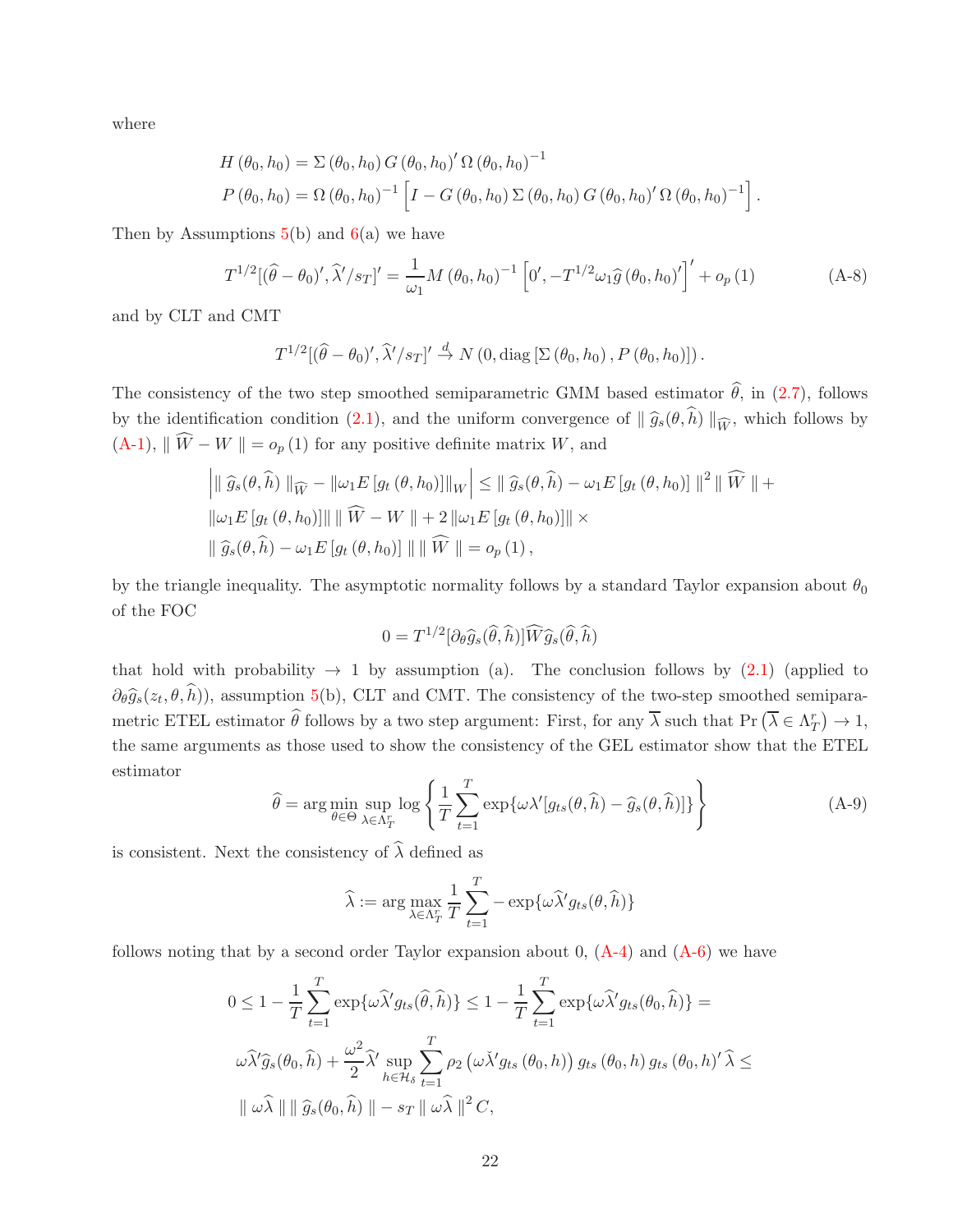where the last inequality follows by the triangle inequality, a similar argument as that used in  $(A-7)$ and  $T^{-1} \sum_{t=1}^{T} \rho_2(\omega \lambda' g_{ts}(\theta_0, h)) g_{ts}(\theta_0, h_0) g_{ts}(\theta_0, h_0) \leq -C I$  (Smith, 2011, p. 1224). By condition 5(b) and the CLT  $\|\hat{g}_s(\theta_0, \hat{h})\| = O\left(T^{-1/2}\right)$  hence  $\|\hat{\lambda}\| = O_p\left(s_T T^{-1/2}\right)$ . Thus  $\Pr(\hat{\lambda} \in \Lambda_T^r) \to 1$ , which in turn implies the consistency of  $\hat{\theta}$  given in (A-9) with  $\hat{\lambda} = \overline{\lambda}$ . The asymptotic normality follows using the same Taylor expansion and the same arguments as those used to obtain (A-8) (see also Schennach, 2007).

**Proof of Theorem 3.3:** The consistency of  $\widehat{\theta}$  and  $\widehat{\lambda}$  follows by the same arguments as those used in the proof of Theorem 3.2, so we assume consistency and derive the asymptotic distribution of  $T^{1/2}(\hat{\theta}-\theta_0)$ . By a Taylor expansion with Cauchy remainder

$$
g_t(\theta_0, \hat{h}) = g_t(\theta_0, h_0) + \partial_h g_t(\theta_0, h_0) (\hat{h} - h_0) + \frac{1}{2} \int_0^1 \partial_{hh}^2 g_t^h(\theta_0, h_0 + \xi(\hat{h} - h_0)) d\xi,
$$

where  $\partial_{hh}^2 g_t^h(\cdot) = \sum_{j=1}^{l_h} (\hat{h} - h_0)_j \partial_{hh_j}^2 g_t(\cdot) (\hat{h} - h_0)'$ , so that by Assumption 7 it follows that

$$
T^{1/2}\hat{g}_s(\theta_0, \hat{h}) = T^{1/2}\hat{g}(\theta_0, h_0) + \frac{1}{T^{3/2}} \sum_{t=1}^T \frac{1}{s_T} \sum_{s=1-T}^{t-1} \omega\left(\frac{s}{s_T}\right) \partial_h g_{t-s}(\theta_0, h_0) \times
$$
  

$$
\sum_{\tau=1, \tau \neq t}^T \Phi_T(z_{2t}, z_{2t-\tau}) \odot \phi(z_t) + \frac{1}{T^{3/2}} \sum_{t=1}^T \frac{1}{s_T} \sum_{s=1-T}^{t-1} \omega\left(\frac{s}{s_T}\right) r_T(z_{2t-s}) +
$$
  

$$
\frac{1}{T^{3/2}} \sum_{t=1}^T \frac{1}{s_T} \sum_{s=1-T}^{t-1} \omega\left(\frac{s}{s_T}\right) \int_0^1 \partial_{hh}^2 g_t^h(\theta_0, h_0 + \xi(\hat{h} - h_0)) d\xi
$$
  

$$
:= \mathfrak{T}_4^* + \mathfrak{T}_5^* + \mathfrak{T}_6^* + \mathfrak{T}_7^*.
$$

By CLT  $\mathfrak{T}^*_4$  $\stackrel{d}{\rightarrow} N(0,\omega_1^2\Omega(\theta_0,h_0))$  whereas by Assumption 7(a) and Lemma C.1 of Smith (2011)

$$
\lim_{T \to \infty} \frac{1}{s_T} \sum_{s=1-T}^{T-1} \left| \omega \left( \frac{s}{s_T} \right) \right| \frac{\| r_T \left( z_{2t-s} \right) \|_{\mathcal{H}}}{T^{1/2}} = o_p(1).
$$

The term  $\mathfrak{T}^*_5$  can be written as

$$
\mathfrak{T}_{5}^{*} = \frac{1}{s_{T}} \sum_{s=1-T}^{T-1} \omega \left(\frac{s}{s_{T}}\right) \frac{1}{T^{3/2}} \sum_{t=\max(1,1-s)}^{\min(T,T-s)} \sum_{\tau=1,\tau \neq t}^{T} \partial_{h} g_{t-s} \left(\theta_{0}, h_{0}\right) \Phi_{T} \left(z_{2t}, z_{2t-\tau}\right) \odot \phi \left(z_{t}\right)
$$
\n
$$
:= \frac{1}{s_{T}} \sum_{s=1-T}^{T-1} \omega \left(\frac{s}{s_{T}}\right) U_{T,s}, \tag{A-10}
$$

and note that the difference between  $U_{T,s}$  and  $U_T := \sum_{t=1}^T U_T / T^{3/2}$  consists of s terms. The Markov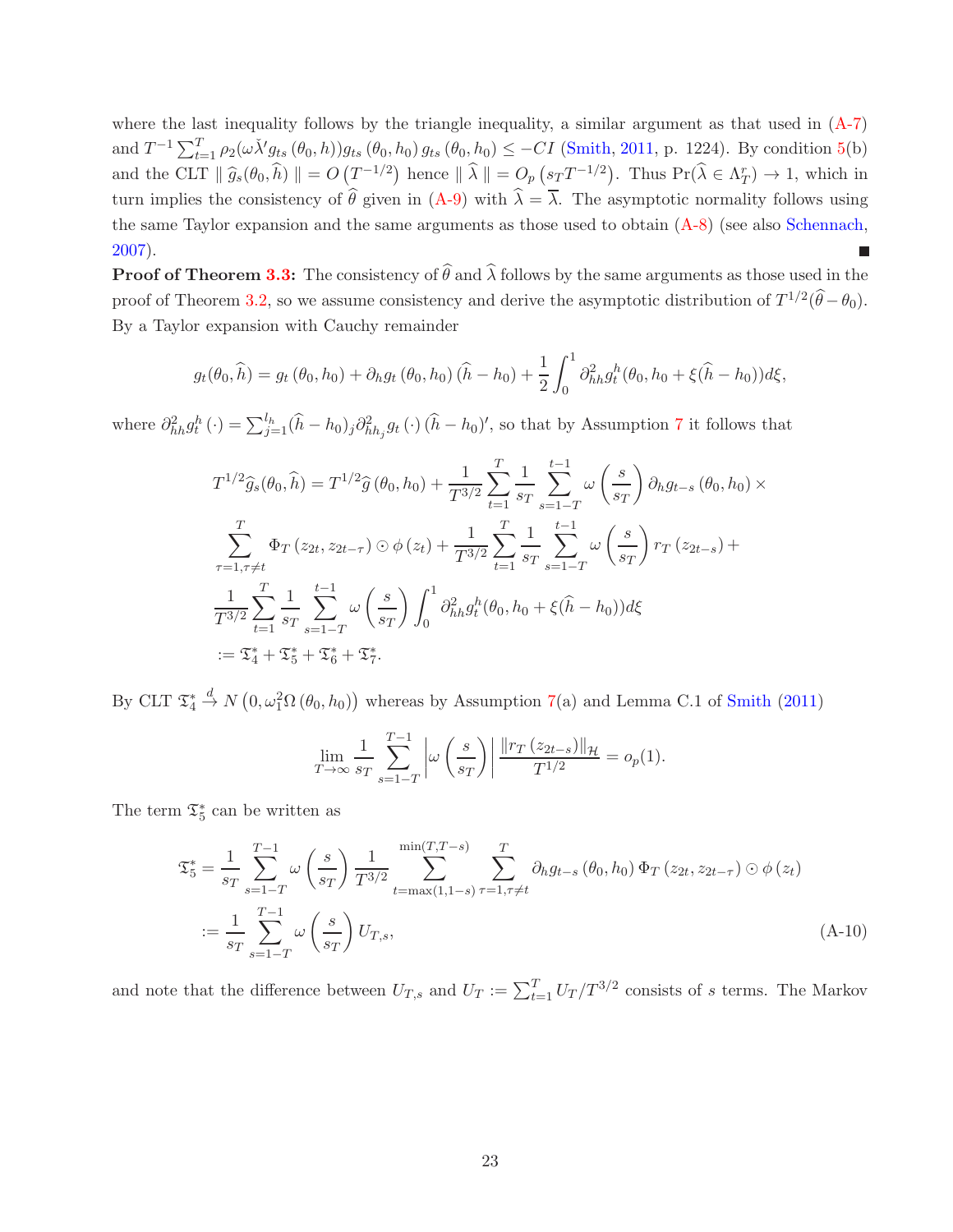inequality yields

$$
P\left(\frac{1}{T^{3/2}}\left|\sum_{t=1}^{s}\sum_{\tau=1,\tau\neq t}^{T}\partial_{h}g_{t-s}\left(\theta_{0},h_{0}\right)\Phi_{T}\left(z_{2t},z_{2t-\tau}\right)\odot\phi\left(z_{t}\right)\right| \geq \epsilon\right) \leq
$$
  

$$
\frac{1}{\epsilon T^{3/2}}\sum_{t=1}^{s}\sum_{\tau=1,\tau\neq t}^{T}E\left|\partial_{h}g_{t-s}\left(\theta_{0},h_{0}\right)\Phi_{T}\left(z_{2t},z_{2t-\tau}\right)\odot\phi\left(z_{t}\right)\right| \leq
$$
  

$$
\frac{1}{\epsilon T^{3/2}}\sum_{t=1}^{s}\left\|\partial_{h}g_{t}\left(\theta_{0},h_{0}\right)\right\|_{2}\sup_{z_{2t}}\left\|\sum_{\tau=1}^{T}\Phi_{T}\left(z_{2t},z_{2t-\tau}\right)\odot\phi\left(z_{t}\right)\right\|_{2} \leq O\left(\frac{|s|}{T^{1-\delta}}\right),
$$

where the last equality follows from Assumptions  $7(b)-(c)$ . It then follows that

$$
P\left(\left|\frac{1}{s_T}\sum_{s=1-T}^{T-1}\omega\left(\frac{s}{s_T}\right)\{U_{T,s}-U_T\}\right|>\epsilon\right) \le \frac{1}{\epsilon}\frac{1}{s_T}\sum_{s=1-T}^{T-1}\omega\left(\frac{s}{s_T}\right)E\left|U_{T,s}-U_T\right|
$$
\n
$$
\le CT^{\delta}\frac{1}{s_T}\sum_{s=1-T}^{T-1}\frac{|s|}{T}\left|\omega\left(\frac{s}{s_T}\right)\right| = O(T^{\delta-\eta-1/2}) = o(1),\tag{A-11}
$$

where the last equality follows from Lemma C.1 of  $Smith (2011).<sup>6</sup>$  Thus by  $(A-10)$  and  $(A-11)$ 

$$
\mathfrak{T}_5^* = (\omega_1 + o(1))\sqrt{T}U_T^* + O(T^{\delta - \eta - 1/2}),
$$

where  $U_T^* := \sum_{t=1}^T \sum_{s=1, s \neq t}^T \tilde{\Phi}_T(z_{2s}, z_{2t}) / T(T-1)$  and  $\tilde{\Phi}_T(z_{2s}, z_{2t}) = \partial_h g_t(\theta_0, h_0) \Phi_T(z_{2s}, z_{2t}) \odot$  $\phi(z_s)$ . Since  $U_T^*$  can be represented as a U-statistic with a varying symmetric kernel, that is

$$
U_T^* = \frac{1}{T(T-1)} \sum_{1 \le s < t \le T} \Psi_T(z_{2s}, z_{2t}),
$$

where  $\Psi_T(z_2, z_2) := \Phi_T(z_2, z_2) + \Phi_T(z_2, z_2)$ , the asymptotic normality of  $T^{1/2}U_T^*$  follows by either Lemma B.1 or B.2, so that the asymptotic normality of  $T^{1/2}\hat{g}_s(\theta_0, \hat{h})$  follows by the CMT as long as  $\|\mathfrak{T}_7^*\| = o_p(1)$ . Note that Theorem 3.1 and A7(c) yield  $\sup_{h \in \mathcal{H}_\delta} \sum_{t=1}^T \partial_{hh}^2 g_t(\theta_0, h) / T \stackrel{a.s.}{\rightarrow}$  $E[\sup_{h \in \mathcal{H}_{\delta}} \partial_{hh}^2 g_t(\theta_0, h)],$  which implies that

$$
\frac{1}{T} \sum_{t=1}^{T} \left| \int_{0}^{1} (1 - \xi) \partial_{hh}^{2} g_{t} \left( \theta_{0}, \xi \left( h - h_{0} \right) \right) d\xi \right| = O_{a.s.}(1).
$$

Thus  $\|\mathfrak{T}_{7}^*\| = o_p(1)$  follows by Assumption 5(a) and the CMT. The asymptotic equivalence between the GEL estimator  $\hat{\theta}$  defined in (2.5), and the ETEL estimator  $\hat{\theta}$  defined in (2.8) implies that the latter has the same asymptotic covariance as that of the former. Finally for the GMM estimator  $\hat{\theta}$  defined in (2.7), the result follows by the above arguments and those used in the proof of Theorem 3.2 using the metric  $\Omega^e(\hat{\theta}, \hat{h})^{-1}$ , Assumption (e) and the CMT.

<sup>&</sup>lt;sup>6</sup>In fact Lemma C.1 in Smith (2011) states that  $\lim_{T\to\infty} s_T^{-1} \sum_{t=1-T}^{T-1} |t| T^{-1} |\omega(t/s_T)| = 0$ . However, an examination of the proof reveals that, actually,  $s_T^{-1} \sum_{t=1-T}^{T-1} |t| T^{-1} |\omega(t/s_T)| = O((T/s_T)^{-1}).$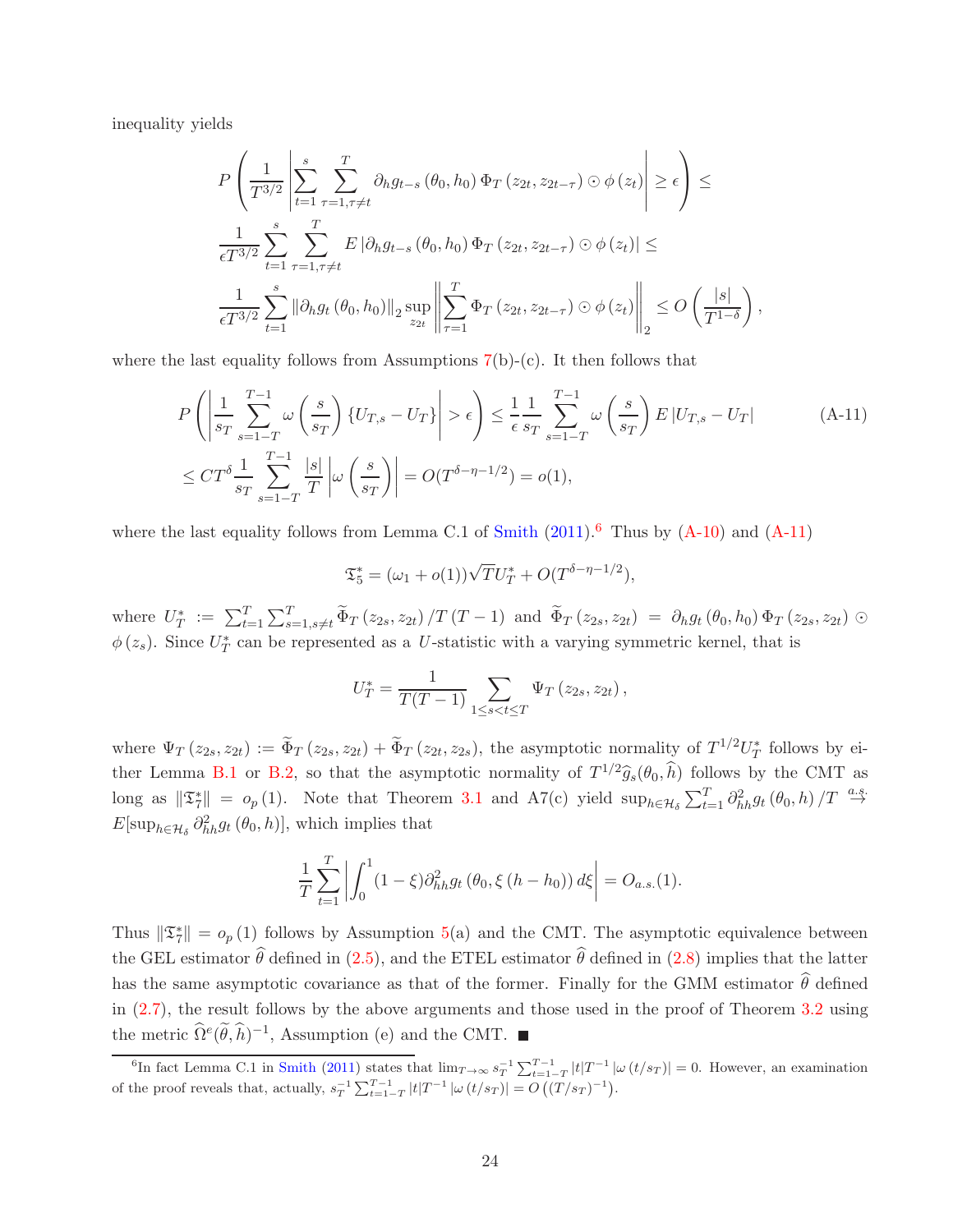**Proof of Proposition 4.1:** Note that by the consistency of  $\hat{\alpha}$ 

$$
T^{1/2}\hat{g}_s(\theta_0, \hat{h}(\hat{x}_{2t}))\tau(\hat{x}_{2t}) = T^{1/2}\hat{g}_s(\theta_0, \hat{h}(\hat{x}_{2t})) (\tau(\hat{x}_{2t}) - \tau(x_{2t})) + T^{1/2}\hat{g}_s(\theta_0, \hat{h}(\hat{x}_{2t}))\tau(x_{2t})
$$
  
=  $T^{1/2}\hat{g}_s(\theta_0, \hat{h}(\hat{x}_{2t}))\tau(x_{2t}) + o_p(1)$ 

and

$$
T^{1/2}\hat{g}_s(\theta_0, \hat{h}(\hat{x}_{2t}))\tau(x_{2t}) = T^{1/2}\omega_1 \hat{g}(\theta_0, h(x_{2t}, \theta_0))\tau(x_{2t}) - \frac{\omega_1}{T^{1/2}} \sum_{t=1}^T w_t[\hat{h}(x_{2t}, \theta_0) - h(x_{2t}, \theta_0)]\tau(x_{2t}) - \frac{\omega_1}{T^{1/2}} \sum_{t=1}^T w_t[\hat{h}(\hat{x}_{2t}, \theta_0) - \hat{h}(x_{2t}, \theta_0)]\tau(x_{2t})
$$
  
:=  $\mathcal{T}_{g;1} + \mathcal{T}_{g;2} + \mathcal{T}_{g;3}$ ,

where  $\hat{h}(\cdot)$  is a kernel estimator for  $h(\cdot)$ ,  $\hat{x}_{2t} = s_t - v_t'\hat{\alpha}$  is the regression residual and, for notational simplicity, for  $x_{2t} (\alpha_0) = s_t - v'_t \alpha_0$ ,  $x_{2t} (\alpha_0) := x_{2t}$  The asymptotic normality of  $\mathcal{T}_{g;1}$  follows by CLT; furthermore  $\mathcal{T}_{g;2} = o_p(1)$  by an application of the Cauchy-Schwartz inequality, a covariance inequality for  $\alpha$  mixing processes (see e.g., Truong and Stone, 1992), a standard law of large numbers and results of Liebscher (1998), which show that

$$
\operatorname{var}\left(\mathcal{T}_{g;2}\right) \leq \sup_{t} E\left[|\widehat{h}(x_{2t}, \theta_0) - h(x_{2t}, \theta_0)|^2 \tau(x_{2t})\right] \frac{\omega_1}{T} \sum_{t=1}^{T} w_t w_t'
$$
  
+ 
$$
\sup_{t} E\left[|\widehat{h}(x_{2t}, \theta_0) - h(x_{2t}, \theta_0)|^2 \tau(x_{2t})\right]^2 \frac{\omega_1}{T} \sum_{s \neq t}^{T} |E[w_s w_t']|
$$
  
= 
$$
O\left(\sup_{t} E\left[|\widehat{h}(x_{2t}, \theta_0) - h(x_{2t}, \theta_0)|^2 \tau(x_{2t})\right]\right) \to 0
$$

For  $\mathcal{T}_{g,3}$  since  $x_{2t}$  is estimated parametrically we have the following linear representation:

$$
\widehat{h}(\widehat{x}_{2t}, \theta_0) - \widehat{h}(x_{2t}, \theta_0) = \frac{1}{D_T(x_{2t}, \theta_0)} (1 - D_T(\widehat{x}_{2t}, \theta_0) [D_T(\widehat{x}_{2t}, \theta_0) - D_T(x_{2t}, \theta_0)])
$$
\n
$$
\left[ N_T(\widehat{x}_{2t}, \theta_0) - N_T(x_{2t}, \theta_0) - \frac{N_T(x_{2t}, \theta_0)}{D_T(x_{2t}, \theta_0)} [D_T(\widehat{x}_{2t}, \theta_0) - D_T(x_{2t}, \theta_0)] \right],
$$

where  $D_T(x_{2t},\theta)$ :  $=T^{-1}\sum_{s\neq t}^T K_{b_T}(x_{2s}-x_{2t}), N_T(x_{2t},\theta)$ :  $=T^{-1}\sum_{s\neq t}^T (y_s-x'_{1t}\theta)K_{b_T}(x_{2s}-x_{2t}),$  $K_{b_T}(x_{2s}-x_{2t}) := K((x_{2s}-x_{2t})/b_T)/b_T$ ,  $K(\cdot)$  is a kernel function and  $b_T$  is the bandwidth. Then again by the results of Liebscher (1998) we have

$$
\hat{h}(\hat{x}_{2t}, \theta_0) - \hat{h}(x_{2t}, \theta_0) = \frac{1}{D_T(x_{2t}, \theta_0)} (1 + o_p(1))
$$
\n
$$
\times \left[ N_T(\hat{x}_{2t}, \theta_0) - N_T(x_{2t}, \theta_0) - \frac{N_T(x_{2t}, \theta_0)}{D_T(x_{2t}, \theta_0)} (D_T(\hat{x}_{2t}, \theta_0) - D_T(x_{2t}, \theta_0)) \right]
$$

uniformly in  $x_{2t} \in \mathcal{X}_2^*$ . Since  $\hat{x}_{2s} - \hat{x}_{2t} = x_{2s} - x_{2t} + (v_t - v_s)'(\hat{\alpha} - \alpha_0)$ , a Taylor expansion and the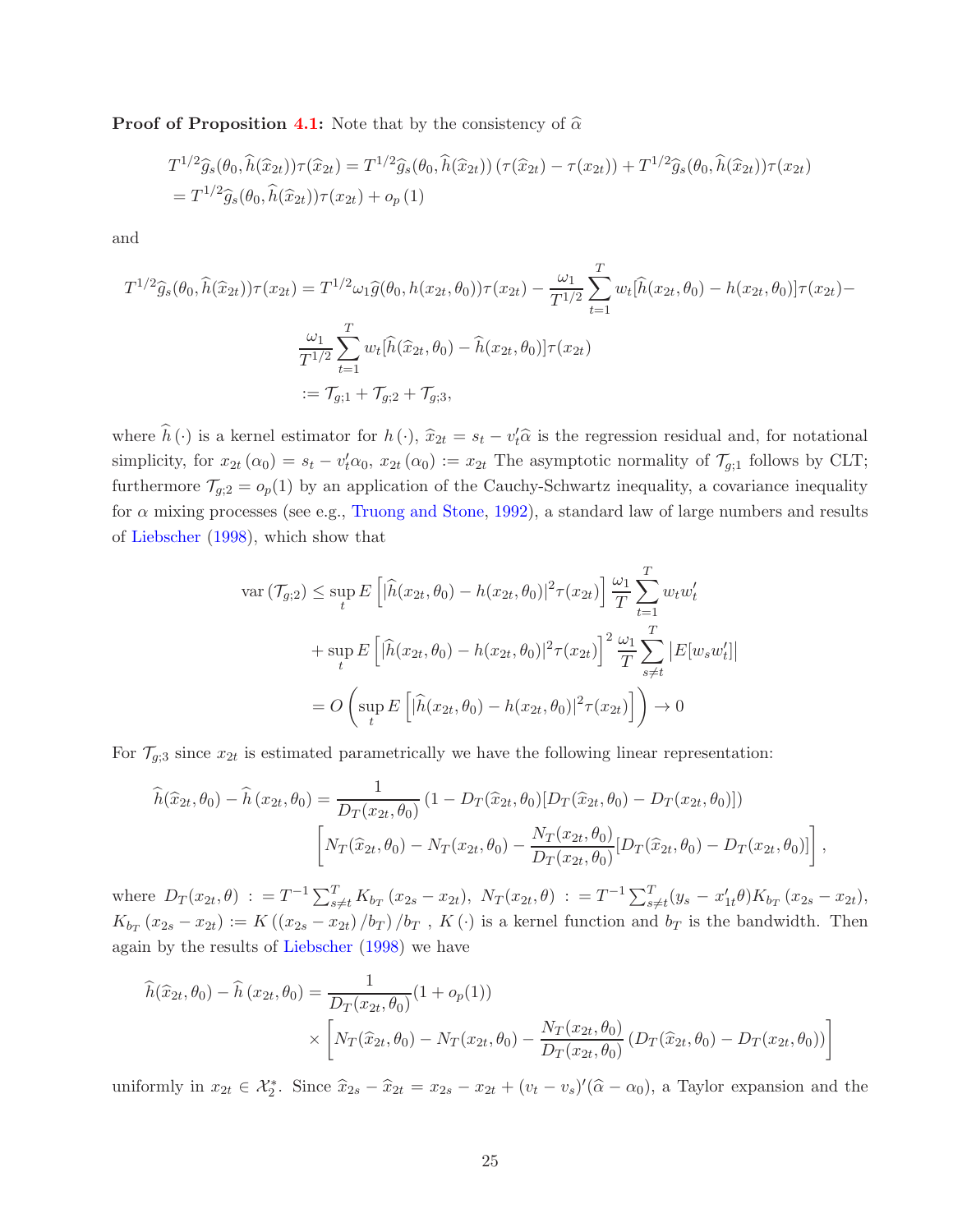same argument as in Li and Wooldridge (2002) yield

$$
N_T(\hat{x}_{2t}, \theta_0) - N_T(x_{2t}, \theta_0) = \frac{1}{(T-1)} \sum_{s \neq t}^T (y_s - x'_{1s} \theta_0) K_{b_T}^{(1)} (x_{2s} - x_{2t}) \left(\frac{v_t - v_s}{b_T}\right)' (\hat{\alpha} - \alpha_0) + o_p(1),
$$
  

$$
D_T(\hat{x}_{2t}, \theta_0) - D_T(x_{2t}, \theta_0) = \frac{1}{(T-1)} \sum_{s \neq t}^T K_{b_T}^{(1)} (x_{2s} - x_{2t}) \left(\frac{v_t - v_s}{b_T}\right)' (\hat{\alpha} - \alpha_0) + o_p(1).
$$

Thus  $\mathcal{T}_{g;3}$  can be represented as

$$
\mathcal{T}_{g;3} = \frac{\omega_1}{T^{1/2}} \sum_{t=1}^T \tau(x_{2t}) \frac{w_t(1 + o_p(1))}{D_T(x_{2t}, \theta_0)} \frac{1}{(T-1)} \sum_{s \neq t}^T (y_s - x'_{1s}\theta_0) K_{b_T}^{(1)}(x_{2s} - x_{2t}) \left(\frac{v_t - v_s}{b_T}\right)'(\widehat{\alpha} - \alpha_0)
$$

$$
- \frac{\omega_1}{T^{1/2}} \sum_{t=1}^T \tau(x_{2t}) \frac{w_t(1 + o_p(1))}{D_T(x_{2t}, \theta_0)} \widehat{h}(x_{2t}, \theta_0) \frac{1}{(T-1)} \sum_{s \neq t}^T K_{b_T}^{(1)}(x_{2s} - x_{2t}) \left(\frac{x_{3t} - x_{3s}}{b_T}\right)'(\widehat{\alpha} - \alpha_0)
$$

$$
= \mathcal{T}_{g;3,a} - \mathcal{T}_{g;3,b}.
$$

An application of the triangle inequality yields

$$
\left| \mathcal{T}_{g;3;a} - \left\{ \frac{\omega_1}{T} \sum_{t=1}^T \tau(x_{2t}) \frac{w_t(1 + o_p(1))}{D_T(x_{2t}, \theta_0)} \partial_\alpha[f(x_{2t}) h_0(x_{2t}), \theta_0)] \right\} T^{1/2}(\hat{\alpha} - \alpha_0) \right|
$$
  

$$
\leq \frac{\omega_1}{T} \sum_{t=1}^T \left| \frac{w_t(1 + o_p(1))}{D_T(x_{2t}, \theta_0)} \tau(x_{2t}) \right| \max_t \left| \frac{1}{(T-1)} \sum_{s \neq t}^T (y_s - x'_{1s} \theta_0) K_{b_T}^{(1)} (x_{2s} - x_{2t}) \left( \frac{x_{3t} - x_{3s}}{b_T} \right)' \right|
$$
  

$$
- f(x_{2t}) \partial_\alpha[f(x_{2t}) h_0(x_{2t}, \theta_0)] \left| T^{1/2}(\hat{\alpha} - \alpha_0) \right|.
$$

The uniform convergence results of Andrews (1995) and the extended Continuous Mapping Theorem (CMT) (see, e.g., van der Vaart and Wellner, 1996) imply that

$$
\max_{t} \left| \frac{1}{(T-1)} \sum_{s \neq t}^{T} (y_s - x'_{1s} \theta_0) K_{b_T}^{(1)} (x_{2s} - x_{2t}) \left( \frac{x_{3t} - x_{3s}}{b_T} \right)' - f(x_{2t}) \partial_{\alpha} h(x_{2t}), \theta_0 \right|
$$
  
\n
$$
= \max_{t} \left| \partial_{\alpha} \left\{ \frac{1}{(T-1)} \sum_{s \neq t}^{T} (y_s - x'_{1s} \theta_0) K_{b_T} ((x_{2s}) - x_{2t}) \right\} - \partial_{\alpha} [f(x_{2t}) h_0 (x_{2t}, \theta_0)] \right|
$$
  
\n
$$
= O \left( \max_{t} \left| \left\{ \frac{1}{(T-1)} \sum_{s \neq t}^{T} (y_s - x'_{1s} \theta_0) K_{b_T} (x_{2s} - x_{2t}) \right\} \right\rangle - [f(x_{2t}) h_0 (x_{2t}, \theta_0)] \right| \right) = o_p(1),
$$

and therefore

$$
\mathcal{T}_{g;3;a} = \left\{ \frac{\omega_1}{T} \sum_{t=1}^T \frac{w_t(1 + o_p(1))}{f(x_{2t}) + o_p(1)} \tau(x_{2t}) \partial_\alpha[f(x_{2t})h_0(x_{2t}, \theta_0)] \right\} T^{1/2}(\hat{\alpha} - \alpha_0) + o_p(1).
$$
 (A-12)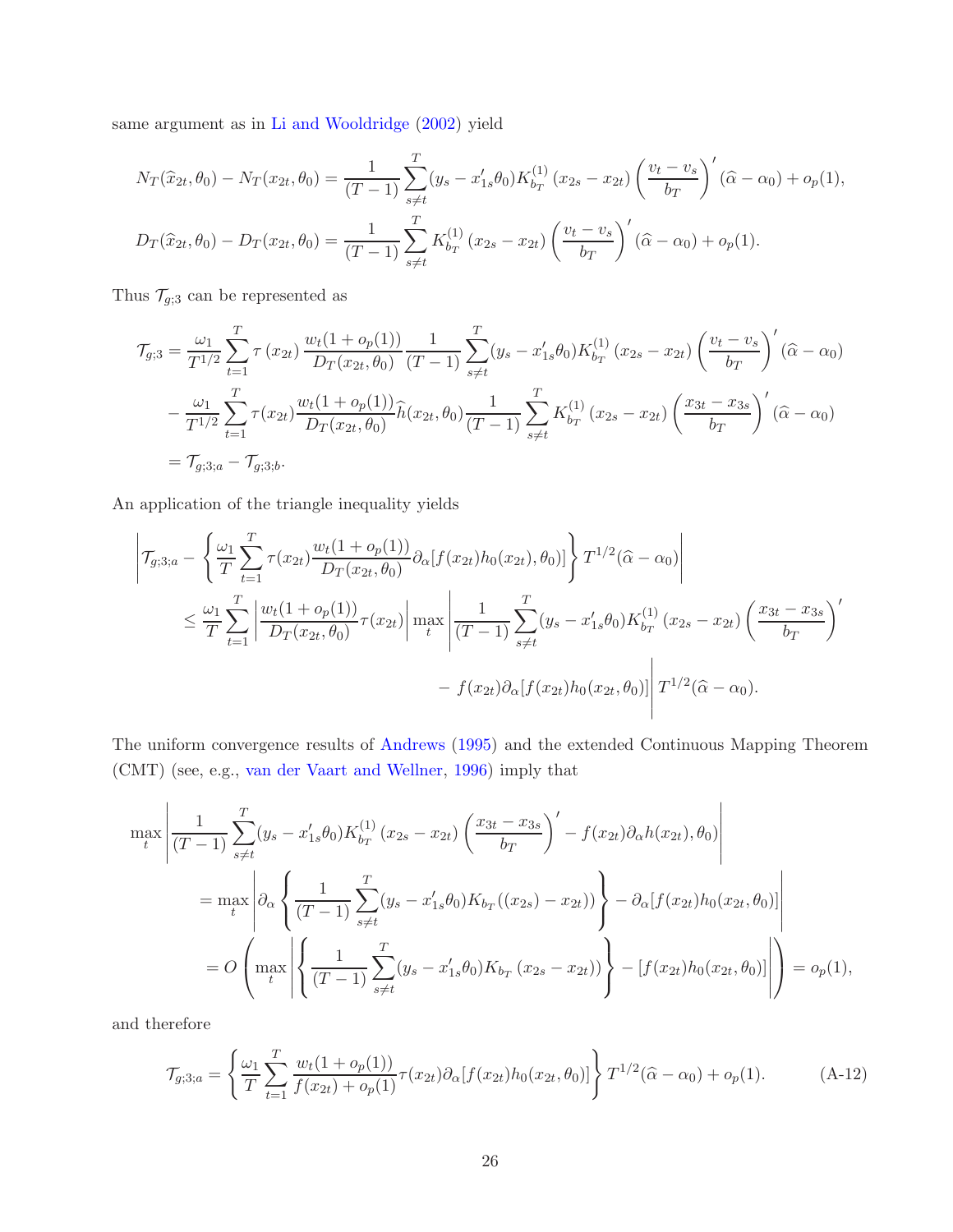Similarly, we can verify that

$$
\mathcal{T}_{g;3;b} = \left\{ \frac{\omega_1}{T} \sum_{t=1}^T \frac{w_t[h_0(x_{2t}, \theta_0) + o_p(1)]}{f(x_{2t}) + o_p(1)} \tau(x_{2t}) \partial_\alpha f(x_{2t}) \right\} T^{1/2}(\hat{\alpha} - \alpha_0) + o_p(1).
$$
\n(A-13)

Equations  $(A-12)$  and  $(A-13)$  then imply that

$$
\mathcal{T}_{g;3} = \left\{ \frac{\omega_1}{T} \sum_{t=1}^T \left( \frac{w_t (1 + o_p(1))}{f(x_{2t}) + o_p(1)} \tau(x_{2t}) \partial_\alpha [f(x_{2t}) h_0(x_{2t}), \theta_0] - \frac{w_t [h_0(x_{2t}, \theta_0) + o_p(1)]}{f(x_{2t}) + o_p(1)} \tau(x_{2t}) \partial_\alpha f(x_{2t}) \right) \right\} T^{1/2}(\hat{\alpha} - \alpha_0) + o_p(1),
$$

which is the Bahadur representation of the *degenerate* U-statistic  $\mathfrak{T}_{5}^{*}$  in the Taylor expansion involving  $\hat{g}_{ts}(\theta_0, h)$  in the proof of Theorem 3.3. Note that to apply Theorem B.1 in Appendix B in the supplement, one can define

$$
\Psi_T(z_s, z_t) := \tau(x_{2t}) \frac{w_t}{f(x_{2t})} \{ \partial_\alpha \{ f(x_{2t}) h_0(x_{2t}), \theta_0 \} - h_0(x_{2t}, \theta_0) \partial_\alpha f(x_{2t}) \} r(v_s) x_{2s} +
$$
  

$$
\tau(x_{2s}) \frac{w_s}{f(x_{2s})} \{ \partial_\alpha \{ f(x_{2s}) h_0(x_{2s}, \theta_0) \} - h_0(x_{2s}, \theta_0) \partial_\alpha f(x_{2s}) \} r(v_t) x_{2t} + o_p \left( T^{-1/2} \right).
$$

By Hölder's and Minkowski's inequalities, one can readily verify that Conditions  $(B-1)-(B-4)$  are satisfied. Therefore, we obtain that  $\hat{g}_{ts}(\theta_0, \hat{h}(\hat{x}_{2t}))\tau(x_{2t})/\omega_1 \stackrel{d}{\to} N(0, \Omega_d^e)$  and the conclusion follows by the same arguments as those used in the proof of Theorem 3.3.  $\Box$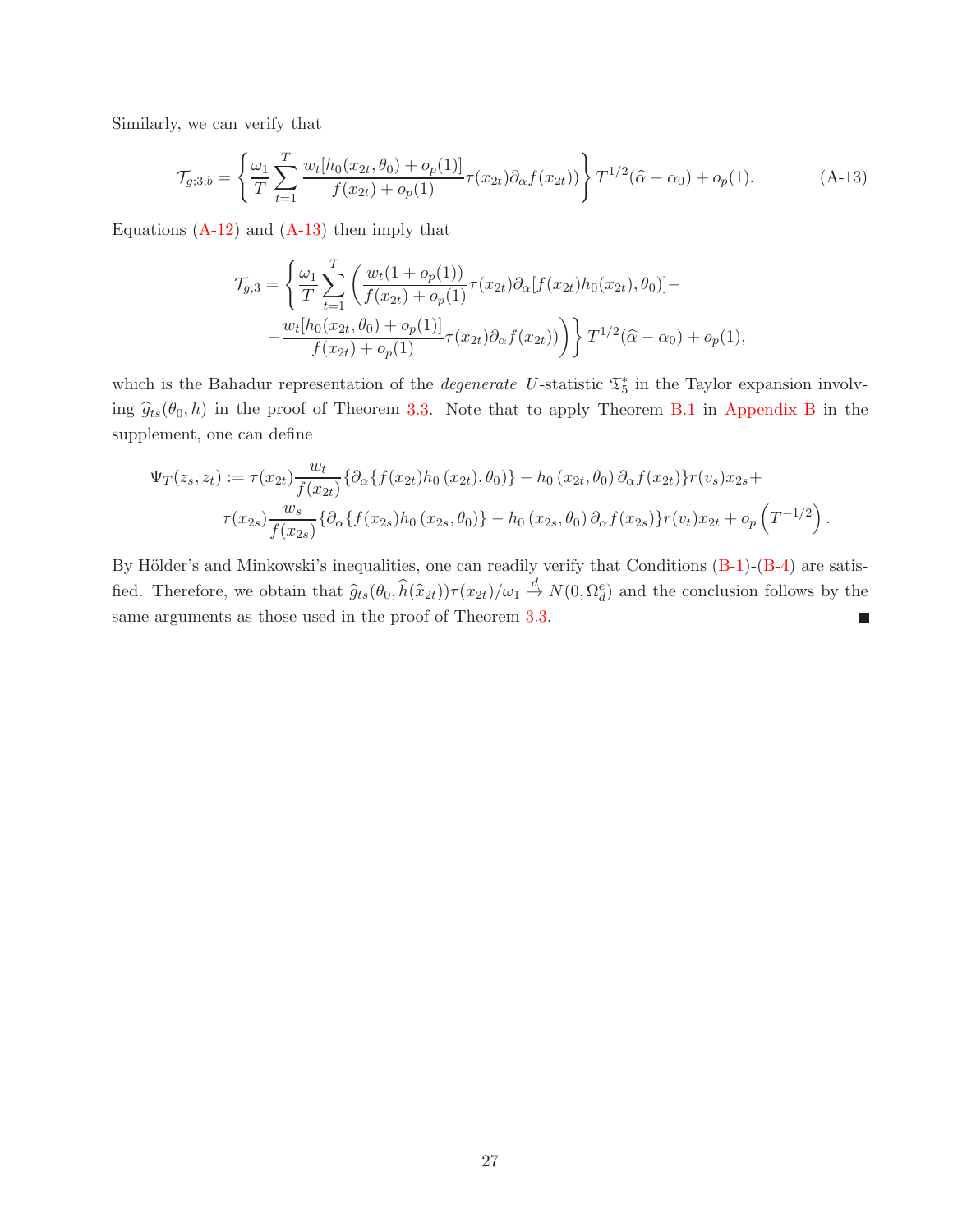|                | $c=0.5$ |             |           |        |            | $c=1$       |           |        |            | $c=1.5$     |           |        |            |
|----------------|---------|-------------|-----------|--------|------------|-------------|-----------|--------|------------|-------------|-----------|--------|------------|
| Estimator      | T       | <b>Bias</b> | Std. Dev. | Ratio  | Cov. Prob. | <b>Bias</b> | Std. Dev. | Ratio  | Cov. Prob. | <b>Bias</b> | Std. Dev. | Ratio  | Cov. Prob. |
| <b>GMM</b>     | 200     | $-0.0199$   | 0.2518    |        | 0.955      | $-0.0191$   | 0.2491    |        | 0.950      | $-0.0286$   | 0.2455    |        | 0.950      |
|                | 400     | 0.0159      | 0.1740    | 1      | 0.949      | 0.0165      | 0.1734    |        | 0.949      | 0.0188      | 0.1729    | 1      | 0.949      |
|                | 800     | 0.0138      | 0.1240    | 1      | 0.944      | 0.0135      | 0.1237    |        | 0.949      | 0.0130      | 0.1236    | 1      | 0.948      |
| s-GMM          | 200     | $-0.0187$   | 0.2490    | 0.9961 | 0.953      | $-0.0078$   | 0.2469    | 0.9965 | 0.951      | $-0.0174$   | 0.2424    | 0.9976 | 0.949      |
|                | 400     | 0.0151      | 0.1738    | 1.0020 | 0.950      | 0.0058      | 0.1731    | 1.0019 | 0.949      | 0.0155      | 0.1726    | 1.0023 | 0.947      |
|                | 800     | 0.0128      | 0.1238    | 1.0006 | 0.943      | 0.0032      | 0.1236    | 1.0005 | 0.944      | 0.0128      | 0.1235    | 1.0005 | 0.945      |
| E <sub>L</sub> | 200     | 0.0069      | 0.2520    | 1.0034 | 0.947      | 0.0059      | 0.2602    | 1.0025 | 0.946      | 0.0053      | 0.2554    | 1.0036 | 0.949      |
|                | 400     | 0.0060      | 0.1785    | 1.0030 | 0.943      | 0.0050      | 0.1795    | 1.0032 | 0.945      | 0.0051      | 0.1789    | 1.0037 | 0.946      |
|                | 800     | 0.0035      | 0.1258    | 1.0012 | 0.941      | 0.0031      | 0.1254    | 1.0009 | 0.944      | 0.0035      | 0.1250    | 1.0007 | 0.941      |
| <b>ET</b>      | 200     | $-0.0094$   | 0.2495    | 1.0038 | 0.954      | $-0.0081$   | 0.2503    | 1.0029 | 0.954      | $-0.0084$   | 0.2731    | 1.0032 | 0.951      |
|                | 400     | 0.0058      | 0.1846    | 1.0014 | 0.949      | 0.0053      | 0.1835    | 1.0017 | 0.949      | 0.0058      | 0.1835    | 1.0024 | 0.948      |
|                | 800     | $-0.0037$   | 0.1267    | 1.0013 | 0.942      | $-0.0036$   | 0.1259    | 1.0003 | 0.946      | 0.0035      | 0.1263    | 1.0010 | 0.945      |
| <b>CUE</b>     | 200     | $-0.0161$   | 0.2406    | 1.0019 | 0.959      | $-0.0151$   | 0.2469    | 0.9924 | 0.952      | $-0.0111$   | 0.2732    | 1.0201 | 0.948      |
|                | 400     | 0.0089      | 0.1887    | 1.0015 | 0.955      | 0.0074      | 0.1903    | 1.0037 | 0.944      | 0.0104      | 0.1758    | 1.0190 | 0.951      |
|                | 800     | $-0.0064$   | 0.1261    | 1.0002 | 0.939      | $-0.0042$   | 0.1256    | 1.0001 | 0.942      | 0.0042      | 0.1256    | 1.0001 | 0.943      |
| <b>ETEL</b>    | 200     | 0.0201      | 0.2591    | 1.0145 | 0.950      | 0.0212      | 0.2492    | 1.0155 | 0.953      | 0.0296      | 0.2459    | 1.0147 | 0.954      |
|                | 400     | 0.0112      | 0.1749    | 1.0155 | 0.948      | 0.0143      | 0.1773    | 1.0150 | 0.946      | 0.0188      | 0.1754    | 1.0143 | 0.941      |
|                | 800     | 0.0128      | 0.1266    | 1.0153 | 0.950      | 0.0133      | 0.1254    | 1.0145 | 0.944      | 0.0136      | 0.1589    | 1.0132 | 0.948      |

Table 1: Monte Carlo Results - Endogenous Variable -  $\rho_{eu}=0.1$ 

Note: Table displays Monte Carlo Bias (bias), Standard Deviation (Std. Dev.), Average Standard Errors Ratios (Ratio) and Coverage Probability (Cov. Prob.) for the Generalized Method of Moments (GMM), its smoothed version (s-GMM), Empirical Likelihood (EL), Exponential Tilting (ET), Continuous Updated (CU) and Exponentially Tilted Empirical Likelihood (ETEL) estimator of  $\theta_{0;1} = 1$ .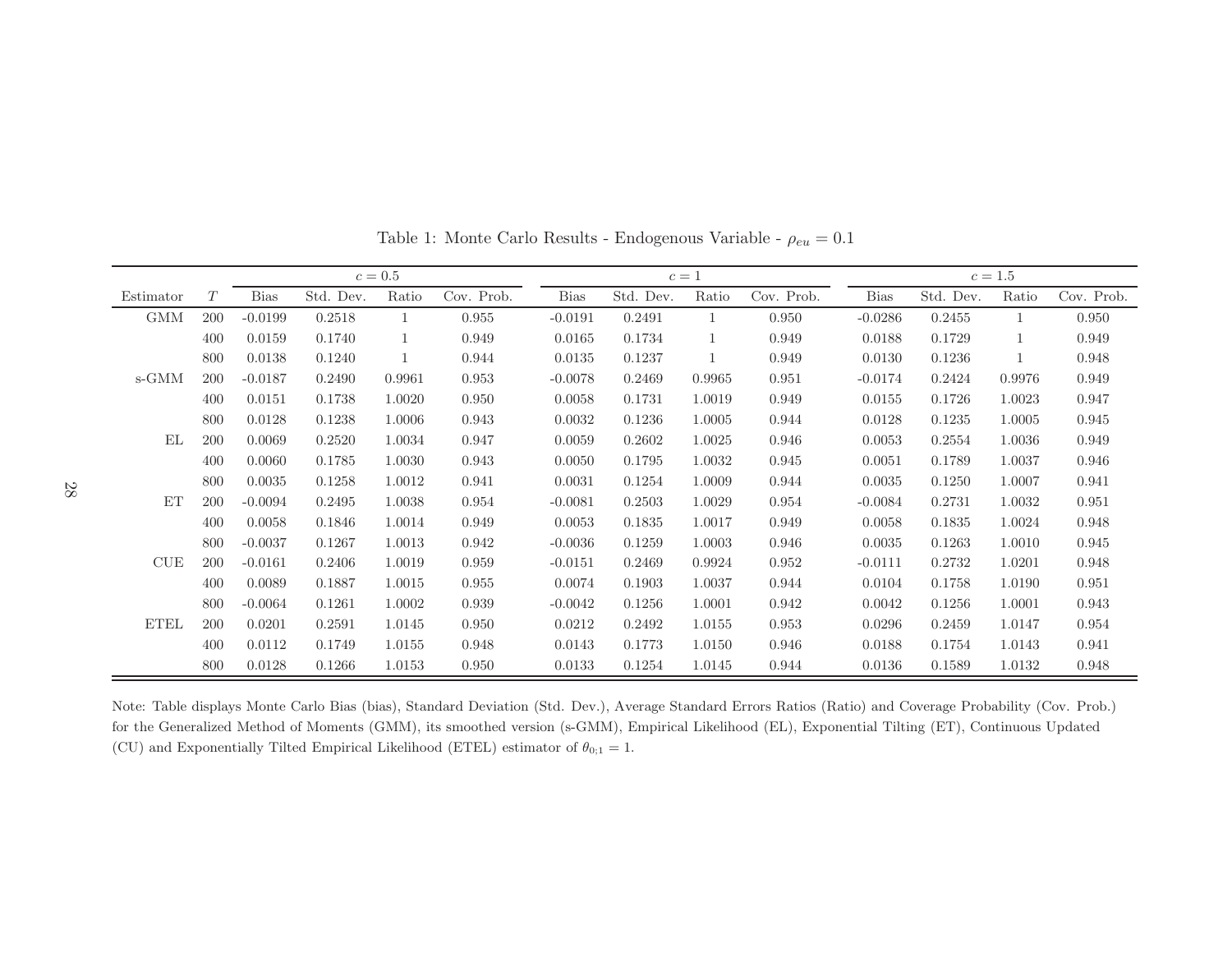|             | $c=0.5$ |             |           |        |            | $c=1$     |           |        |            | $c=1.5$     |           |        |            |
|-------------|---------|-------------|-----------|--------|------------|-----------|-----------|--------|------------|-------------|-----------|--------|------------|
| Estimator   | T       | <b>Bias</b> | Std. Dev. | Ratio  | Cov. Prob. | Bias      | Std. Dev. | Ratio  | Cov. Prob. | <b>Bias</b> | Std. Dev. | Ratio  | Cov. Prob. |
| <b>GMM</b>  | 200     | 0.0267      | 0.2812    |        | 0.967      | 0.0234    | 0.2714    |        | 0.967      | 0.0262      | 0.2613    |        | 0.965      |
|             | 400     | 0.0159      | 0.1757    |        | 0.948      | 0.0185    | 0.1748    |        | 0.949      | 0.0201      | 0.1738    |        | 0.949      |
|             | 800     | 0.0088      | 0.1267    |        | 0.952      | 0.0086    | 0.1264    |        | 0.951      | 0.0185      | 0.1260    |        | 0.950      |
| s-GMM       | 200     | 0.0204      | 0.2775    | 0.9979 | 0.965      | 0.0228    | 0.2667    | 1.0012 | 0.966      | 0.0215      | 0.2570    | 1.0007 | 0.963      |
|             | 400     | 0.0181      | 0.1761    | 1.0035 | 0.946      | 0.0156    | 0.1749    | 1.0033 | 0.947      | 0.0185      | 0.1739    | 1.0037 | 0.949      |
|             | 800     | 0.0145      | 0.1268    | 1.0017 | 0.952      | 0.0131    | 0.1265    | 1.0016 | 0.952      | 0.0132      | 0.1261    | 1.0016 | 0.950      |
| EL          | 200     | $-0.0202$   | 0.2921    | 1.0117 | 0.965      | $-0.0213$ | 0.2825    | 1.0113 | 0.960      | $-0.0211$   | 0.2749    | 1.0088 | 0.957      |
|             | 400     | $-0.0150$   | 0.1825    | 1.0076 | 0.951      | $-0.0143$ | 0.1780    | 1.0072 | 0.950      | $-0.0142$   | 0.1804    | 1.0072 | 0.950      |
|             | 800     | $-0.0101$   | 0.1296    | 1.0051 | 0.948      | $-0.0113$ | 0.1316    | 1.0057 | 0.953      | $-0.0101$   | 0.1280    | 1.0051 | 0.951      |
| ET          | 200     | $-0.0231$   | 0.3042    | 1.0492 | 0.979      | $-0.0252$ | 0.2994    | 1.0343 | 0.977      | $-0.0235$   | 0.2749    | 1.0498 | 0.979      |
|             | 400     | $-0.0150$   | 0.1909    | 1.0102 | 0.948      | $-0.0195$ | 0.1897    | 1.0099 | 0.946      | $-0.0186$   | 0.1894    | 1.0094 | 0.945      |
|             | 800     | $-0.0107$   | 0.1320    | 1.0054 | 0.956      | $-0.0108$ | 0.1317    | 1.0054 | 0.956      | $-0.0108$   | 0.1312    | 1.0054 | 0.955      |
| <b>CUE</b>  | 200     | $-0.0241$   | 0.3115    | 1.0287 | 0.966      | $-0.0221$ | 0.5250    | 1.0325 | 0.988      | $-0.0206$   | 0.5634    | 1.0301 | 0.991      |
|             | 400     | $-0.0111$   | 0.1994    | 1.0107 | 0.956      | $-0.0198$ | 0.1908    | 1.0101 | 0.952      | $-0.0188$   | 0.1895    | 1.0095 | 0.950      |
|             | 800     | $-0.0094$   | 0.1314    | 1.0052 | 0.955      | $-0.0105$ | 0.1310    | 1.0053 | 0.956      | $-0.0085$   | 0.1307    | 1.0053 | 0.955      |
| <b>ETEL</b> | 200     | 0.0276      | 0.3515    | 1.0186 | 0.960      | 0.0240    | 0.3307    | 1.0168 | 0.950      | 0.0231      | 0.3328    | 1.0213 | 0.951      |
|             | 400     | 0.0152      | 0.2047    | 1.0150 | 0.947      | 0.0199    | 0.2047    | 1.0148 | 0.950      | 0.0171      | 0.2033    | 1.0154 | 0.945      |
|             | 800     | 0.0104      | 0.1868    | 1.0146 | 0.949      | 0.0137    | 0.1852    | 1.0147 | 0.945      | 0.0143      | 0.1869    | 1.0140 | 0.943      |

Table 2: Monte Carlo Results - Endogenous Variable -  $\rho_{eu}=0.9$ 

Note: Table displays Monte Carlo Bias (bias), Standard Deviation (Std. Dev.), Average Standard Errors Ratios (Ratio) and Coverage Probability (Cov. Prob.) for the Generalized Method of Moments (GMM), its smoothed version (s-GMM), Empirical Likelihood (EL), Exponential Tilting (ET), Continuous Updated (CU) and Exponentially Tilted Empirical Likelihood (ETEL) estimator of  $\theta_{0;1} = 1$ .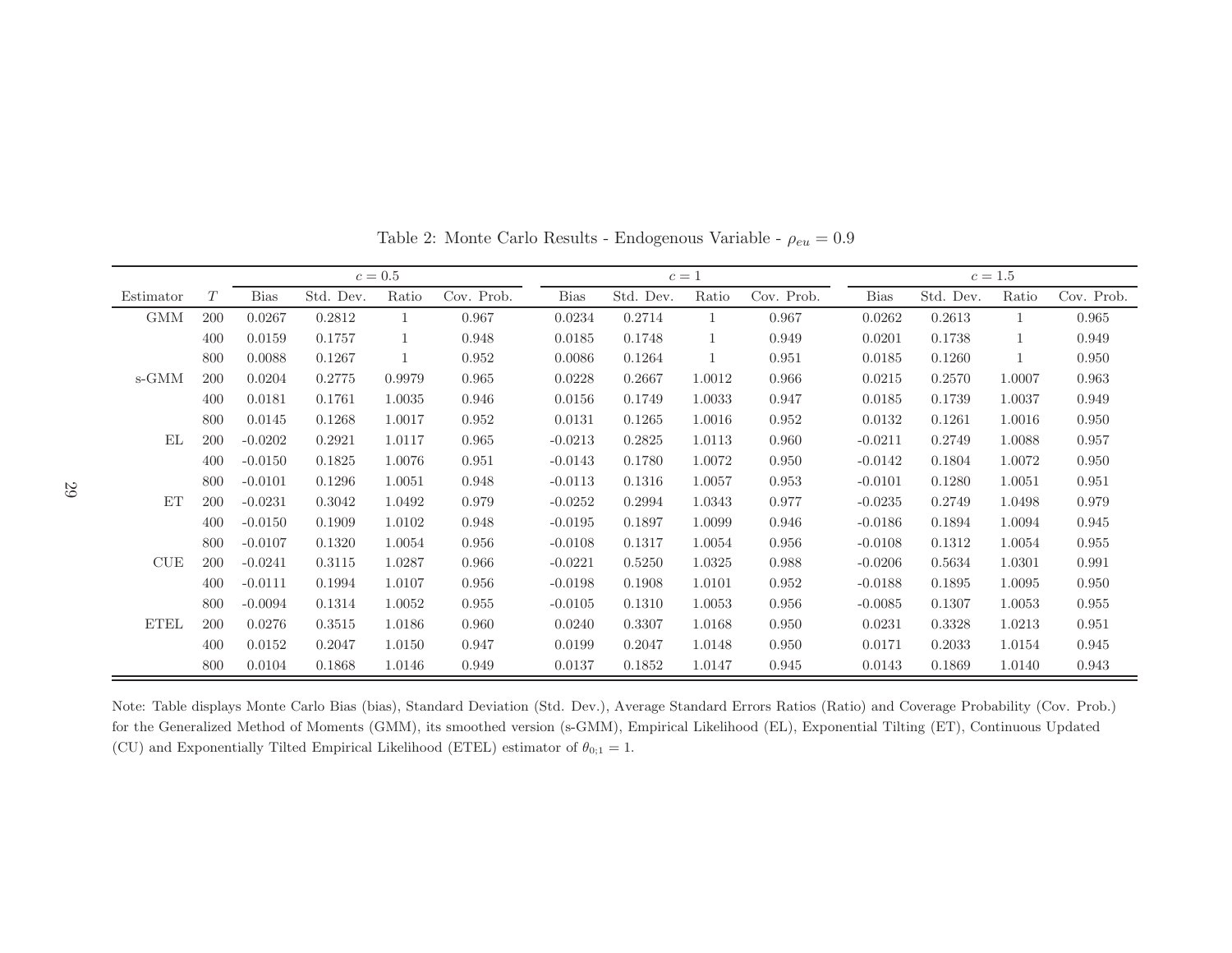

Figure 1: Q-Q Plots of standardized Monte Carlo sample versus the theoretical quantiles of a standard normal distribution, with a 45-degrees (dashed) line. Results are based on 2000 Monte Carlo replications of the Generalized Method of Moments (GMM), its smoothed version (s-GMM), Empirical Likelihood (EL), Exponential Tilting (ET), Continuous Updated (CU) and Exponentially Tilted Empirical Likelihood (ETEL) estimator of  $\theta_{0;2} = 1$  when  $\rho_{eu} = 0.1$ .